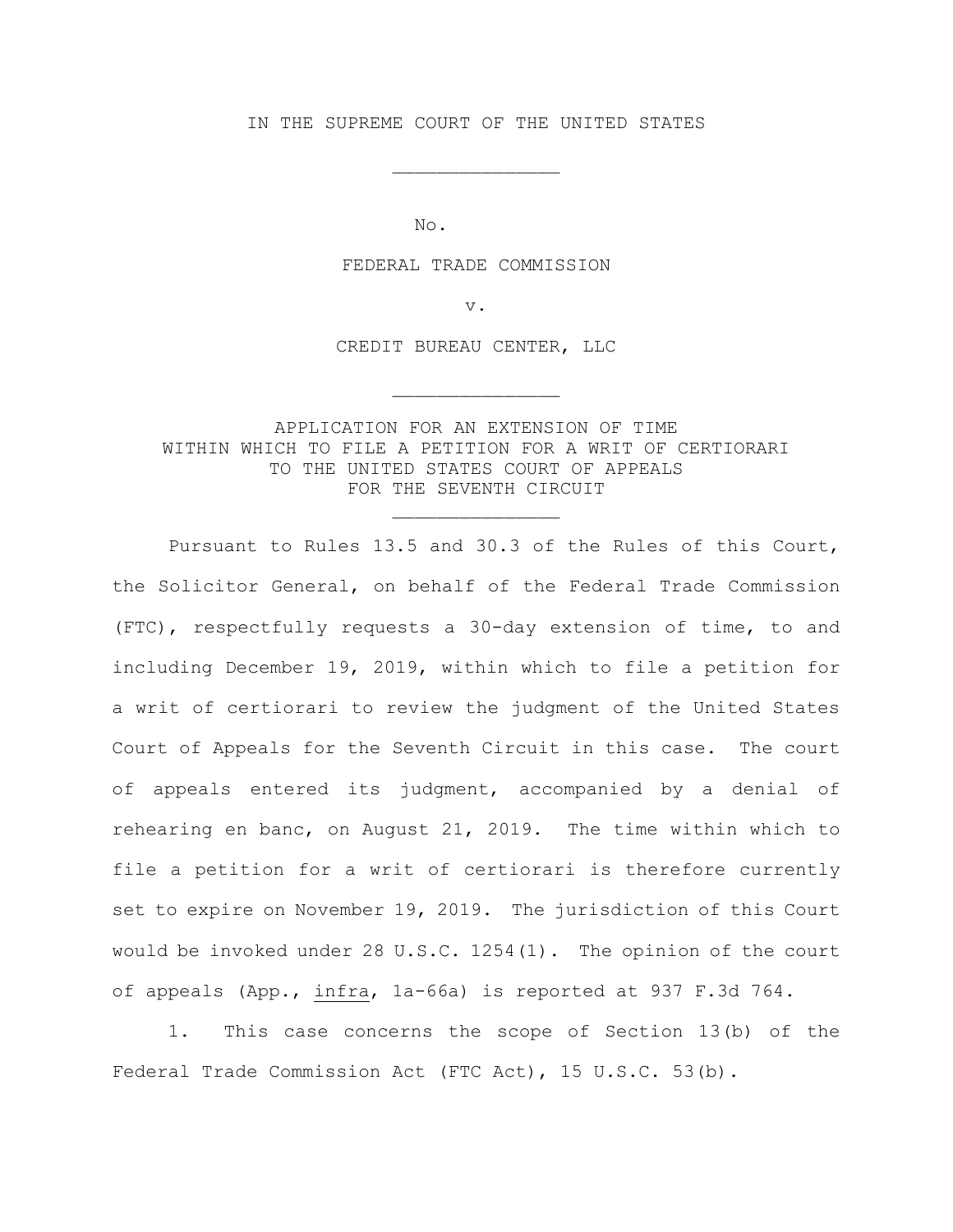a. As relevant here, Section 53(b) authorizes the FTC to sue in federal district court for a "permanent injunction" against violations of statutes enforced by the FTC, including Section 5(a) of the FTC Act, which prohibits "unfair methods of competition" and "unfair or deceptive acts or practices," 15 U.S.C. 45(a).

In Porter v. Warner Holding Co., 328 U.S. 395 (1946), and Mitchell v. Robert DeMario Jewelry, Inc., 361 U.S. 288 (1960), this Court held that similar injunctive-relief provisions authorize district courts to award equitable monetary relief such as restitution or disgorgement of funds obtained in violation of law. Relying on Porter and Mitchell, courts of appeals have consistently held for more than 35 years that courts may award equitable monetary relief in an action under Section 53(b). See, e.g., FTC v. H.N. Singer, Inc., 668 F.2d 1107, 1113 (9th Cir. 1982); FTC v. Ross, 743 F.3d 886, 890-892 (4th Cir. 2014); FTC v. Bronson Partners, LLC, 654 F.3d 359, 365 (2d Cir. 2011); FTC *v.*  Direct Mktg. Concepts, Inc., 624 F.3d 1, 15 (1st Cir. 2010); FTC v. Freecom Commc'ns, Inc., 401 F.3d 1192, 1202 n.6 (10th Cir. 2005); FTC v. Sec. Rare Coin & Bullion Corp., 931 F.2d 1312, 1314- 1315 (8th Cir. 1991); FTC v. Amy Travel Serv., Inc., 875 F.2d 564, 571-572 (7th Cir. 1989); FTC v. U.S. Oil & Gas Corp., 748 F.2d 1431, 1432, 1434 (11th Cir. 1984).

The Commission has invoked Section 53(b) in both antitrust and consumer protection cases. District courts in such cases have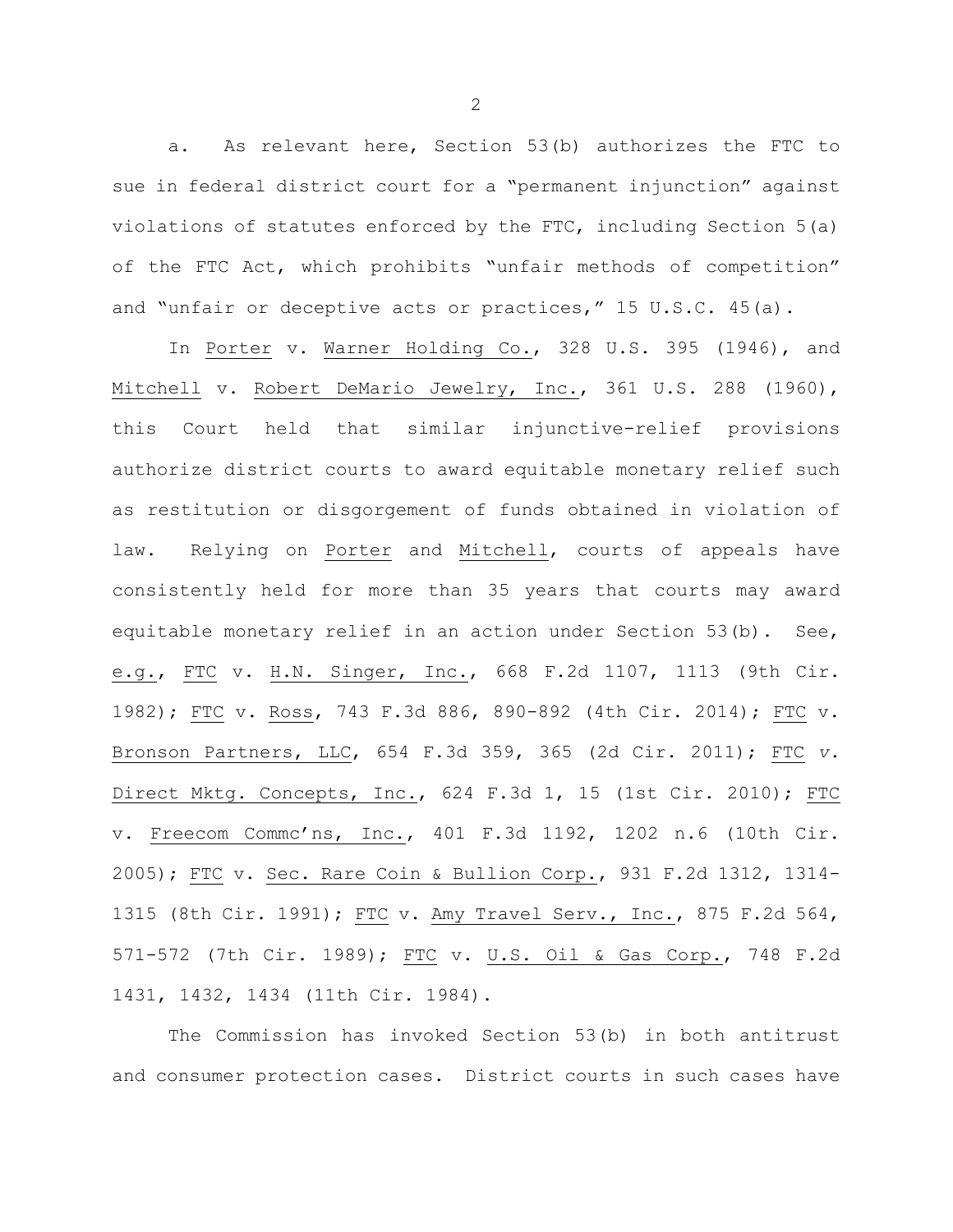frequently entered injunctions that bar defendants from continuing their illegal conduct and require them to pay illegally obtained funds to the FTC, which then distributes the money to injured consumers. Under Section 53(b), the Commission has recovered and returned billions of dollars to American consumers who have been victimized by a wide variety of illegal schemes.

b. Defendant Michael Brown and his company, Credit Bureau Center, operated websites that promised consumers a "free" credit report. See App., infra, 1a. In fact, consumers who signed up for this information were automatically enrolled in a creditmonitoring service at a cost of \$29.94 each month. Id. at 1a-2a. Brown obtained more than \$6 million from this scheme. See id. at 5a.

c. The FTC sued Brown and his company under Section 53(b), seeking an injunction against future violations and equitable monetary relief. The district court ultimately granted the FTC's motion for summary judgment and entered a permanent injunction, which included a \$5.2 million restitution award. See 325 F. Supp. 3d 852, 867, 869-870 (N.D. Ill. 2018).

d. The court of appeals affirmed the district court's liability determination and issuance of a permanent injunction. App., infra, 6a-11a. The court vacated the restitution award, however, overruling its prior precedent and holding that Section 53(b) does not authorize equitable monetary relief. Id. at 42a.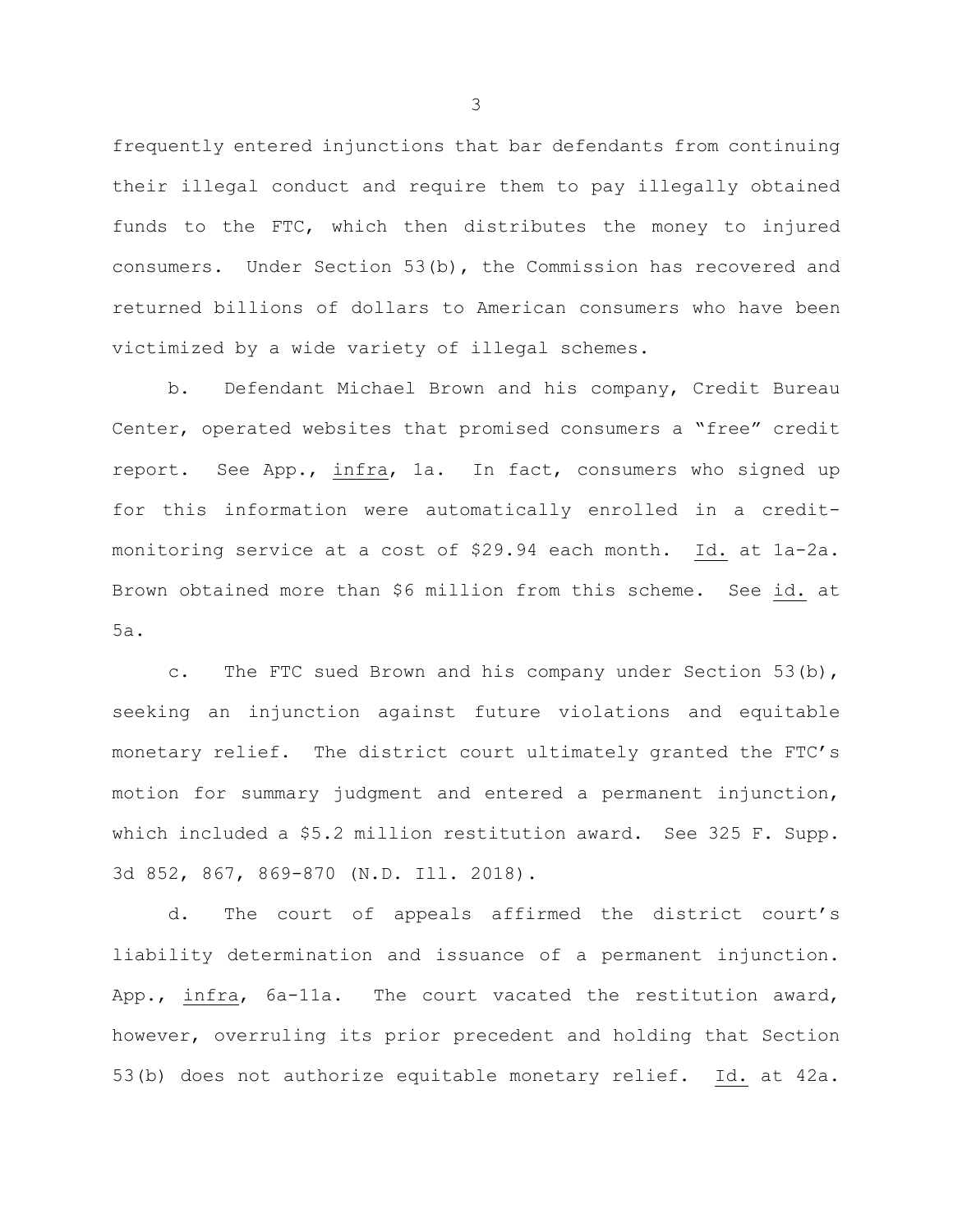The court stated that "statutory authorizations for injunctions don't encompass other discrete forms of equitable relief like restitution." Id. at 13a. The court also believed that limiting Section 53(b) to non-monetary relief would better "harmonize[]" the various enforcement mechanisms established by the FTC Act. Id. at 18a. The court of appeals concluded (id. at 31a-42a) that Porter and Mitchell did not support a different result because those decisions had been undermined by Meghrig v. KFC Western, Inc.*,* 516 U.S. 479 (1996), which held that a private party suing under the Resource Conservation and Recovery Act could not recover costs it had incurred to clean up previously contaminated land. See 516 U.S. at 481.

e. Because the court of appeals' decision "overrule[d] circuit precedent and create[d] a circuit split," the panel circulated the opinion to all judges in active service pursuant to Seventh Circuit practice, and noted that "[a] majority did not favor rehearing en banc." App., infra, 3a n.1. Chief Judge Wood, joined by Judges Rovner and Hamilton, dissented from the denial of rehearing en banc. The dissenting judges observed that "[n]othing whatever in section [53(b)] deletes from the list of possible affirmative acts that an injunction may include an order requiring the enjoined party to return ill-gotten gains, or to pay money into a court escrow account, or otherwise to turn over property." Id. at 46a. The dissenters viewed Meghrig as inapposite here, in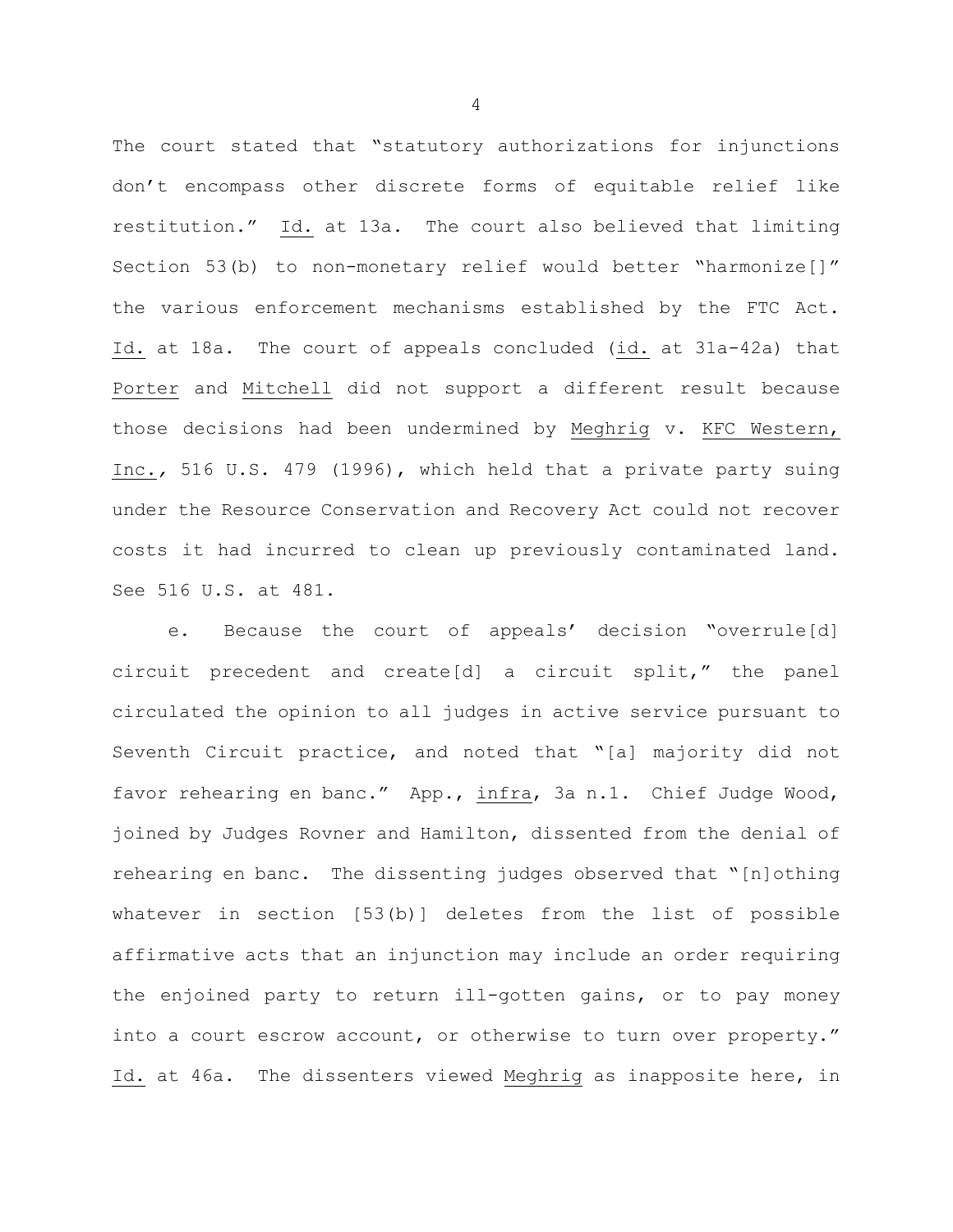part because that case involved a private lawsuit and the present enforcement action was brought by a government agency. See id. at 56a-60a. The dissenting judges concluded that "[t]he majority's interpretation upends what the agency and Congress have understood to be the status quo for thirty years, and in so doing grants a needless measure of impunity to brazen scammers like the defendant in this case." Id. at 66a.

2. The Solicitor General has not yet determined whether to file a petition for a writ of certiorari on behalf of the FTC in this case. The additional time sought in this application is needed to complete consultation with interested agencies and components of the government and to assess the legal and practical impact of the court of appeals' ruling, including the relationship between the question presented here and the question presented in Liu v. SEC, No. 18-1501 (cert. granted Nov. 1, 2019). If the Solicitor General decides to file a petition for a writ of certiorari on behalf of the FTC, additional time is also needed for the petition's preparation and printing.

Respectfully submitted.

NOEL J. FRANCISCO Solicitor General

NOVEMBER 2019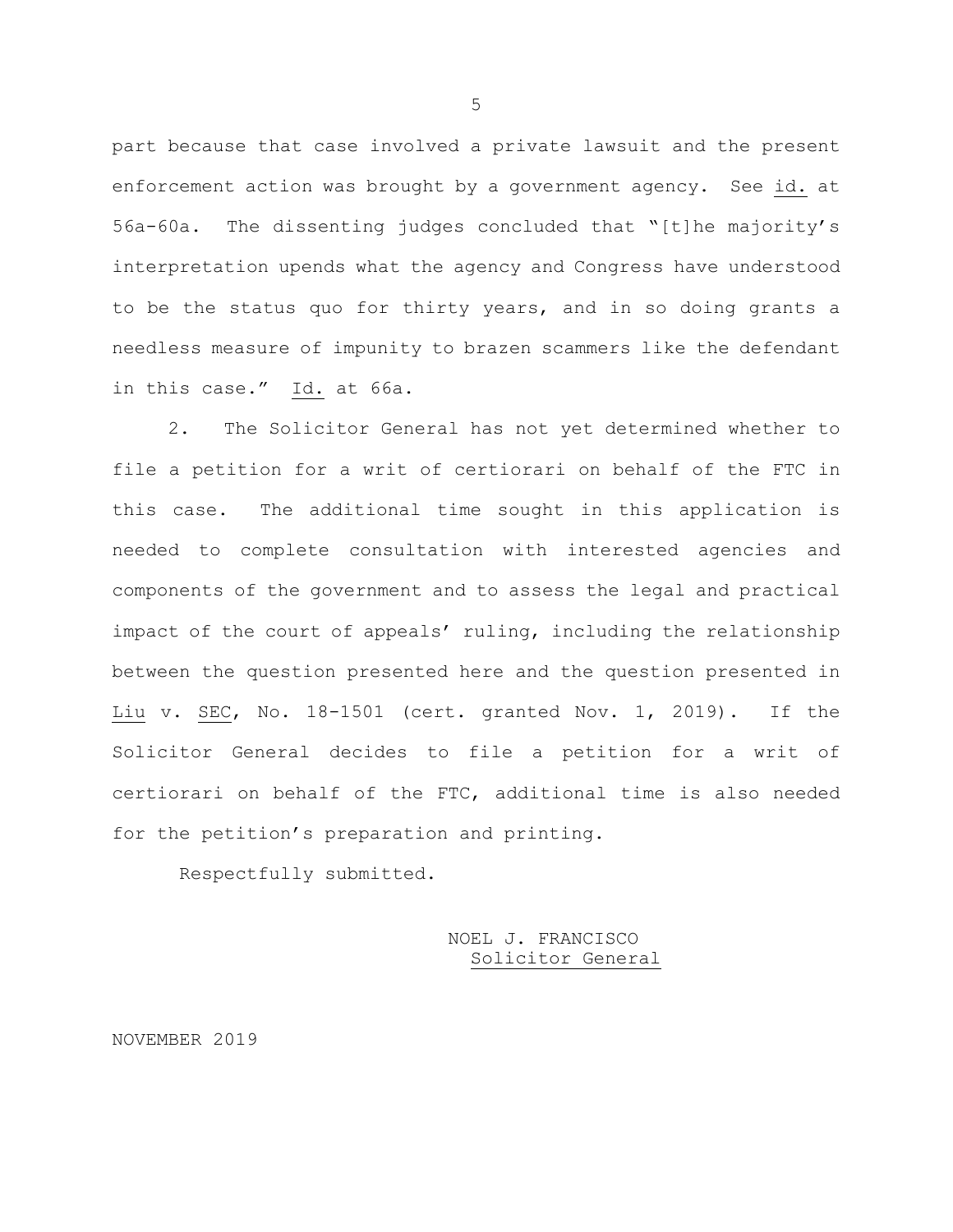## In the

# United States Court of Appeals For the Seventh Circuit

\_\_\_\_\_\_\_\_\_\_\_\_\_\_\_\_\_\_\_\_

Nos. 18-2847 & 18-3310 FEDERAL TRADE COMMISSION,

*Plaintiff-Appellee*,

*v.*

CREDIT BUREAU CENTER, LLC, and MICHAEL BROWN,

*Defendants-Appellants*.

Appeals from the United States District Court for the Northern District of Illinois, Eastern Division. No. 17 C 194 — **Matthew F. Kennelly**, *Judge*.

\_\_\_\_\_\_\_\_\_\_\_\_\_\_\_\_\_\_\_\_

ARGUED APRIL 17, 2019 — DECIDED AUGUST 21, 2019 \_\_\_\_\_\_\_\_\_\_\_\_\_\_\_\_\_\_\_\_

\_\_\_\_\_\_\_\_\_\_\_\_\_\_\_\_\_\_\_\_

Before MANION, SYKES, and BRENNAN, *Circuit Judges*.

SYKES, *Circuit Judge*. Michael Brown is the sole owner and operator of Credit Bureau Center, a credit-monitoring service. (We refer to both collectively as "Brown.") Brown's websites used what's known as a "negative option feature" to attract customers. The websites offered a "free credit report and score" while obscuring a key detail in much smaller text: that applying for this "free" information auto-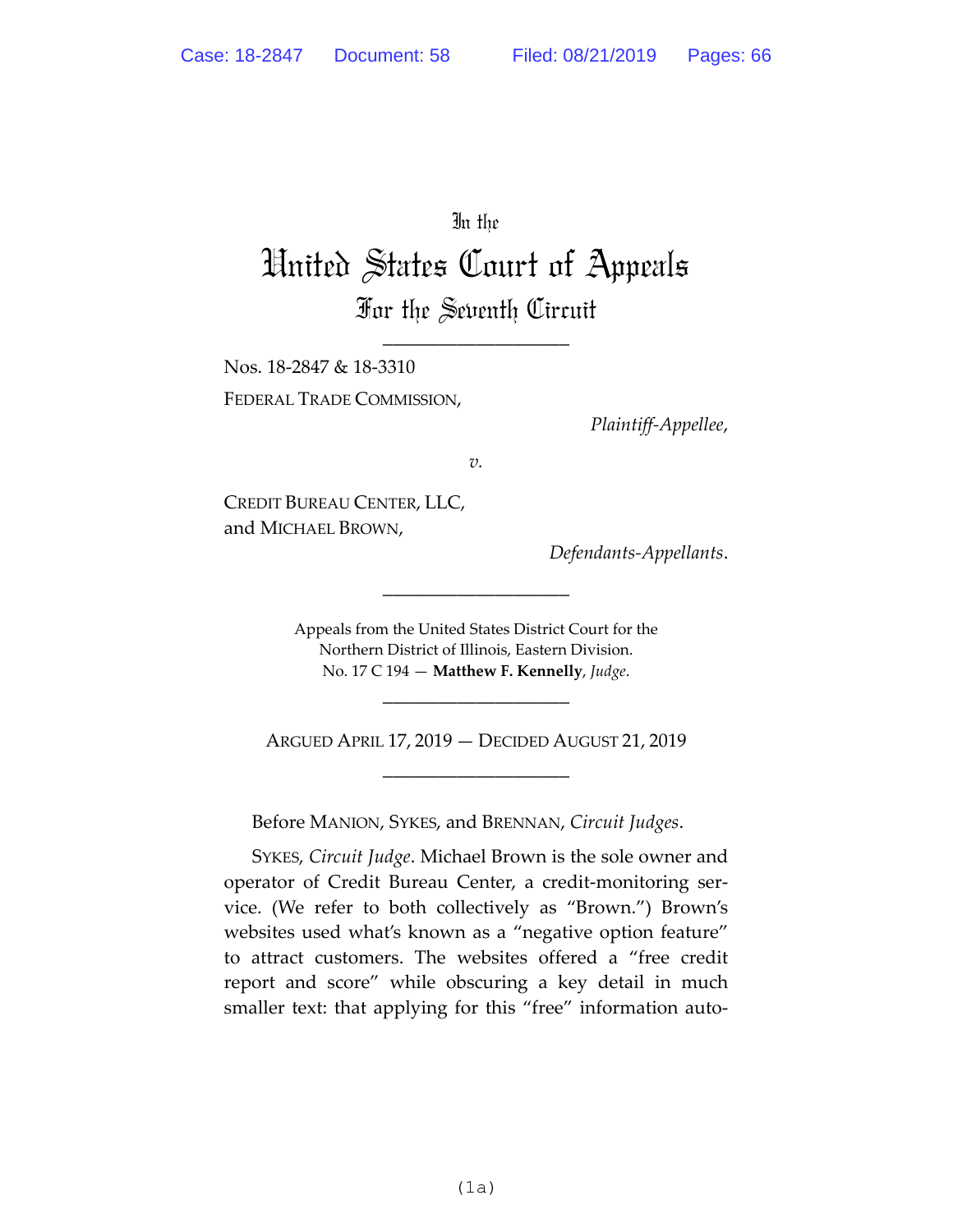2 Nos. 18-2847 & 18-3310

matically enrolled customers in an unspecified \$29.94 monthly "membership" subscription. The subscription was for Brown's credit-monitoring service, but customers learned this information only when he sent them a letter *after* they were automatically enrolled. Brown's most successful contractor capitalized on the confusion by posting Craigslist advertisements for fake rental properties and telling applicants to get a "free" credit score from Brown's websites.

The Federal Trade Commission eventually took notice. It sued Brown under section 13(b) of the Federal Trade Commission Act ("FTCA"), 15 U.S.C. § 53(b), alleging that the websites and referral system violated several consumerprotection statutes. The Commission sought a permanent injunction and restitution. Relevant here, the district judge found that Brown was a principal for his contractor's fraudulent scheme and that the websites failed to meet certain disclosure requirements in the Restore Online Shopper Confidence Act ("ROSCA"). *Id.* § 8403. The judge entered a permanent injunction and ordered Brown to pay more than \$5 million in restitution to the Commission.

Brown now concedes liability as a principal for his contractor's Craigslist scam. And he doesn't dispute that his own websites failed to meet some of ROSCA's disclosure requirements. So we have no trouble affirming the judge's decision to hold him liable for both. We also affirm the issuance of a permanent injunction. Brown's argument there rests on an erroneous understanding of the Eighth Amendment's Excessive Fines Clause.

But the restitution award is a different matter. By its terms, section 13(b) authorizes only restraining orders and injunctions. But the Commission has long viewed it as also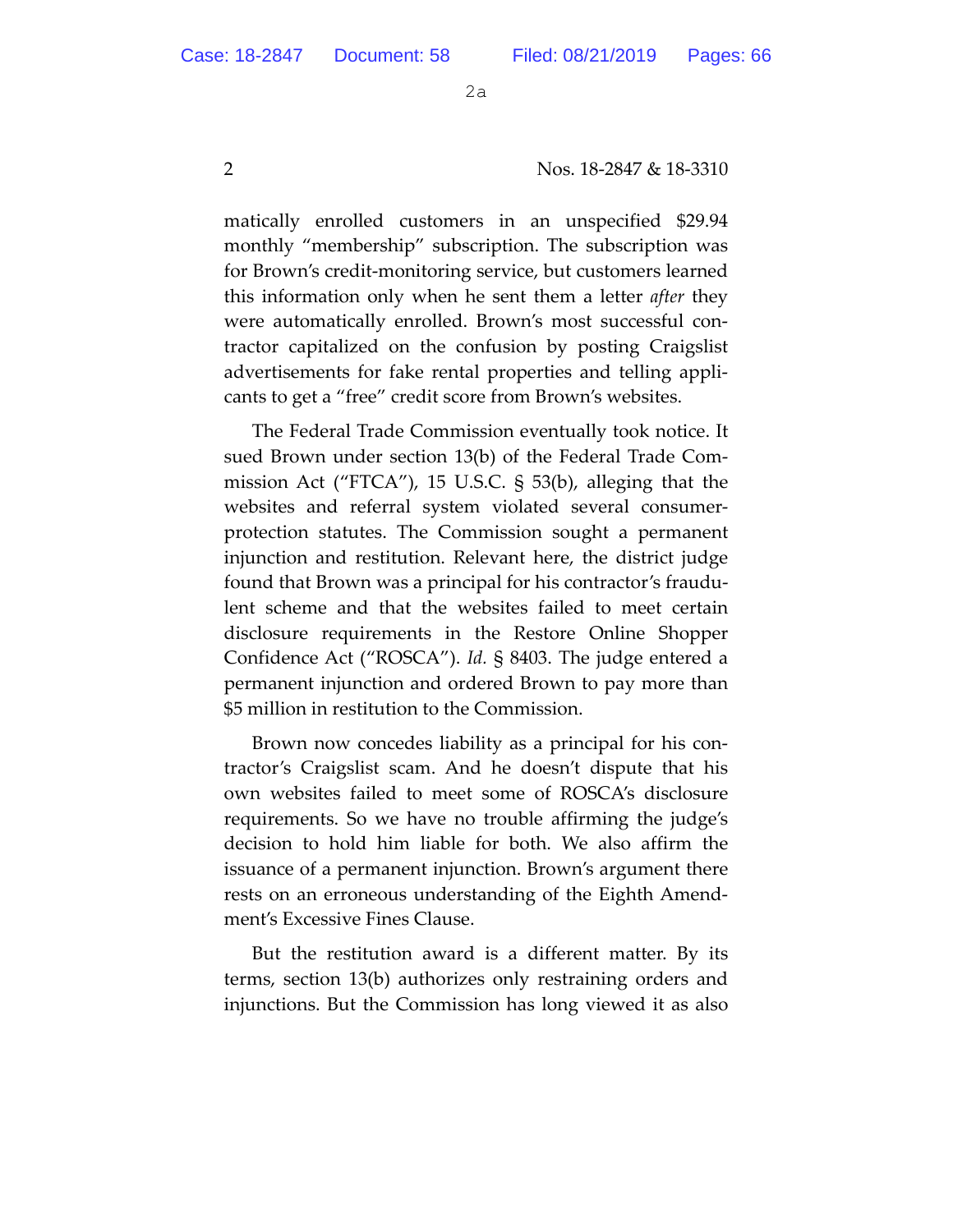-

3a

## Nos. 18-2847 & 18-3310 3

authorizing awards of restitution. We endorsed that starkly atextual interpretation three decades ago in *FTC v. Amy Travel Service, Inc.*, 875 F.2d 564, 571 (7th Cir. 1989). Since *Amy Travel*, the Supreme Court has clarified that courts must consider whether an implied equitable remedy is compatible with a statute's express remedial scheme. *See Meghrig v. KFC W., Inc.*, 516 U.S. 479, 487–88 (1996). And it has specifically instructed us not to assume that a statute with "elaborate enforcement provisions" implicitly authorizes other remedies. *Id.* at 487.

Applying *Meghrig*'s instructions, we conclude that section 13(b)'s grant of authority to order injunctive relief does not implicitly authorize an award of restitution. Every reason *Meghrig* gave for not finding an implied monetary remedy applies here. Most notably, the FTCA has two detailed remedial provisions that expressly authorize restitution *if* the Commission follows certain procedures. Our current reading of section 13(b) allows the Commission to circumvent these elaborate enforcement provisions and seek restitution directly through an implied remedy.

Stare decisis cannot justify adherence to an approach that Supreme Court precedent forecloses. Accordingly, we overrule *Amy Travel* and hold that section 13(b) does not authorize restitutionary relief.<sup>1</sup> Because the Commission brought this case under section 13(b), we vacate the restitution award.

<sup>1</sup> Because this opinion overrules circuit precedent and creates a circuit split, we circulated it under Circuit Rule 40(e) to all judges in active service. A majority did not favor rehearing en banc.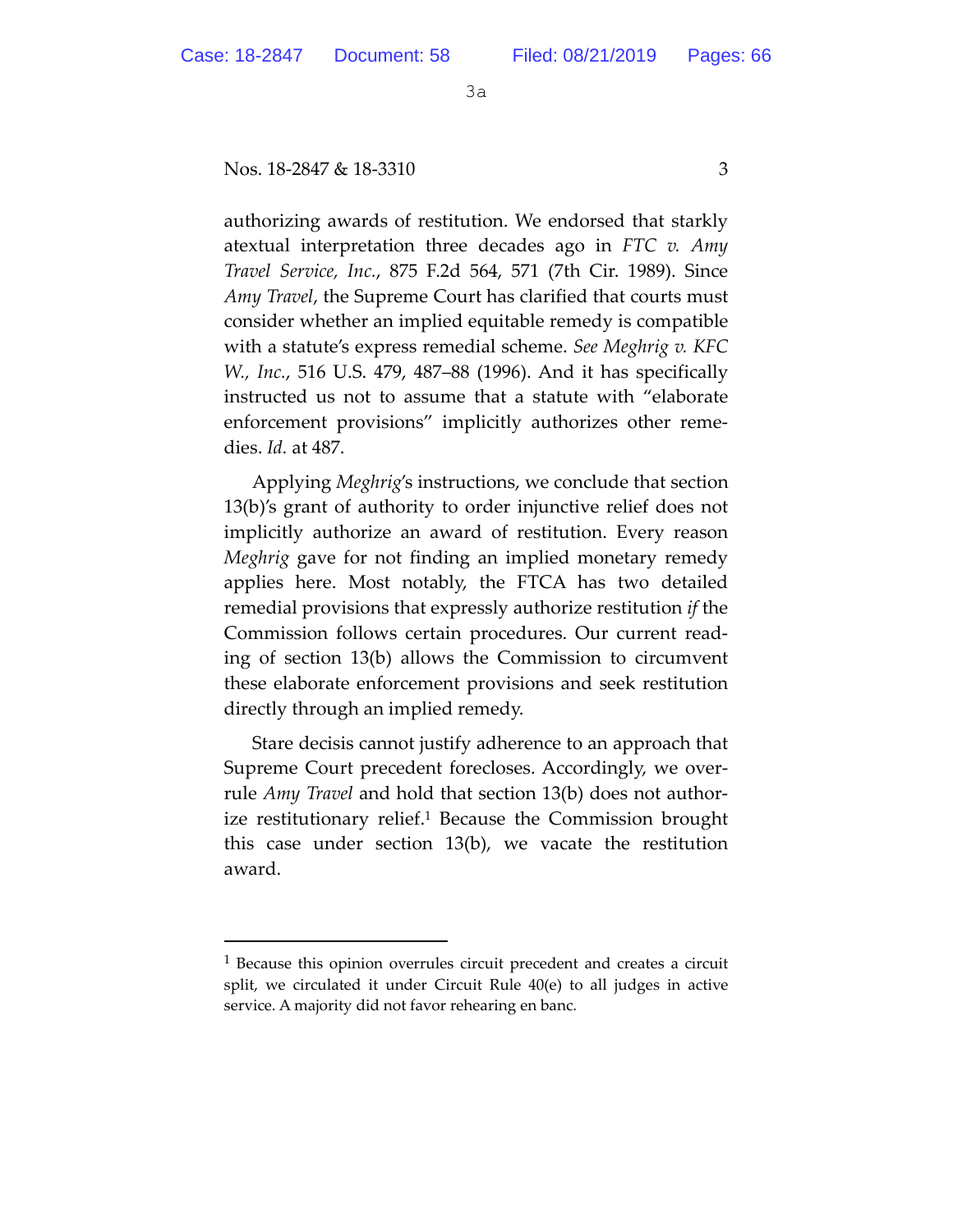4 Nos. 18-2847 & 18-3310

#### **I. Background**

In January 2014 Brown contracted with Danny Pierce to direct customers to his credit-monitoring service. Brown gave Pierce several functionally identical websites with names like "eFreeScore.com" and "FreeCreditNation.com" to use for referrals. As their names suggest, these websites invited people to sign up for a "free credit report and score." But signing up for the free score also automatically enrolled applicants in Brown's credit-monitoring service, which charged a monthly subscription fee.

Brown didn't tell prospective customers about the creditmonitoring service. His websites almost entirely focused on the free credit score and report. Three disclaimers, buried in much smaller font, told consumers that applying for the free offer also enrolled them in an unspecified "membership" subscription that cost \$29.94 each month. Customers later learned that this subscription was for credit monitoring when Brown sent them a letter after the automatic enrollment.

Pierce did nothing to clear up this confusion. Indeed, it's undisputed that his method for drumming up referrals was fraudulent. He subcontracted with Andrew Lloyd, who posted Craigslist advertisements for nonexistent rental properties at bargain prices. Lloyd invited prospective tenants to email the landlord. Posing as the "landlord," he then responded and instructed them to obtain a credit report and score through one of Brown's websites. But once applicants got this "free" information—and were automatically enrolled in the credit-monitoring service—Lloyd stopped replying to emails.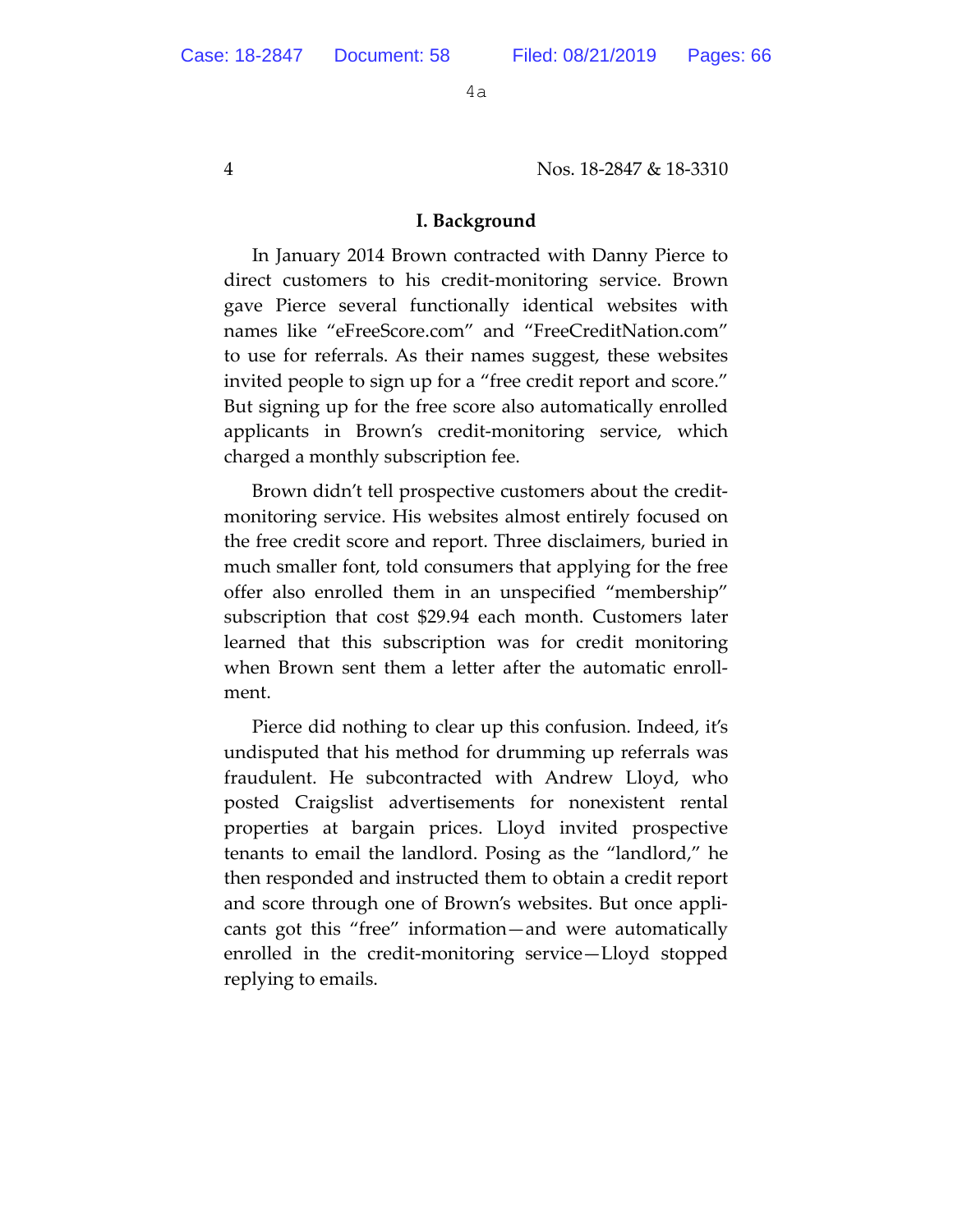Nos. 18-2847 & 18-3310 5

The plan was effective. Pierce quickly became Brown's most successful recruiter. Over the course of their relationship, Pierce referred more than 2.7 million customers to Brown, generating just over \$6.8 million in revenue. Unsuspecting customers were understandably upset. They flooded Brown's customer-service operators, questioning the monthly subscription charge. They complained that the Craigslist advertisements were scams. And many were blindsided by the fact that requesting a free credit score automatically enrolled them in a costly credit-monitoring service. Brown told his customer-service team to deny any involvement with Pierce's operation. And although Brown typically agreed to cancel future charges, he often refused to issue refunds. He also instructed his representatives to offer reduced prices to retain customers. Some customers accepted the offer, but others told their credit-card companies to cancel Brown's charges. Credit-card companies cancelled more than 10,000 of Brown's charges.

Consumers complained to the Commission, which opened an investigation. In January 2017 it sued Brown under section 13(b) of the FTCA seeking an injunction and restitution. The Commission alleged that the Craigslist advertisements violated the FTCA's prohibition on "unfair or deceptive acts or practices." 15 U.S.C. § 45(a). The suit also alleged that Brown's websites violated the same provision of the FTCA, as well as ROSCA, *id.* § 8403; the Fair Credit Reporting Act ("FCRA"), *id.* § 1681j(g); and the Free Credit Reports Rule, 12 C.F.R. §§ 1022.130–.138.

On the Commission's motion, the judge issued a temporary injunction, froze Brown's assets, and appointed a receiver to manage his company. Brown and the Commission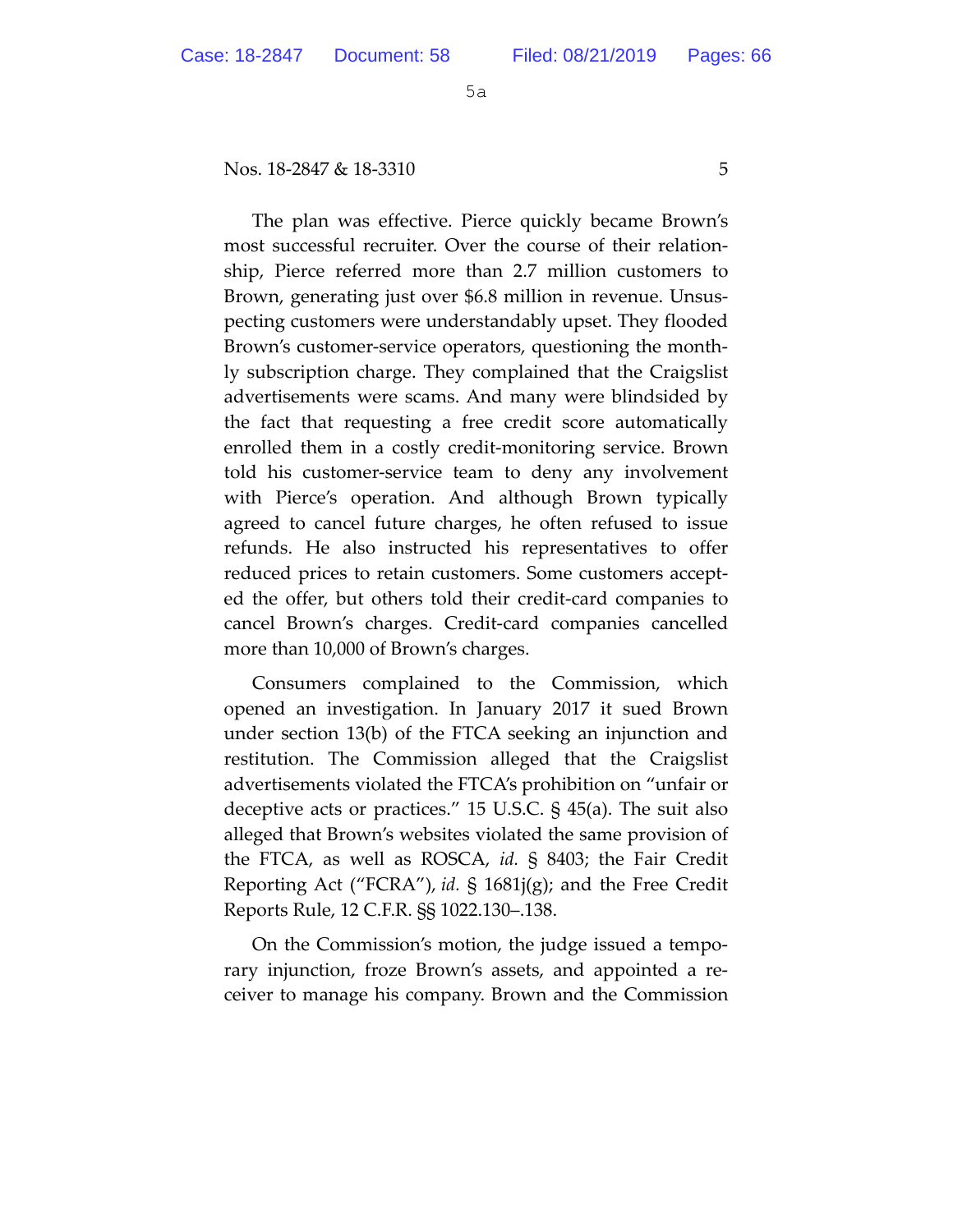6 Nos. 18-2847 & 18-3310

later filed cross-motions for summary judgment. In addition to contesting liability, Brown argued that section 13(b) doesn't authorize an award of restitution and, alternatively, that it doesn't authorize penalties or *legal* restitution (as opposed to *equitable* restitution, which requires tracing a plaintiff's entitlement to a particular account or fund).

The judge ruled for the Commission across the board, holding that Brown violated the FTCA as a principal for the Craigslist scheme and that the websites violated the FTCA, ROSCA, the FCRA, and the Free Credit Reports Rule. The judge issued a permanent injunction that imposed extensive conditions on Brown's continued involvement in the creditmonitoring industry and ordered Brown to pay \$5,260,671.36 in restitution. He also denied Brown's motion to unfreeze funds to pay his attorneys.

## **II. Discussion**

Brown contests his liability, the permanent injunction, and the restitution award. Different standards of review apply. For liability, we review the summary judgment de novo, viewing the evidence in the light most favorable to Brown and drawing reasonable inferences in his favor. *Holloway v. Soo Line R.R. Co.*, 916 F.3d 641, 643 (7th Cir. 2019). We review the judge's decision to enter a permanent injunction for abuse of discretion. *SEC v. Yang*, 795 F.3d 674, 681 (7th Cir. 2015). Finally, Brown's challenge to the restitution award raises legal questions, which we review de novo. *Breneisen v. Motorola, Inc*., 656 F.3d 701, 704 (7th Cir. 2011).

## **A. Liability Issues**

The Commission sued under section 13(b) of the FTCA, which by its terms authorizes temporary restraining orders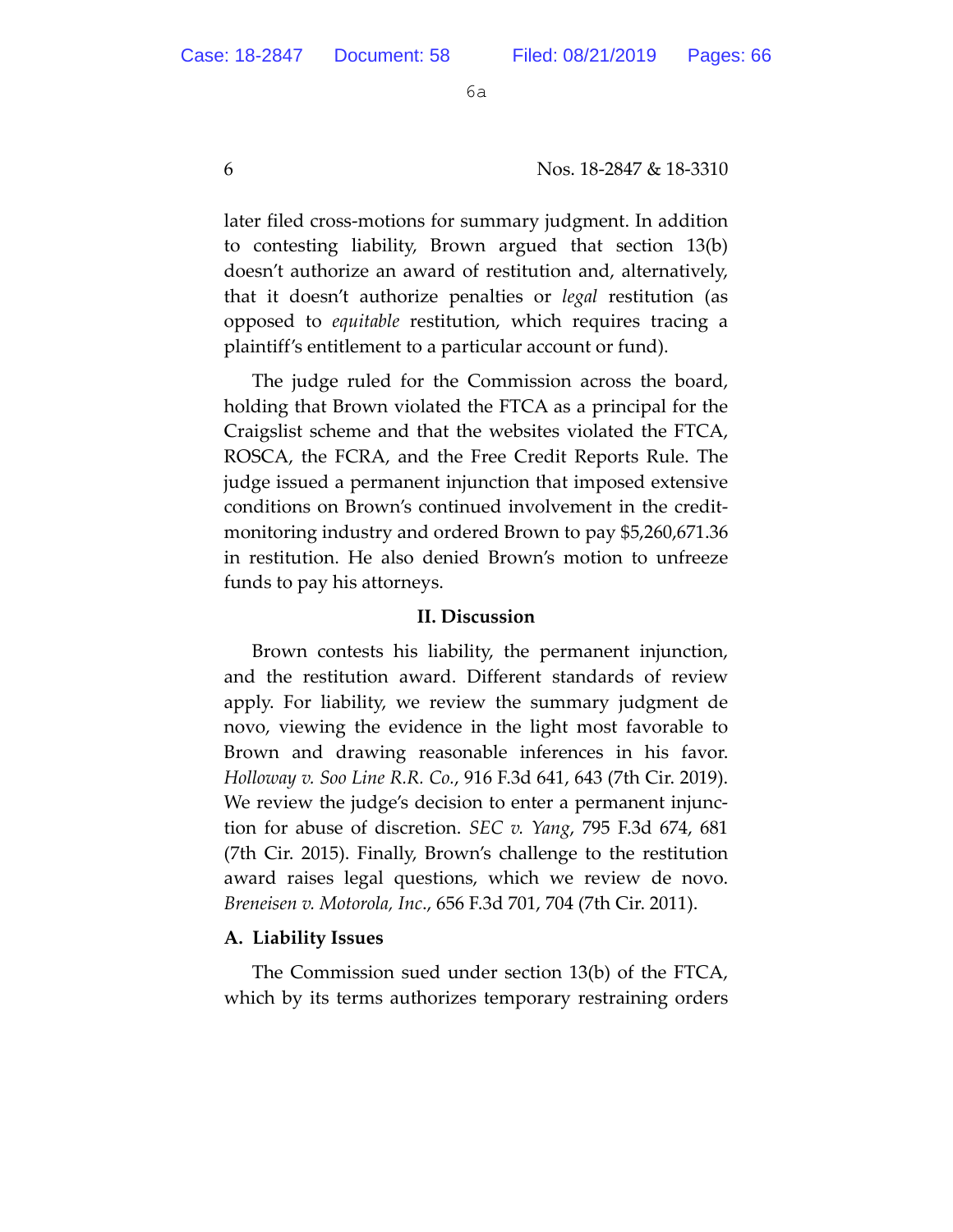## Nos. 18-2847 & 18-3310 7

and permanent injunctions to enjoin violations of federal trade law. § 53(b)(1). To impose individual liability on the basis of a corporate practice, the Commission must prove (1) that the practice violated the FTCA; (2) that the individual "either participated directly in the deceptive acts or practices or had authority to control them"; and (3) that the individual "knew or should have known about the deceptive practices." *FTC v. World Media Brokers*, 415 F.3d 758, 764 (7th Cir. 2005).

Based on the summary-judgment record, the judge held that Brown violated the FTCA as a principal for the Craigslist marketing scheme contrived by Pierce and Lloyd. He also held that Brown's websites violated the FTCA, ROSCA, the FCRA, and the Free Credit Reports Rule. Finally, the judge concluded that Brown was individually liable for the violations because he owned and operated all aspects of his company.

While Brown concedes liability for the Craigslist scheme, he challenges his liability for the website violations. He asserts that his websites contained no misrepresentations in violation of the FTCA and satisfied ROSCA's disclosure requirements. He also argues that the Commission must enforce the FCRA and the Free Credit Reports Rule through an internal adjudication. *See* 15 U.S.C. § 1681s(a)(1) (stating that FCRA violations "shall be subject to enforcement by the Federal Trade Commission under section 5(b) of the Federal Trade Commission Act").

It's unnecessary to consider every theory of liability. Brown's challenges to the injunction and restitution award do not turn on which statute his websites violated. And section 13(b) permits the Commission to seek relief against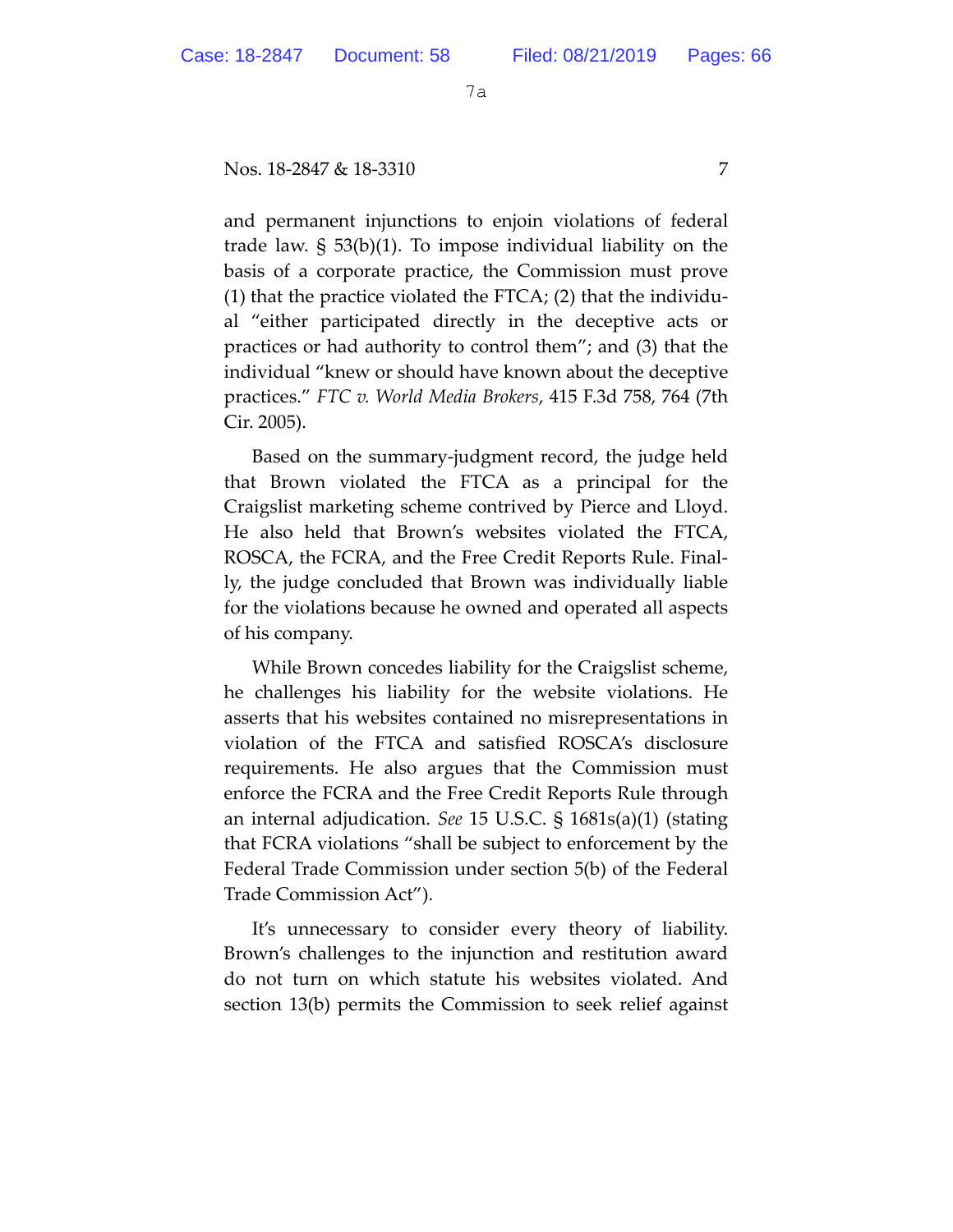Brown for violating "any provision of law" it enforces.  $\S 53(b)$ .

So we start and end with ROSCA, which restricts the use of a "negative option feature" to sell goods or services on the Internet. § 8403. A negative-option feature is "a provision [in an offer] under which the customer's silence or failure to take an affirmative action to reject goods or services or to cancel the agreement is interpreted by the seller as acceptance of the offer." 16 C.F.R. § 310.2(w); *see also* § 8403 (incorporating this definition by reference). ROSCA prohibits this feature unless the seller "(1) provides text that clearly and conspicuously discloses all material terms of the transaction before obtaining the consumer's billing information; (2) obtains a consumer's express informed consent before charging the consumer … ; and (3) provides simple mechanisms for a consumer to stop recurring charges." § 8403. ROSCA violations are "unfair or deceptive acts or practices" under the FTCA, so the Commission can use the FTCA's enforcement regime against violators. *Id.* § 8404.

There's no dispute that Brown used a negative-option feature to enroll customers in his credit-monitoring service. The only question is whether he complied with ROSCA's disclosure requirements. In the apt words of the district judge, Brown's websites were "virtually devoid of *any*  mention of the [credit-monitoring] service aside from the statement that the customer is to be billed for it." Moreover, Brown concealed this incomplete disclosure behind more prominent language offering a free credit score and report. The judge determined that these partial and obscure disclosures did not "clearly and conspicuously disclose[] all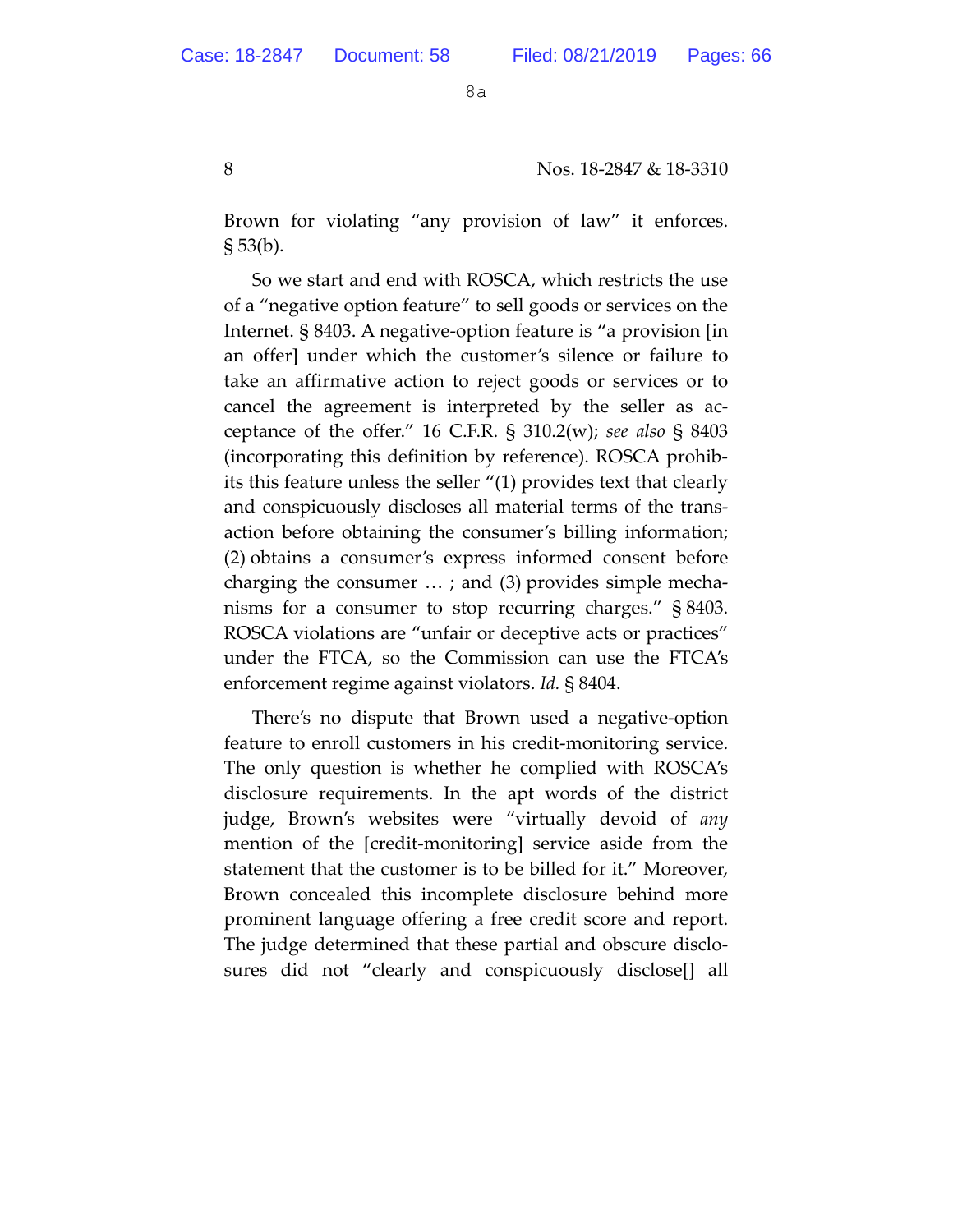#### Nos. 18-2847 & 18-3310 9

material terms of the transaction" or ensure that customers gave "express informed consent." § 8403(1)–(2).

Brown focuses on the conclusion that the disclosures weren't conspicuous. He parses font sizes, details his websites' color schemes, and takes a microscope to the Commission's affidavits in an effort to highlight evidence that consumers read and understood the disclosures. But he gives only passing attention to the decisive point: His websites didn't provide certain information that ROSCA requires—namely, that the subscription was for a creditmonitoring service.

This oversight is fatal to Brown's defense. Setting aside whether his disclosures satisfied the "clear and conspicuous" standard (and on that point we see nothing unsound in the judge's ruling that they did not), Brown violated ROSCA if the disclosures failed to provide "all material terms of the transaction." § 8403(1). The service Brown provided in exchange for the subscription is clearly a material term. *See Material Term*, BLACK'S LAW DICTIONARY (10th ed. 2014) ("A contractual provision dealing with a significant issue such as subject matter … or the work to be done."). And the websites did not tell consumers that they were enrolling in a creditmonitoring service. Brown seeks refuge in the form letter that he delivered to new subscribers, which did provide this information. But ROSCA required Brown to disclose the material terms "before obtaining the consumer's billing information." § 8403. Brown protests that he sent the letter "almost instantaneously" upon subscription. But almost instantaneously is still too late under ROSCA.

Brown next contends that even if corporate liability is established, he should not be held personally liable. But it's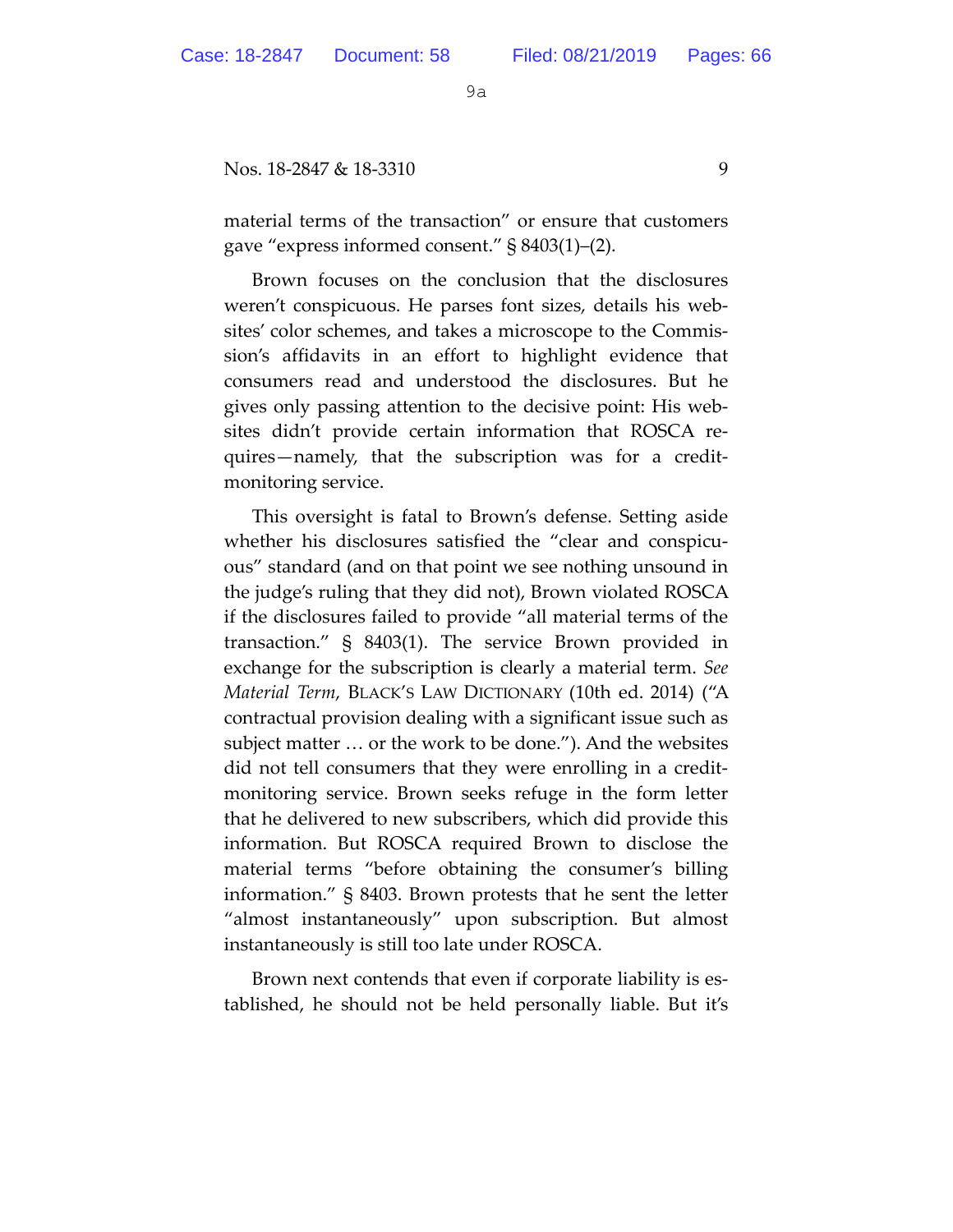10 Nos. 18-2847 & 18-3310

undisputed that he controlled the websites and was aware of their content. That's enough to establish personal liability for the ROSCA violations.

## **B. The Permanent Injunction**

The judge held that Brown's conduct warranted a permanent injunction, applying our standard under the Securities and Exchange Act. *See Yang*, 795 F.3d at 681 (asking whether "there is a reasonable likelihood of future violations in order to obtain [injunctive] relief") (quotation marks omitted). The ensuing injunction imposes extensive requirements on Brown if he ever operates a credit-monitoring business again.

We don't need to decide whether our standard for an injunction under the Securities and Exchange Act also applies to section 13(b) because Brown's challenge doesn't turn on that question. His attack on the injunction rests largely on the Excessive Fines Clause. U.S. CONST. amend. VIII. He contends that the injunction is unconstitutionally harsh and disproportionate. But he skips a necessary step in the analysis—whether the injunction is a "fine" at all. It's not. The Supreme Court has limited "fines" to "cash [or] in-kind payment[s] imposed by and payable to the government." *Dep't of Hous. & Urban Dev. v. Rucker*, 535 U.S. 125, 136 n.6 (2002) (quotation marks omitted); *see also Zamora-Mallari v. Mukasey*, 514 F.3d 679, 695 (7th Cir. 2008) ("The Board's removal order … is not a 'fine,' and thus the Excessive Fine Clause of the Eighth Amendment does not apply."). Because an injunction isn't a fine, the permanent injunction doesn't implicate the Excessive Fines Clause.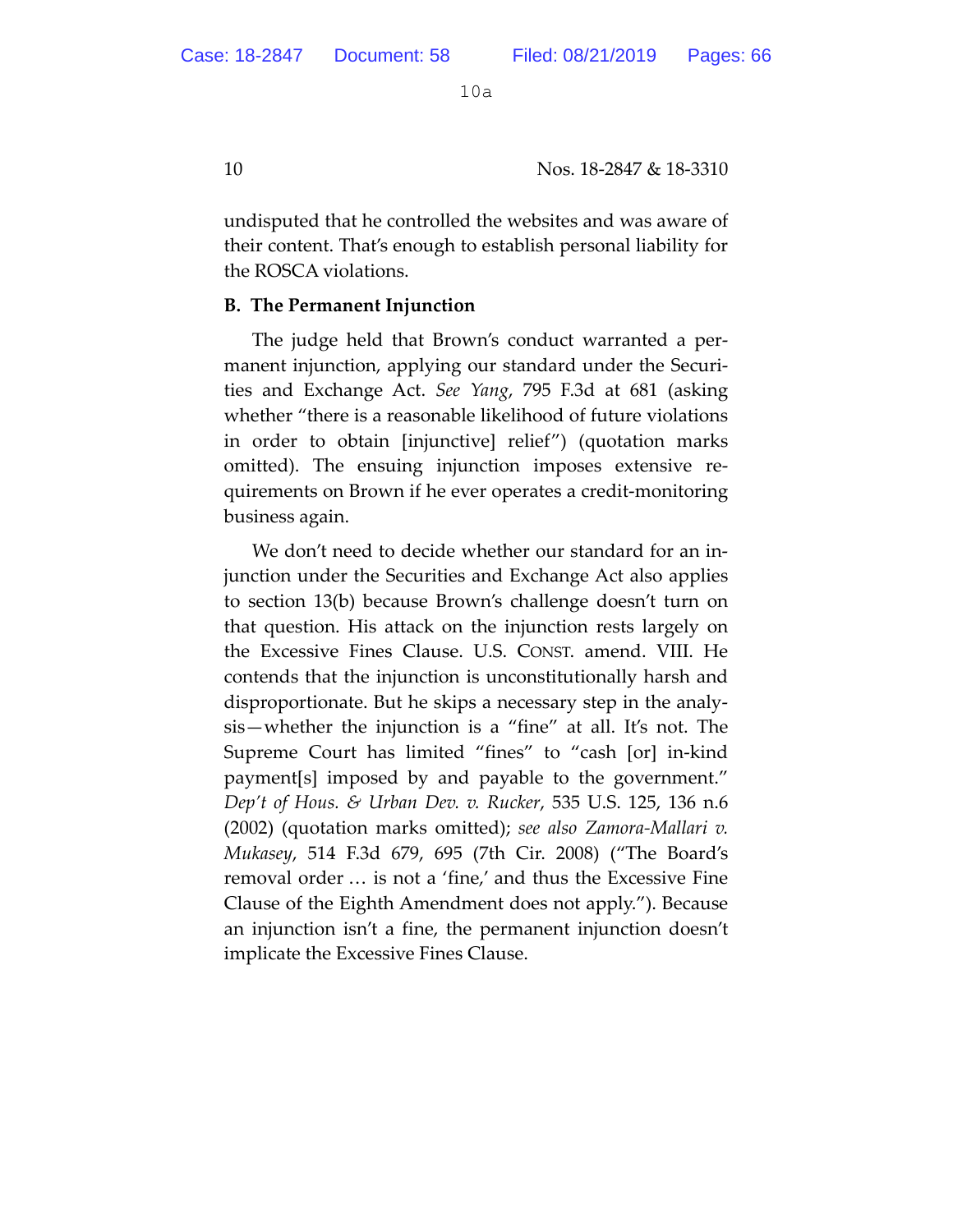Nos. 18-2847 & 18-3310 11

Brown also offers an assortment of drive-by arguments, all of which are too undeveloped to establish an abuse of discretion. *See Roger Whitmore's Auto. Serv., Inc. v. Lake County*, 424 F.3d 659, 664 n.2 (7th Cir. 2005) ("It is the parties' duty to package, present, and support their arguments … ."). We affirm the permanent injunction.

## **C. The Restitution Award**

The bulk of Brown's appeal challenges the restitution order. His primary argument is that section 13(b) does not authorize an award of restitution. This is fundamentally a question of statutory interpretation, but it's obscured by layers of caselaw, so bear with us while we untangle the knot. A brief overview of the FTCA's remedial structure is helpful to a proper understanding of section 13(b), so we begin there.

The FTCA gives the Commission several tools to enforce the Act's prohibition on unfair or deceptive trade practices. Under its "cease and desist" power, the Commission adjudicates a case before an administrative law judge, who can issue an order prohibiting the respondent from engaging in the illegal conduct at issue. *See* 15 U.S.C. § 45(b). This order becomes final if it survives administrative appeal and judicial review. *Id.* § 45(g).

A final cease-and-desist order empowers the Commission to sue the violator for legal and equitable relief, but only if "a reasonable man would have known under the circumstances [that the conduct] was dishonest or fraudulent." *Id.* § 57b(a)(2), (b). After it becomes final, the order also draws a line in the sand for both the respondent and anyone else who engages in the prohibited conduct. If the respondent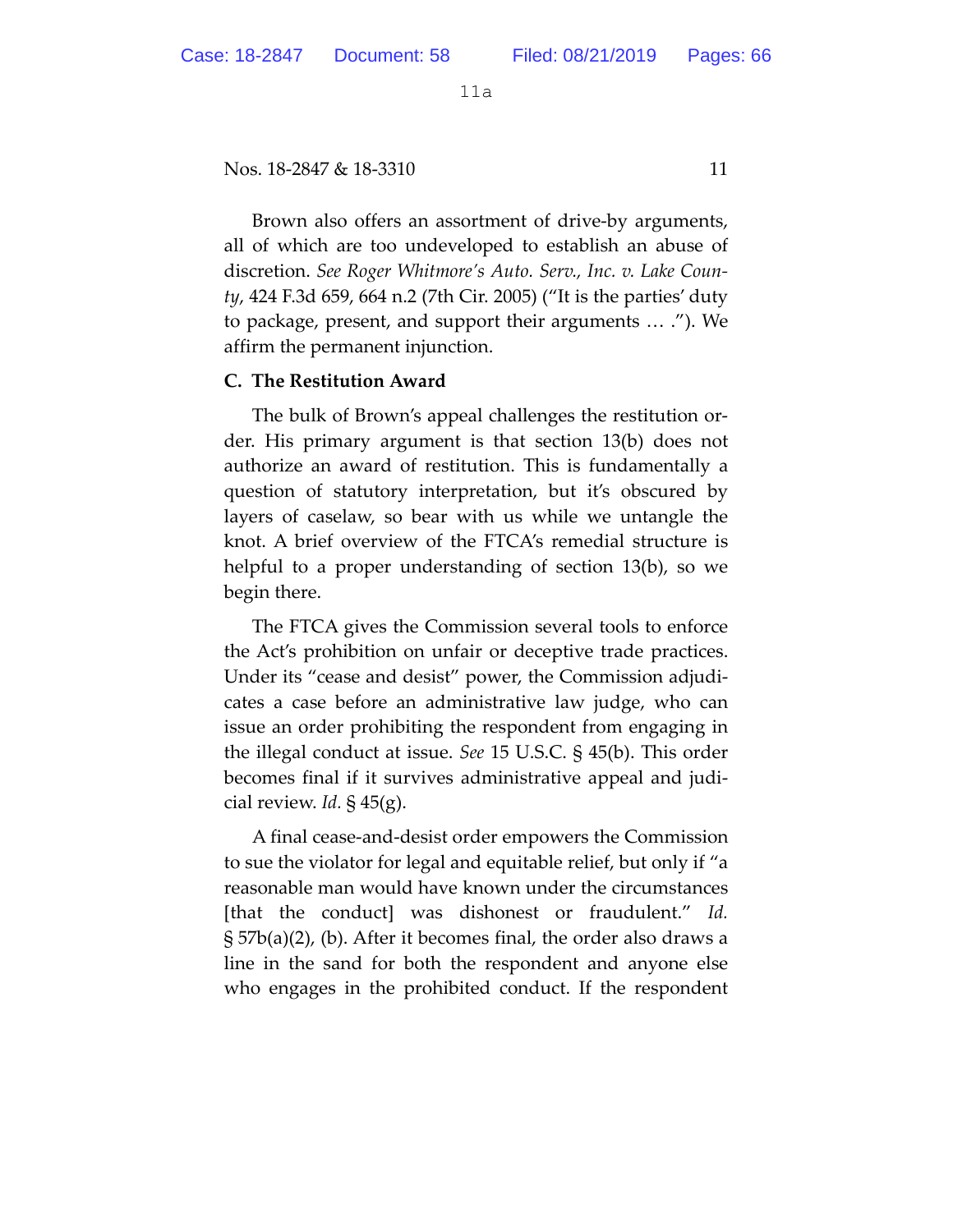12 Nos. 18-2847 & 18-3310

later violates the order, the Commission can sue for civil penalties and any equitable relief "the court finds necessary." *Id.* § 45(*l*). If anyone else engages in the prohibited conduct after the order becomes final, the Commission can seek civil penalties if it can prove that the violator acted with "actual knowledge" that his conduct was unlawful. *Id.*   $\S$  45(m)(1)(B).

The Commission has two other enforcement mechanisms at its disposal. First, it can promulgate rules that "define with specificity acts or practices which are unfair or deceptive." *Id.* § 57a(a)(1)(B). By preemptively resolving whether certain conduct violates the FTCA, rulemaking permits the Commission to pursue "quick enforcement" actions against violators. Nicholas R. Parrillo, *Federal Agency Guidance and the Power to Bind: An Empirical Study of Agencies and Industries*, 36 YALE J. ON REG. 165, 225–26 (2019). Once the Commission promulgates a rule, it can seek legal and equitable remedies, including restitution, from violators. *See*  15 U.S.C. § 57b(a)(1), (b). And if it establishes that a violator had "actual knowledge or knowledge fairly implied on the basis of objective circumstances" that his conduct violated a rule, the Commission can also pursue civil penalties. *Id.*  $\S$  45(m)(1)(A).

The Commission's remaining enforcement mechanism is different. Under section 13(b) of the FTCA, the Commission can forego any administrative adjudication or rulemaking and directly pursue a temporary restraining order and a preliminary or permanent injunction in federal court. § 53(b). As noted, the Commission sued Brown under this provision.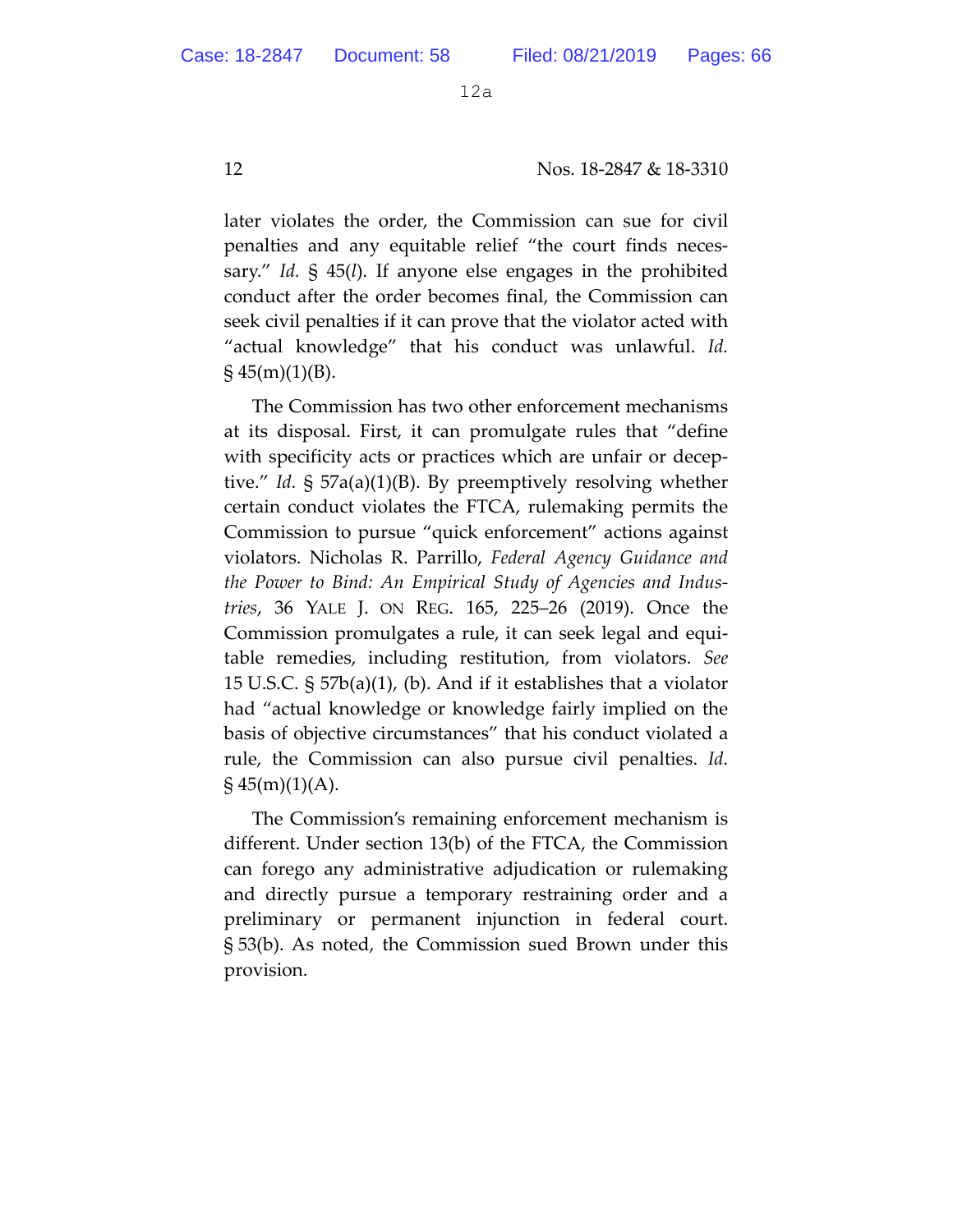Nos. 18-2847 & 18-3310 13

## **1.** *Section 13(b)*

The restitution order against Brown rests on section 13(b)'s permanent-injunction provision, which states that "in proper cases the Commission may seek, and after proper proof, the court may issue, a permanent injunction." *Id.* Brown's straightforward argument is that section 13(b) doesn't authorize restitution because it doesn't mention restitution.

We start with the obvious: Restitution isn't an injunction. "Injunction" is of course a broad term. *See Injunction*, BLACK'S LAW DICTIONARY (10th ed. 2014) ("A court order commanding or preventing an action."). But statutory authorizations for injunctions don't encompass other discrete forms of equitable relief like restitution. *See, e.g.*, *Meghrig*, 516 U.S. at 484 ("[N]either [a mandatory or prohibitory injunction] contemplates … equitable restitution.") (quotation marks omitted); *Owner-Operator Indep. Drivers Ass'n v. Landstar Sys., Inc.*, 622 F.3d 1307, 1324 (11th Cir. 2010) ("Injunctive relief constitutes a distinct type of equitable relief; it is not an umbrella term that encompasses restitution or disgorgement."); *see also Wal-Mart Stores, Inc. v. Dukes*, 564 U.S. 338, 365 (2011) (holding that an equitable order for backpay isn't an injunction); *Nken v. Holder*, 556 U.S. 418, 430 (2009) ("Whether [a deportation stay] might technically be called an injunction is beside the point; that is not the label by which it is generally known.").

The Commission doesn't seriously argue otherwise. It instead contends that section 13(b) *implicitly* authorizes restitution. We endorsed that reading in *Amy Travel*, 875 F.2d at 571, which Brown asks us to overturn. We'll discuss *Amy Travel* in a moment, but we begin with a closer look at the FTCA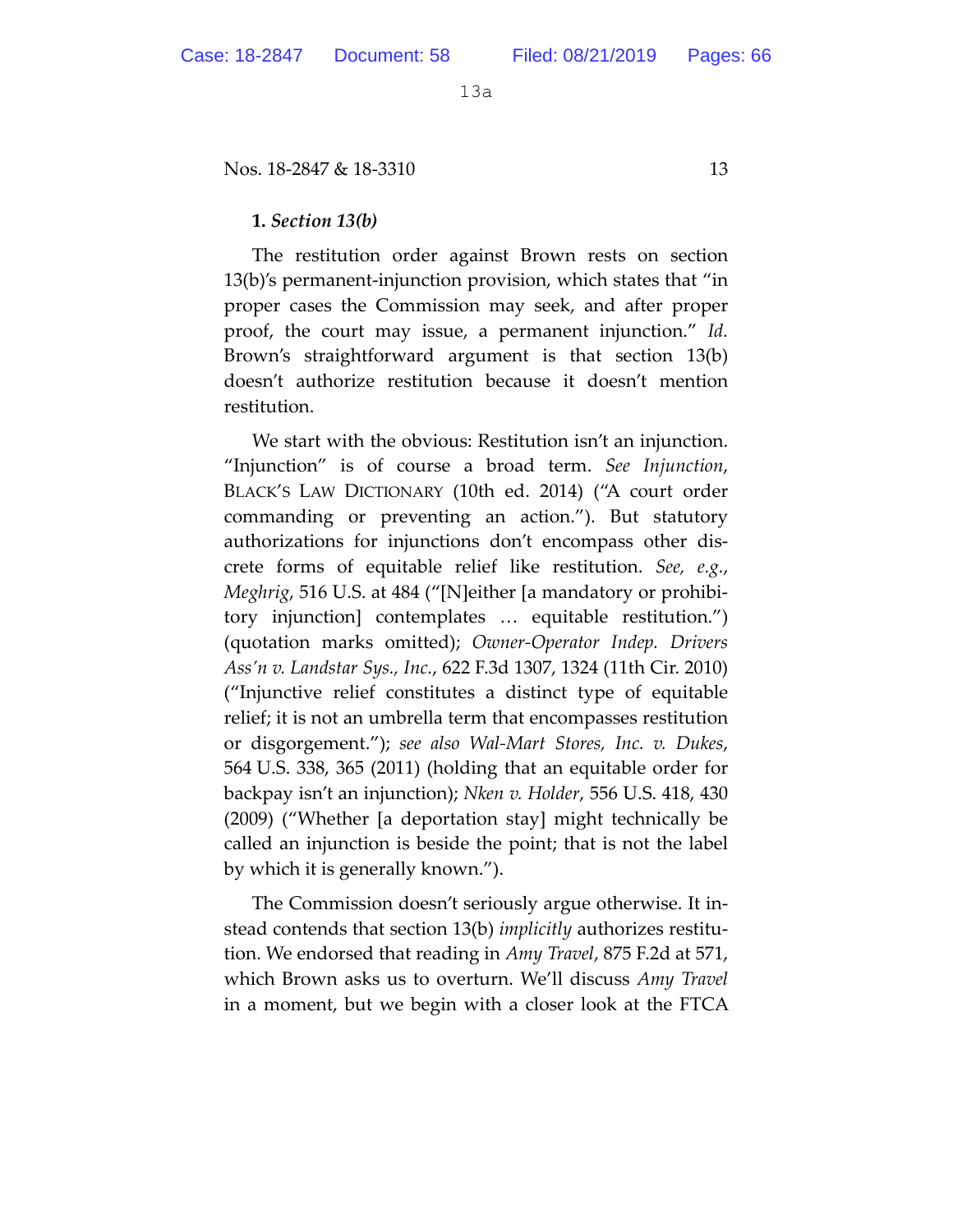itself. If the Commission's reading is correct, there's no need to reconsider our precedent.

Section 13(b) provides:

Whenever the Commission has reason to believe--

(1) that any person, partnership, or corporation is violating, or is about to violate, any provision of law enforced by the Federal Trade Commission, and

(2) that the enjoining thereof pending the issuance of a complaint by the Commission and until such complaint is dismissed by the Commission or set aside by the court on review, or until the order of the Commission made thereon has become final, would be in the interest of the public--

the Commission … may bring suit in a district court of the United States to enjoin any such act or practice. Upon a proper showing that, weighing the equities and considering the Commission's likelihood of ultimate success, such action would be in the public interest, and after notice to the defendant, a temporary restraining order or a preliminary injunction may be granted without bond: *Provided, however*, That if a complaint is not filed within such period (not exceeding 20 days) as may be specified by the court after issuance of the temporary restraining order or preliminary injunction, the order or injunction shall be dis-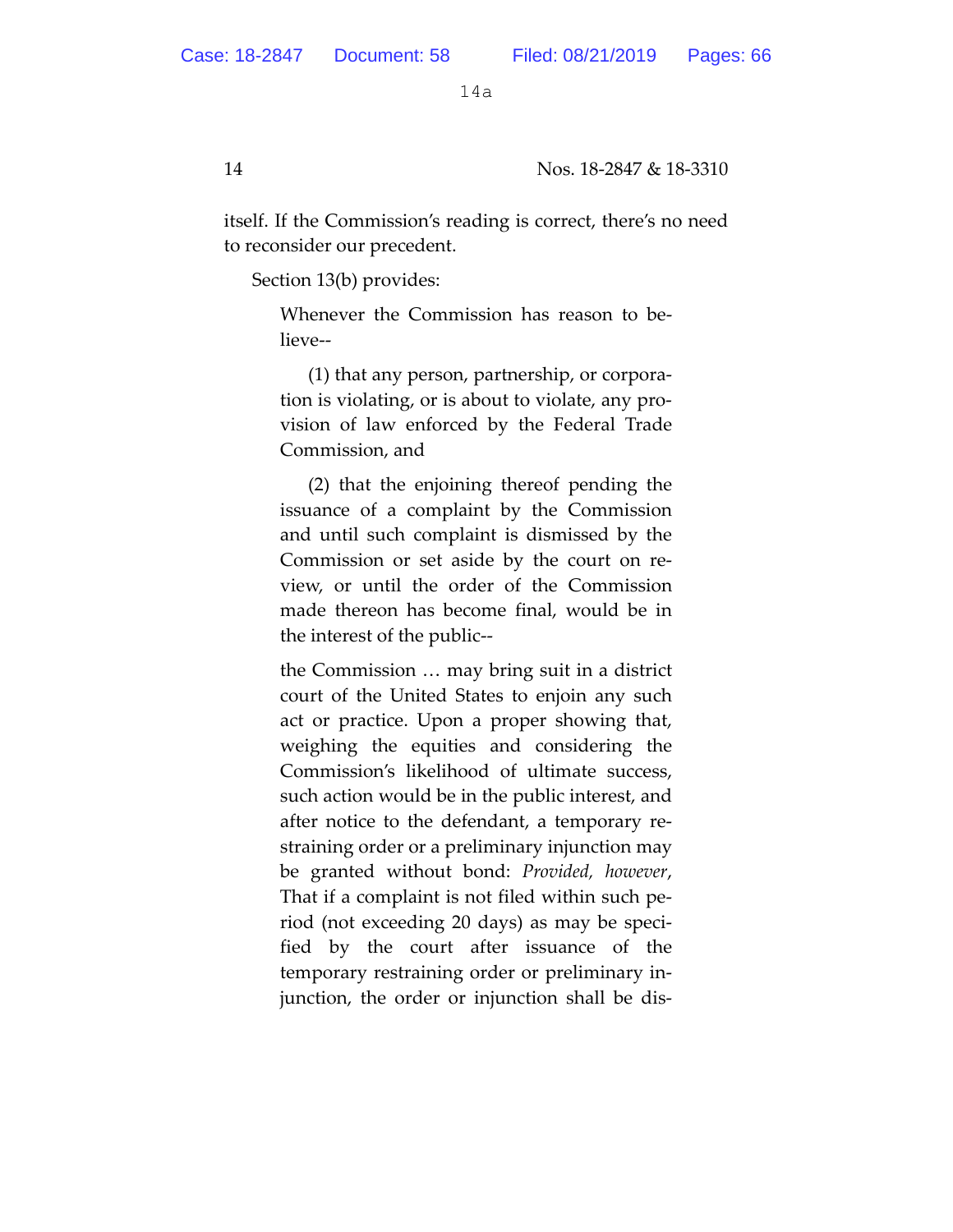Nos. 18-2847 & 18-3310 15

solved by the court and be of no further force and effect: *Provided further*, That in proper cases the Commission may seek, and after proper proof, the court may issue, a permanent injunction. …

An implied restitution remedy doesn't sit comfortably with the text of section 13(b). Consider its requirement that the defendant must be "violating" or "about to violate" the law. Requiring ongoing or imminent harm matches the forward-facing nature of injunctions. *See* 11A CHARLES ALAN WRIGHT ET AL., FEDERAL PRACTICE AND PROCEDURE § 2942, at 47 (3d ed. 2013) ("[I]njunctive relief looks to the future and is designed to deter … ."). Conversely, restitution is a remedy for past actions. *See* 1 DAN. B. DOBBS, LAW OF REMEDIES § 4.1(1), at 551 (2d ed. 1993) ("Restitution is a return or restoration of what the defendant has gained in a transaction."). Beyond the conceptual tension, this requirement raises an illogical implication: It would condition the Commission's ability to secure restitution for past conduct on the existence of ongoing or imminent unlawful conduct.

Section 13(b)'s second requirement—that the Commission must reasonably believe that enjoining an ongoing or imminent violation would be in the public interest—raises a similar problem. The public interest in stopping or preventing a violation is distinct from the public interest in remedying a past harm. And yet the Commission's reading ties restitution to this inapposite inquiry.

The rest of section 13(b) is likewise keyed to injunctions, not other forms of equitable relief. For example, the statute conditions the district court's authority to issue a temporary restraining order or preliminary injunction on injunction-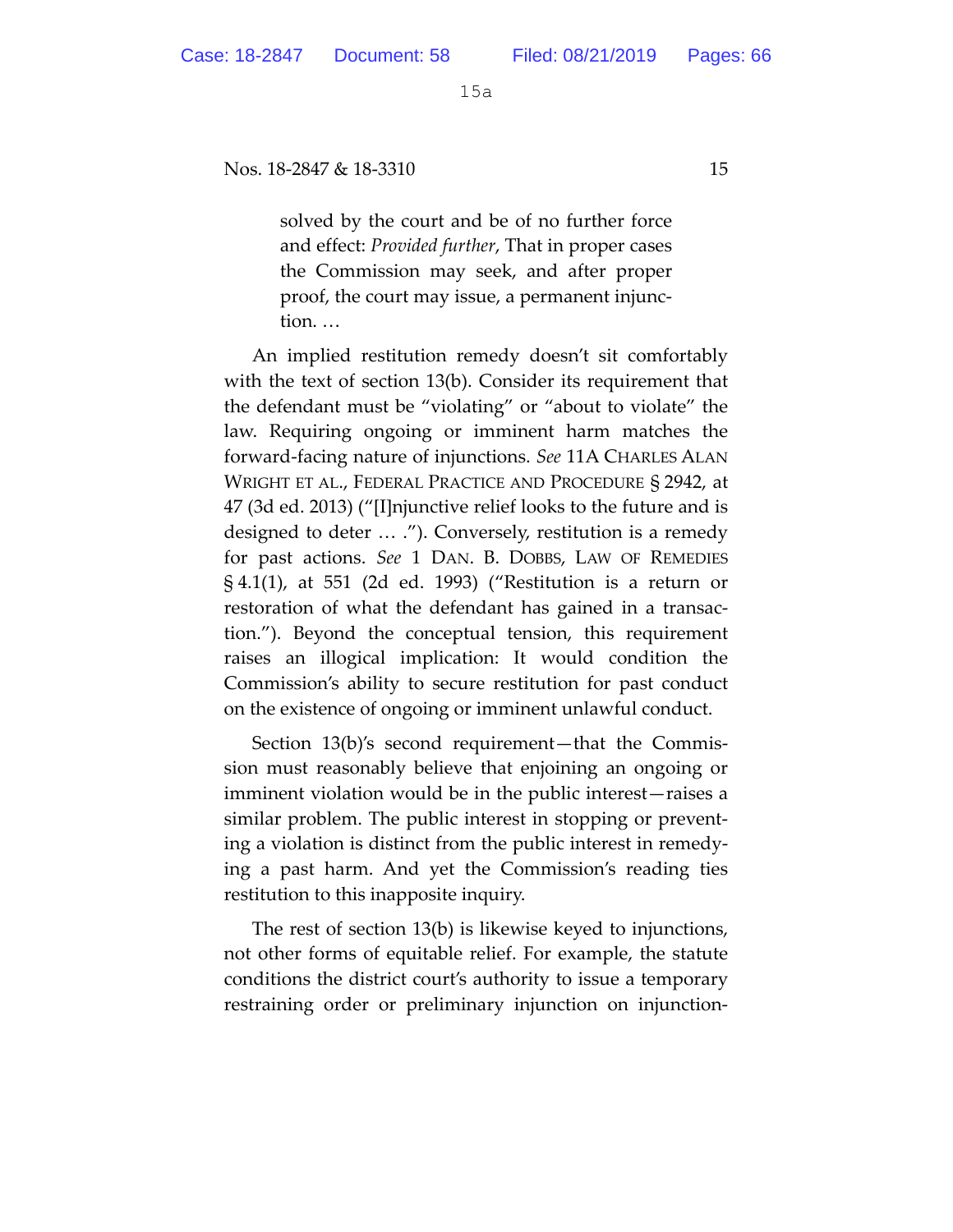16 Nos. 18-2847 & 18-3310

specific requirements—such as "weighing the equities and considering the Commission's likelihood of ultimate success"—and dissolves the order or injunction within 20 days if the Commission doesn't issue an administrative complaint. § 53(b). These demands don't apply to equitable restitution, which has its own preconditions. *See Great-West Life & Annuity Ins. Co. v. Knudson*, 534 U.S. 204, 212–15 (2002).

True, this appeal concerns section 13(b)'s permanentinjunction provision, not the provision governing temporary restraining orders and preliminary injunctions, which is tied to the subsequent initiation of an administrative proceeding. And we have held that at least some of section 13(b)'s requirements don't apply to permanent injunctions. *See United States v. JS & A Grp.*, 716 F.2d 451, 456–57 (7th Cir. 1983) (holding that the Commission can seek a permanent injunction without initiating an internal adjudication). *But see FTC v. Shire ViroPharma, Inc.*, 917 F.3d 147, 156 (3d Cir. 2019) (requiring the Commission to allege an ongoing or imminent violation to receive a permanent injunction). But that's beside the point. Even if some of section 13(b)'s requirements do not apply to permanent injunctions, they inform the meaning of "injunction." We see no contextual support for giving vastly different meanings to section 13(b)'s two uses of the word "injunction." *See Hall v. United States*, 566 U.S. 506, 519 (2012) ("At bottom, identical words and phrases within the same statute should normally be given the same meaning.") (quotation marks omitted). And in any event, we haven't drawn an interpretive distinction in the past. *See FTC v. Elders Grain, Inc.*, 868 F.2d 901, 907 (7th Cir. 1989) (holding that section 13(b)'s preliminary-injunction provision also authorizes implied equitable relief).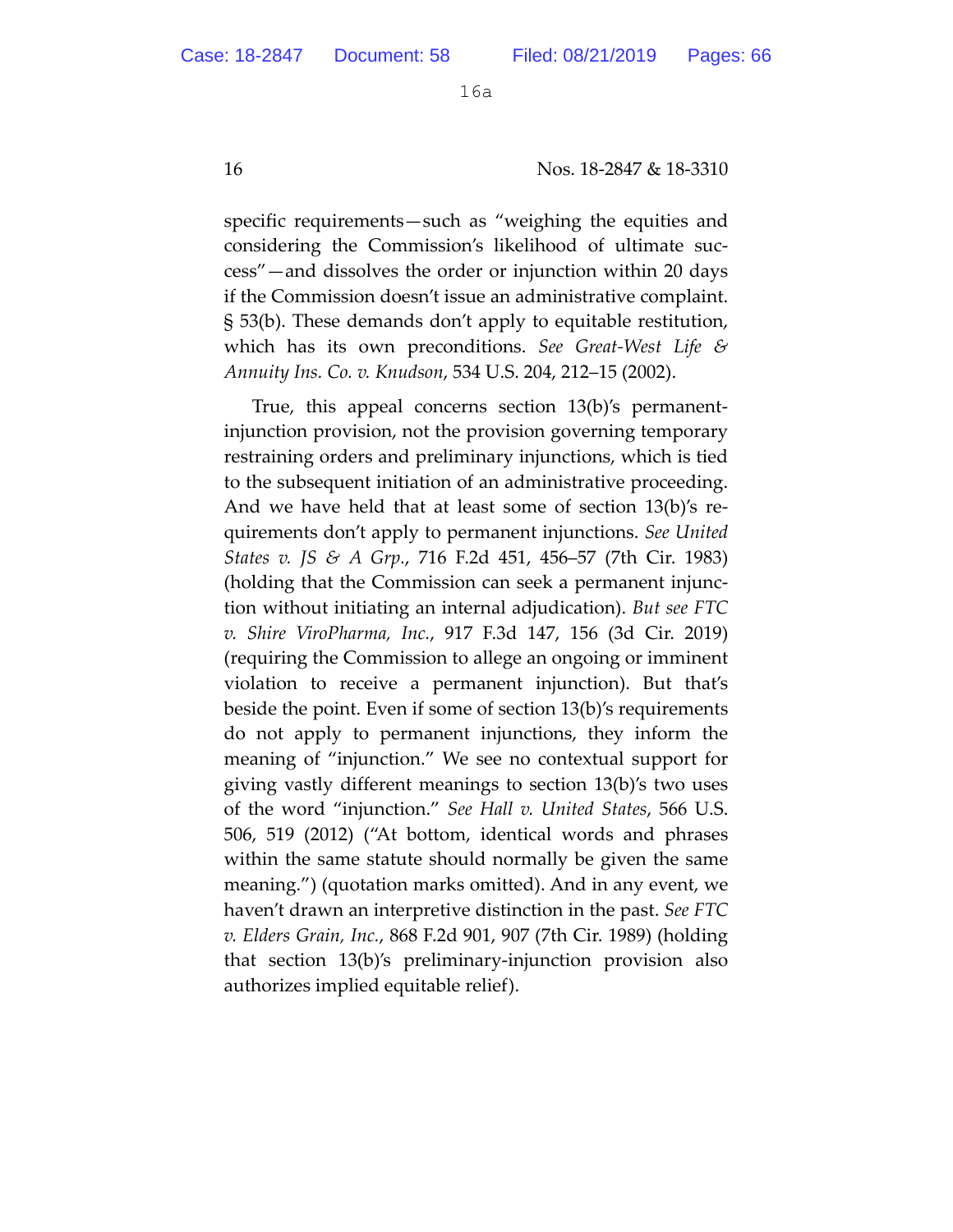Nos. 18-2847 & 18-3310 17

The FTCA's two other enforcement provisions amplify the poor fit between section 13(b) and restitution. Both use more than the word "injunction" to authorize other forms of equitable relief. As discussed, when a person violates a final cease-and-desist order, the district courts are empowered to "grant mandatory injunctions *and such other and further equitable relief as they deem appropriate*." § 45(*l*) (emphasis added). And when someone engages in conduct prohibited by a rule, the FTCA authorizes "such relief as the court finds necessary … , [including] *the refund of money or return of property*." § 57b(b) (emphasis added).

The absence of similar language in section 13(b) is conspicuous. "[W]here Congress includes particular language in one section of a statute but omits it in another section of the same Act, it is generally presumed that Congress acts intentionally and purposely in the disparate inclusion or exclusion." *Nken*, 556 U.S. at 430 (quotation marks omitted). This instruction applies with particular force here, where Congress simultaneously expanded § 45(*l*) to allow for "other and further equitable relief" and enacted section 13(b) without this language. *See* Trans-Alaska Pipeline Authorization Act, Pub. L. No. 93-153, § 408, 87 Stat. 576, 591 (1973). Moreover, Congress expressly approved restitution as a remedy under § 57b(b) two years after enacting section 13(b). *See* Magnuson-Moss Warranty Act, Pub. L. No. 93-637, § 206, 88 Stat. 2183, 2202 (1975). If section 13(b) permitted restitution as a general matter, Congress would have had no reason to enact § 57b, which authorizes restitution under narrower circumstances.

Remedial scope isn't the only difference between section 13(b) and the FTCA's other enforcement mechanisms. The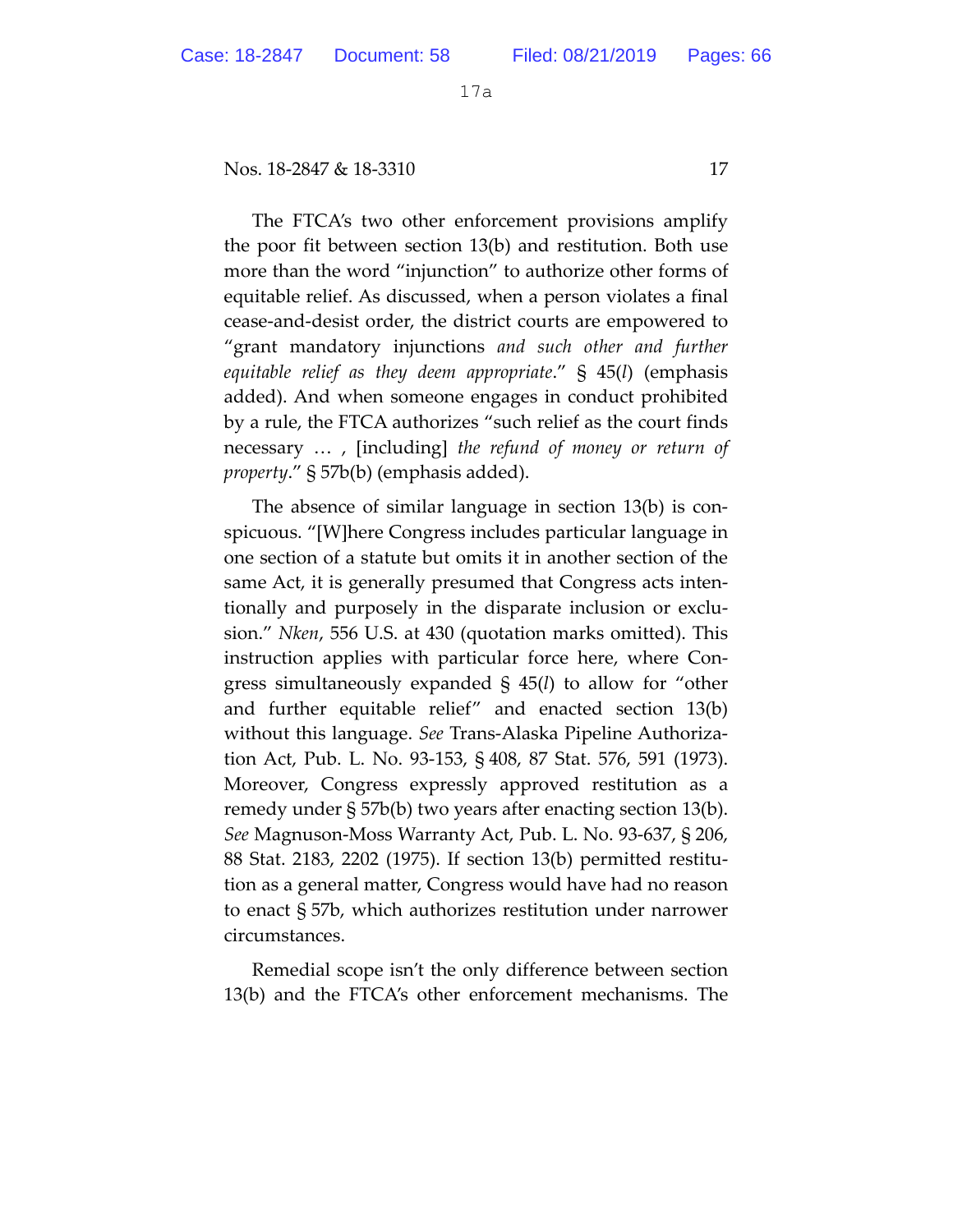18 Nos. 18-2847 & 18-3310

latter procedures also impose a detailed framework that the Commission must follow before obtaining a restitution order. This framework counterbalances the FTCA's amorphous "unfair or deceptive practices" standard by requiring the Commission to give defendants fair notice, either through cease-and-desist orders or rules that "define with specificity" prohibited acts. §§ 45(b); 57a(a)(1). The Commission can bypass these notice requirements only if it obtains a cease-and-desist order against a violator, brings a suit in court, and then establishes that the prohibited practice "is one which a reasonable man would have known under the circumstances was dishonest or fraudulent." § 57b(a)(2). Finally, the FTCA imposes a three-year statute of limitations on bringing actions against most violators. § 57b(d).

Section 13(b) doesn't offer any of these protections. And yet the Commission contends that it provides an unqualified right to the very remedies that the FTCA's other enforcement provisions give with heavy qualification. Reading an implied restitution remedy into section 13(b) makes these other provisions largely pointless. Without a clear textual signal, we cannot presume that Congress implicitly made such a consequential shift in policy. *See Whitman v. Am. Trucking Ass'ns, Inc.*, 531 U.S. 457, 468 (2001) ("Congress … does not alter the fundamental details of a regulatory scheme in vague terms or ancillary provisions … .").

The tensions we've just discussed dissipate if we read section 13(b) to mean what it says: The remedy is limited to injunctive relief. In fact, giving section 13(b) its plain meaning harmonizes the three enforcement mechanisms. The FTCA gives the Commission a pair of backward-facing methods to obtain monetary relief for past injury. Its cease-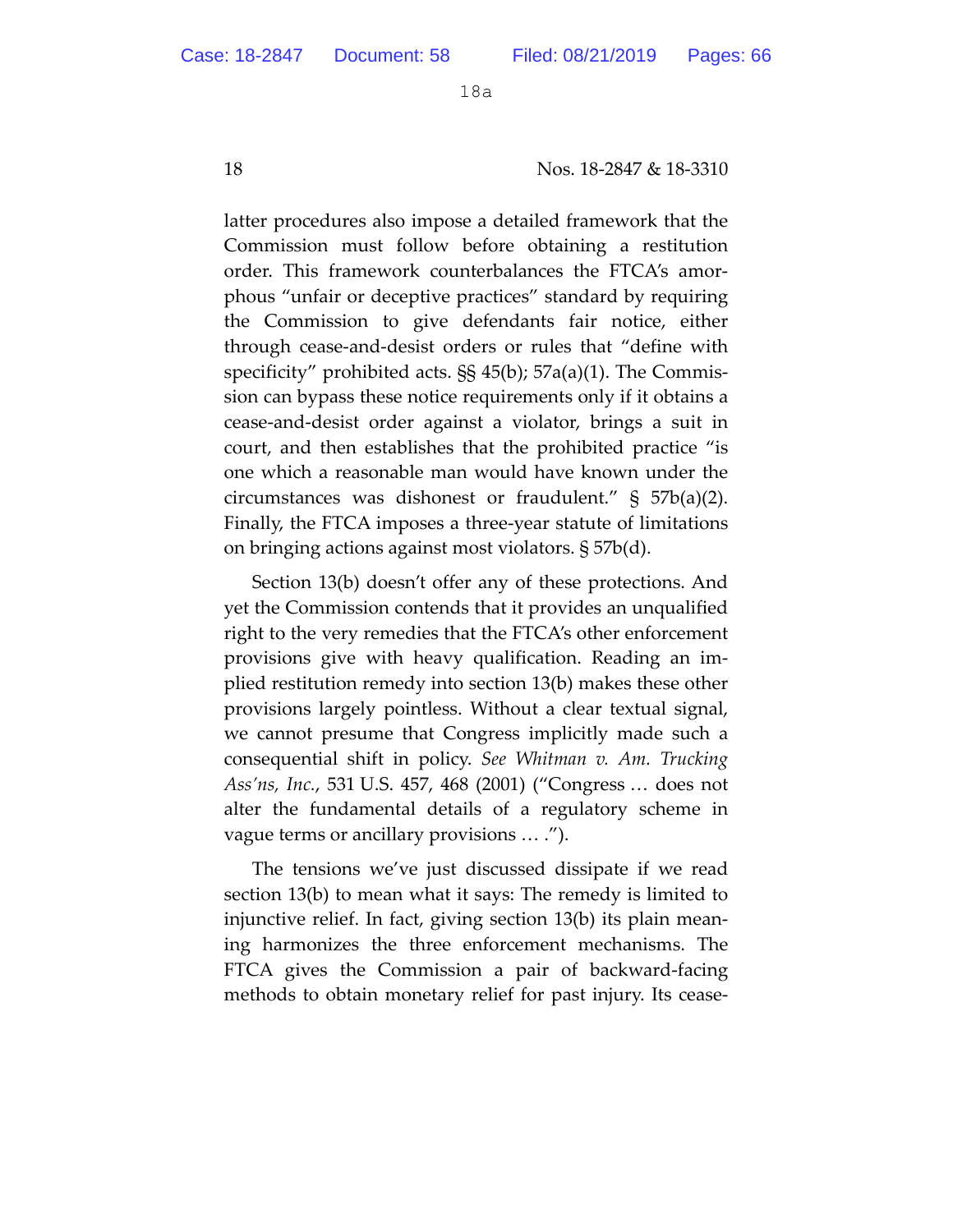Nos. 18-2847 & 18-3310 19

and-desist power targets individual violations. *See* § 45(b). And its rule-enforcement authority under § 57b(a)(1) allows it to more efficiently address widespread unfair or deceptive practices. *See* Parrillo, *supra*, at 225–26.

Section 13(b) serves a different, forward-facing role: enjoining ongoing and imminent future violations. This authority aligns with the predicate requirements it imposes notably, a reasonable belief that a violation is ongoing or imminent and that stopping the violation is in the public interest. § 53(b). It also explains the lack of procedural protections. As Congress reported when enacting section 13(b), the Commission's existing enforcement processes couldn't quickly address ongoing or imminent violations. *See*  § 408(a)(1), 87 Stat. 576, 591 (finding that the Commission had "been restricted and hampered because of inadequate legal authority … to seek preliminary injunctive relief to *avoid* unfair competitive practices") (emphasis added). Section 13(b) corrected this problem, providing an expedited pathway to injunctive relief. *See id*. § 408(b) (noting that the "purpose of [the] act" was to give the Commission "the requisite authority to insure *prompt* enforcement of the laws [it] administers by granting statutory authority … to seek preliminary injunctive relief") (emphasis added).

The Commission's argument to the contrary rests almost entirely on the saving clause in § 57b(e): "Remedies provided in this section are in addition to, and not in lieu of, any other remedy or right of action provided by State or Federal law. Nothing in this section shall be construed to affect any authority of the Commission under any other provision of law." According to the Commission, § 57b(e) explains away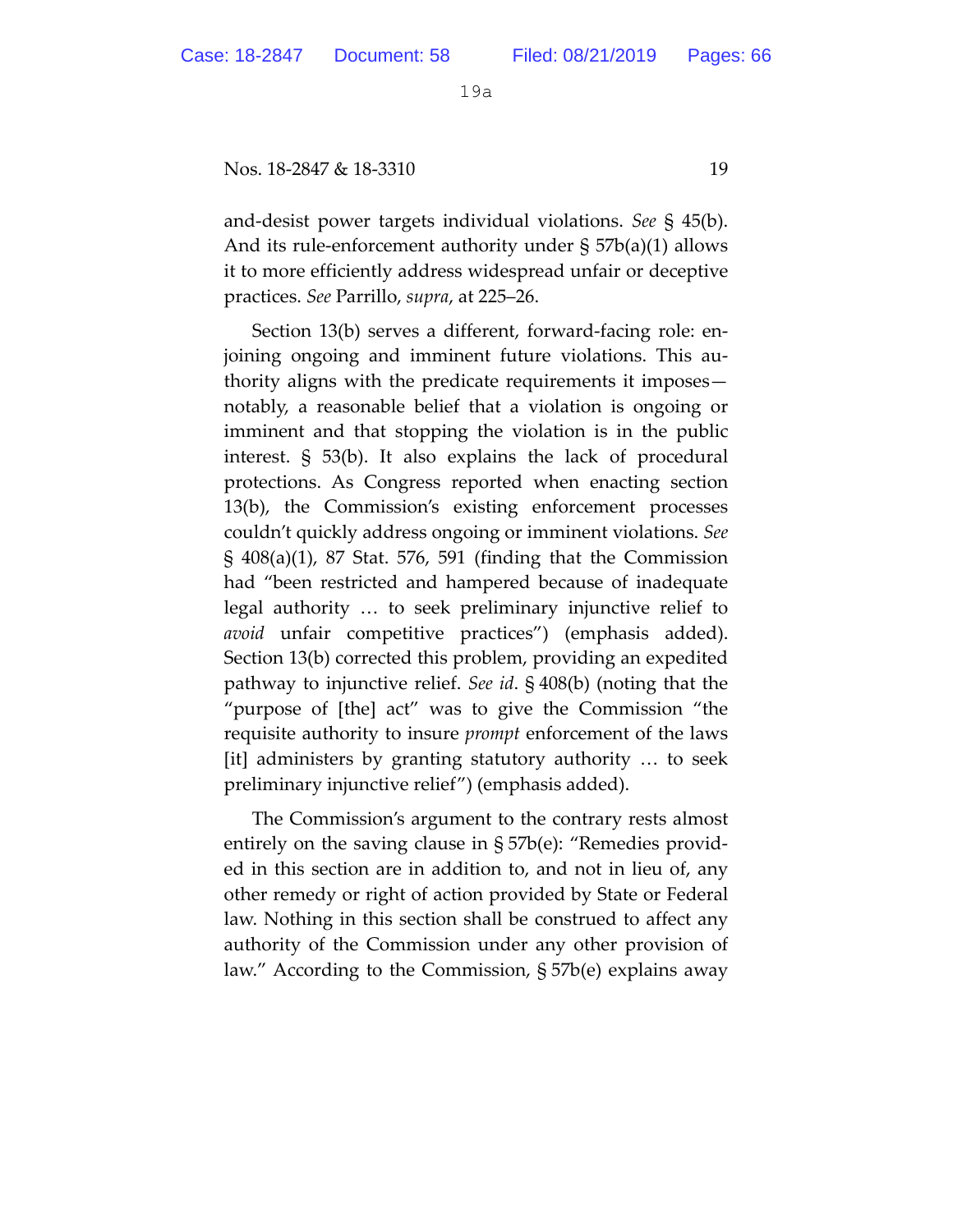20 Nos. 18-2847 & 18-3310

the tensions that its reading of section 13(b) otherwise creates.

We disagree for two reasons. To start, the Commission's understanding of the saving clause runs against more than a century of interpretive practice. The Supreme Court has long instructed that acts "cannot be held to destroy [themselves]" through saving clauses. *Tex. & Pac. Ry. Co. v. Abilene Cotton Oil Co.*, 204 U.S. 426, 446 (1907); *accord Adams Express Co. v. Croninger*, 226 U.S. 491, 507 (1913); *Nader v. Allegheny Airlines, Inc.*, 426 U.S. 290, 299 (1976); *Am. Tel. & Tel. Co. v. Cent. Office Tel., Inc.*, 524 U.S. 214, 228 (1998). Put differently, we cannot read a saving clause to "allow specific provisions of the statute that contains it to be nullified." *PMC, Inc. v. Sherwin-Williams Co.*, 151 F.3d 610, 618 (7th Cir. 1998). This principle extends to claims that a particular statutory provision implicitly authorizes new remedies. *See Middlesex Cty. Sewerage Auth. v. Nat'l Sea Clammers Ass'n*, 453 U.S. 1, 15–16 (1981) ("It is doubtful that the phrase 'any statute' [in a saving clause] includes the very statute in which this statement was contained."). As we've explained, the Commission's reading of section 13(b) effectively nullifies § 57b. We cannot read § 57b(e) to authorize that self-defeating effect.

And even if the Commission's reading of the saving clause were correct, we couldn't infer a right to restitution in section 13(b). The saving clause preserves only those remedies that exist. It does not inform the question whether section 13(b) contains an implied power to award restitution.

The Commission also suggests that Congress "ratified" an implied section 13(b) restitution remedy in its 1993 and 2006 amendments to the FTCA. We disagree. The 1993 amendment reworked section 13(b)'s venue and service-of-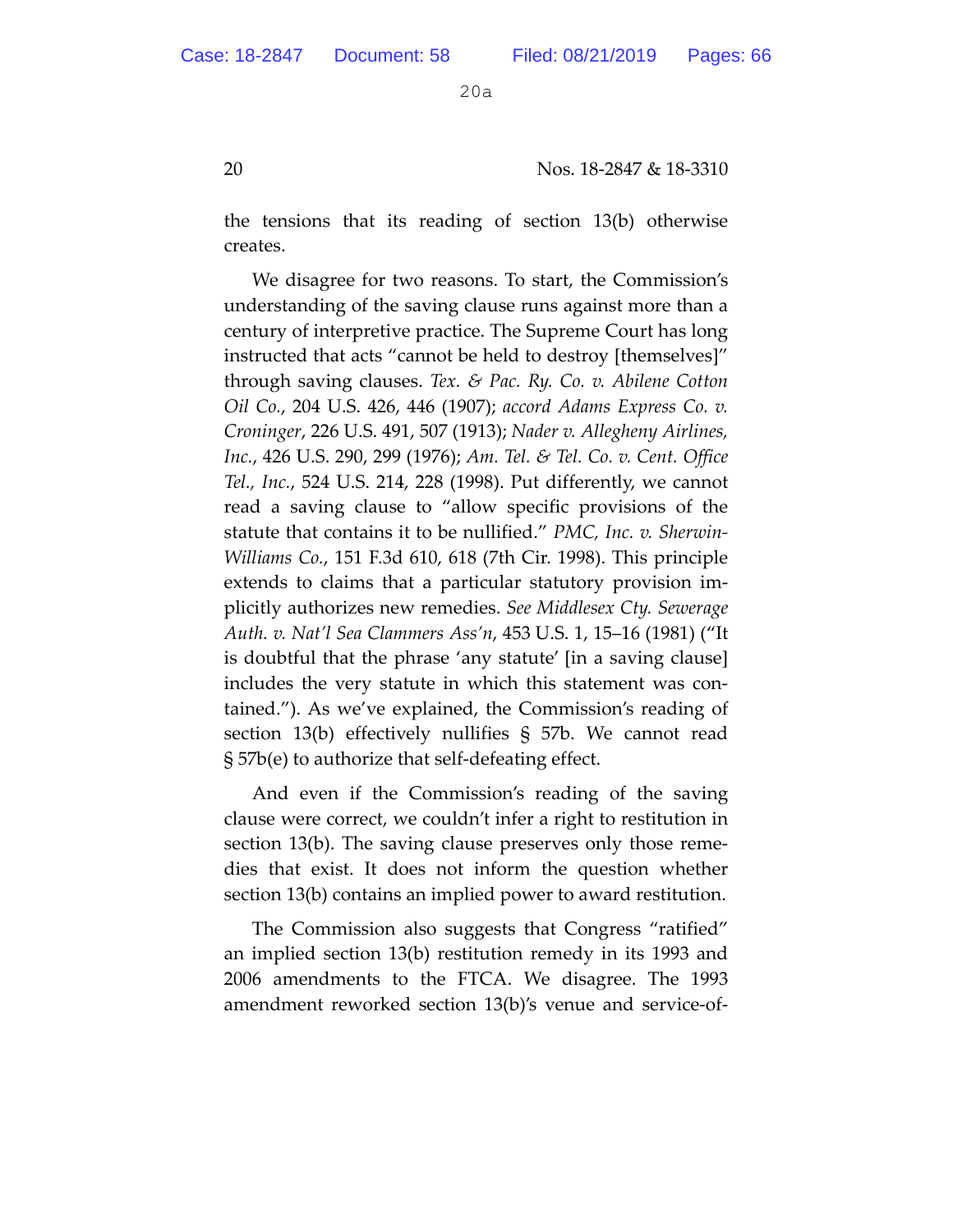Nos. 18-2847 & 18-3310 21

process provisions but didn't alter its remedial scope. The 2006 amendment fares no better as a prop for the Commission's argument. It simply empowered the Commission to use "[a]ll remedies available to [it] with respect to unfair and deceptive acts or practices … , including restitution," when prosecuting certain violations in foreign commerce. § 45(a)(4)(B). The Commission contends that the use of "restitution" in this provision refers to an implied restitution remedy in section 13(b). But the FTCA expressly authorizes restitution through § 45(*l*) and § 57b(b). So the 2006 amendment says nothing about the Commission's authority to seek that remedy under section 13(b).

In short, nothing in the text or structure of the FTCA supports an implied right to restitution in section 13(b), which by its terms authorizes only injunctions. Unsurprisingly, the Commission wagers nearly all of its case on stare decisis rather than the plain meaning of section 13(b). So we turn to that question.

## **2.** *The Road to* **Amy Travel**

The Commission correctly observes that we addressed a materially identical challenge to the scope of section 13(b) in *Amy Travel*, 875 F.2d 564. Brown in turn invites us to revisit that decision in light of intervening Supreme Court decisions. We of course can do so. "Although we must give considerable weight to our prior decisions, we are not bound by them absolutely and may overturn circuit precedent for compelling reasons." *Russ v. Watts*, 414 F.3d 783, 788 (7th Cir. 2005). An intervening Supreme Court decision that displaces the rationale of our precedent is one such reason. *See Glaser v. Wound Care Consultants, Inc.*, 570 F.3d 907, 915 (7th Cir. 2009).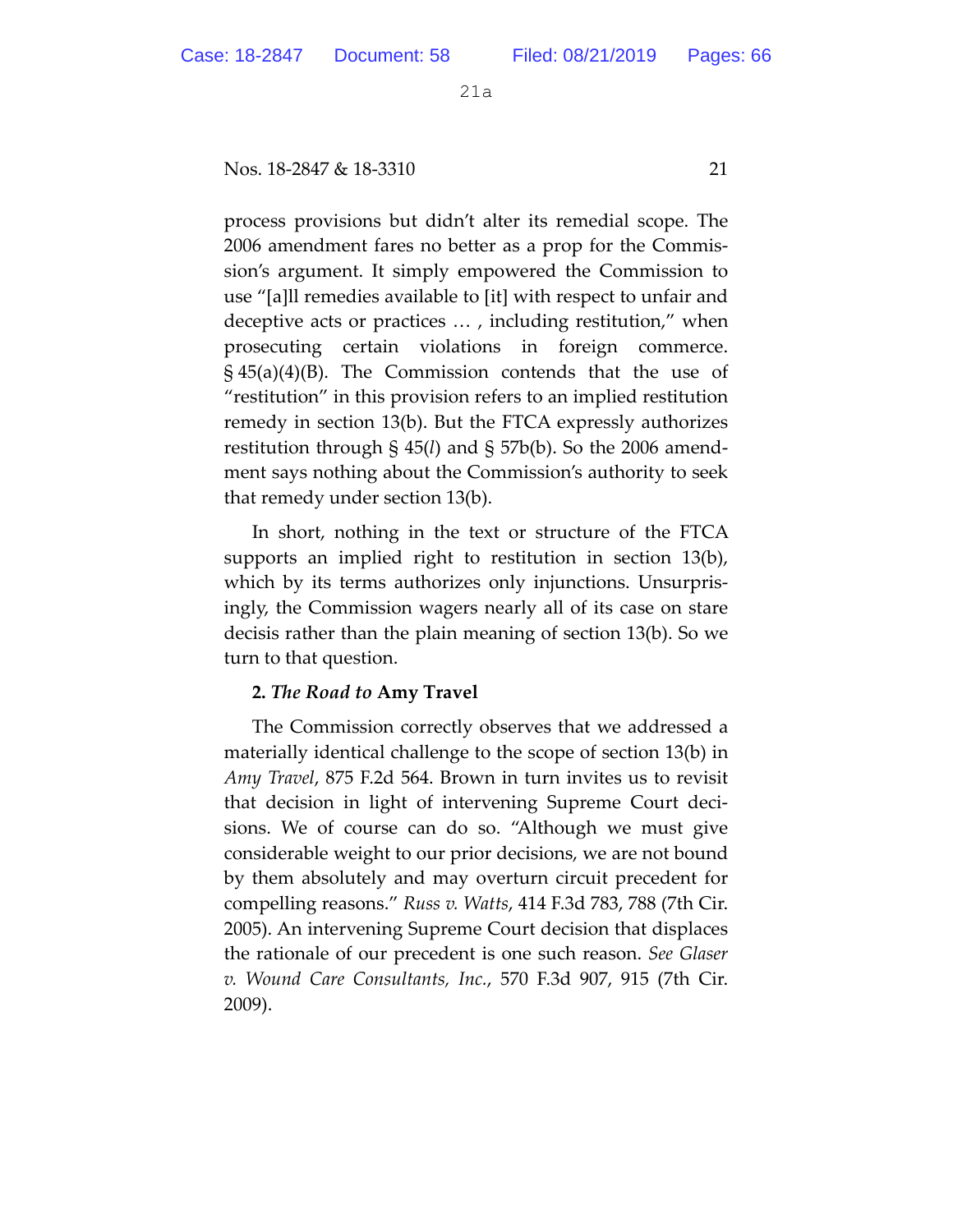22 Nos. 18-2847 & 18-3310

Brown's invitation implicates a line of Supreme Court precedents long predating *Amy Travel*. The prevailing interpretation of section 13(b) developed in the shadow of two decisions that took a capacious view of implied remedies: *Porter v. Warner Holding Co.*, 328 U.S. 395 (1946), and *Mitchell v. Robert DeMario Jewelry, Inc.*, 361 U.S. 288 (1960). To understand *Amy Travel*, we must begin with them.

*Porter* considered section 205(a) of the Emergency Price Control Act of 1942, which limited the rent that certain landlords could collect from their tenants. The act empowered district courts to issue a "permanent or temporary injunction, restraining order, or other order" against persons who collect rents above its limits. *Porter*, 328 U.S. at 397. The Court held that section 205(a) authorizes restitution, offering this reasoning:

> Unless otherwise provided by statute, all the inherent equitable powers of the District Court are available for the proper and complete exercise of [its equitable] jurisdiction. … Unless a statute in so many words, or by a necessary and inescapable inference, restricts the court's jurisdiction in equity, the full scope of that jurisdiction is to be recognized and applied. The great principles of equity, securing complete justice, should not be yielded to light inferences, or doubtful construction.

*Id.* at 398 (citations and quotation marks omitted).

*Porter* later clarified that implied remedies must be "consistent with the statutory language and policy, the legislative background and the public interest." *Id.* at 403; *see also id.* at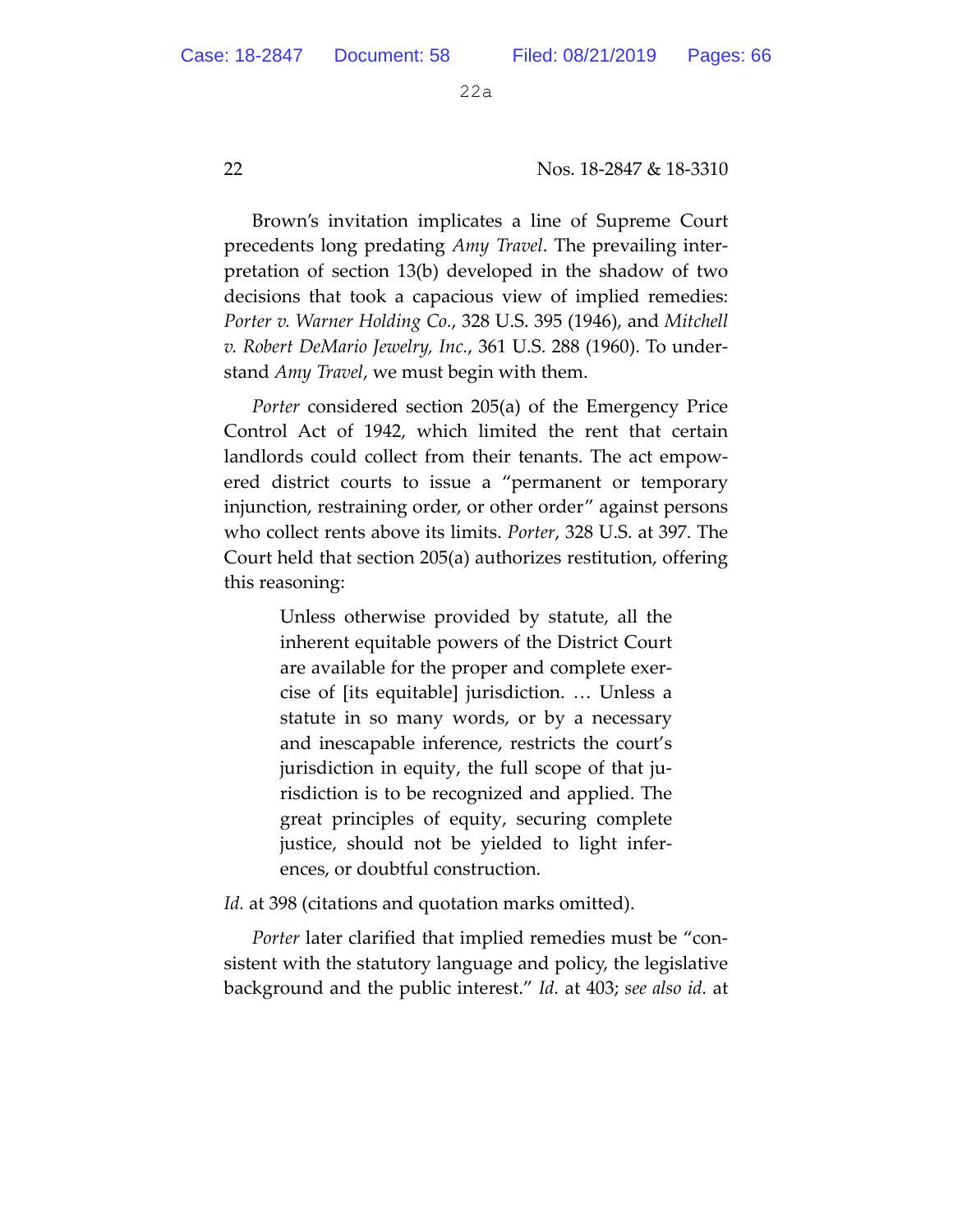Nos. 18-2847 & 18-3310 23

400 ("In framing such remedies under § 205(a), courts must act primarily to effectuate the policy of the Emergency Price Control Act and to protect the public interest while giving necessary respect to the private interests involved."). In short, *Porter* adopted a presumption in favor of implying equitable remedies that accord with statutory purpose. But it also recognized that an express statement or a "necessary and inescapable inference" to the contrary could rebut this presumption. *Id.* at 398.

Returning to the Price Control Act, the Court held that restitution was a proper "other order" under section 205(a). *Id.* at 399. It offered two justifications. First, restitution could be an "equitable adjunct to an injunction." *Id*. Second, restitution advanced the purpose of the statute. *See id*. at 400 ("[T]he statutory policy of preventing inflation is plainly advanced if prices or rents which have been collected in the past are reduced to their legal maximums."). Still, the Court found that an "inescapable inference" foreclosed one particular remedy. The statute's separate right of action for damages "provide[d] an exclusive remedy relative to damages." *Id.* at 401. But "save [this] one aspect," the statute invoked "the broad equitable jurisdiction that inheres in courts." *Id.* at 403.

In *Mitchell* the Court applied *Porter* to section 17 of the Fair Labor Standards Act ("FLSA"), which gave district courts the jurisdiction to "restrain violations" of the statutory prohibition on firing employees for reporting workplace violations. 361 U.S. at 289. After quoting *Porter*'s broad language about equitable remedies, *Mitchell* reiterated that implied remedies must fit with the statutory purpose: "When Congress entrusts to an equity court the enforcement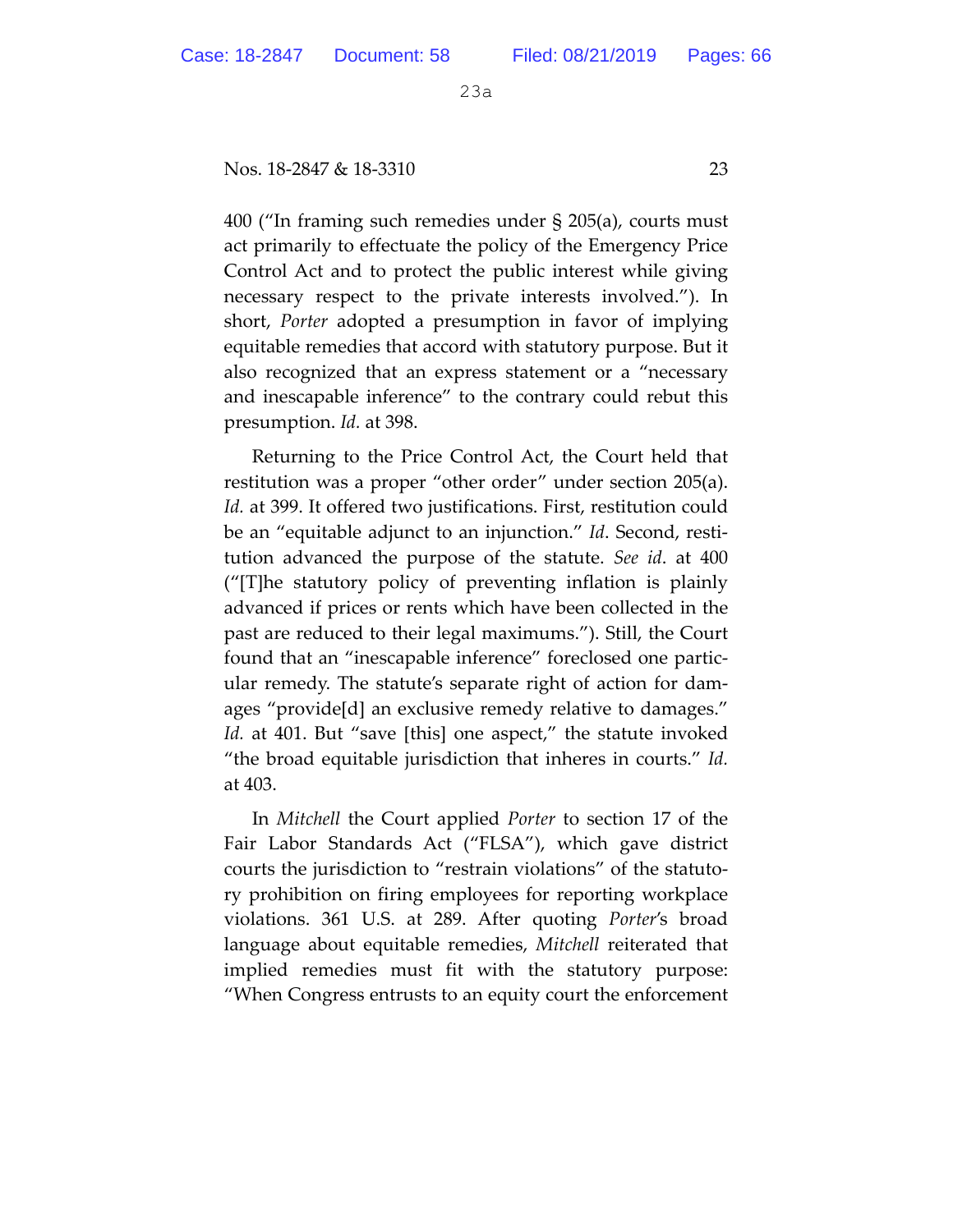24 Nos. 18-2847 & 18-3310

of prohibitions contained in a regulatory enactment, it must be taken to have acted cognizant of the historic power of equity to provide complete relief in light of the statutory purposes." *Id.* at 291–92.

Applying *Porter*'s presumption, the Court drew on its understanding of the FLSA's purpose, which was to achieve "minimum labor standards" by using worker complaints as a private enforcement mechanism. *Id.* at 292. The Court reasoned that restitution furthered that purpose. Without it, the "fear of economic retaliation" would stifle worker complaints. *Id.*

*Mitchell* then assessed whether anything in the FLSA precluded restitution as an implied remedy. The defendants pointed to the statute's ban on awarding unpaid minimum wages and overtime compensation as one such provision, but the Court disagreed. It found "no indication in the language of the [ban], or in the legislative history, that Congress intended [it] to have a wider effect." *Id.* at 294.

*Porter* and *Mitchell* were typical of their era: The Court would resolve ambiguities by identifying a statute's purpose and "deducing the result most consonant with that purpose." William N. Eskridge Jr., *Politics Without Romance: Implications of Public Choice Theory for Statutory Interpretation*, 74 VA. L. REV. 275, 282 (1988); *see also* John F. Manning, *Foreword: The Means of Constitutional Power*, 128 HARV. L. REV. 1, 16–17 (2014) ("However clearly Congress framed its statutes, the Court could rework them to fit with the background policies that inspired them."). Using this interpretive approach, the Court assumed that the judiciary could freely craft remedies to fully enforce whatever rights Congress had recognized. *See* Frank H. Easterbrook, *Foreword: The Court*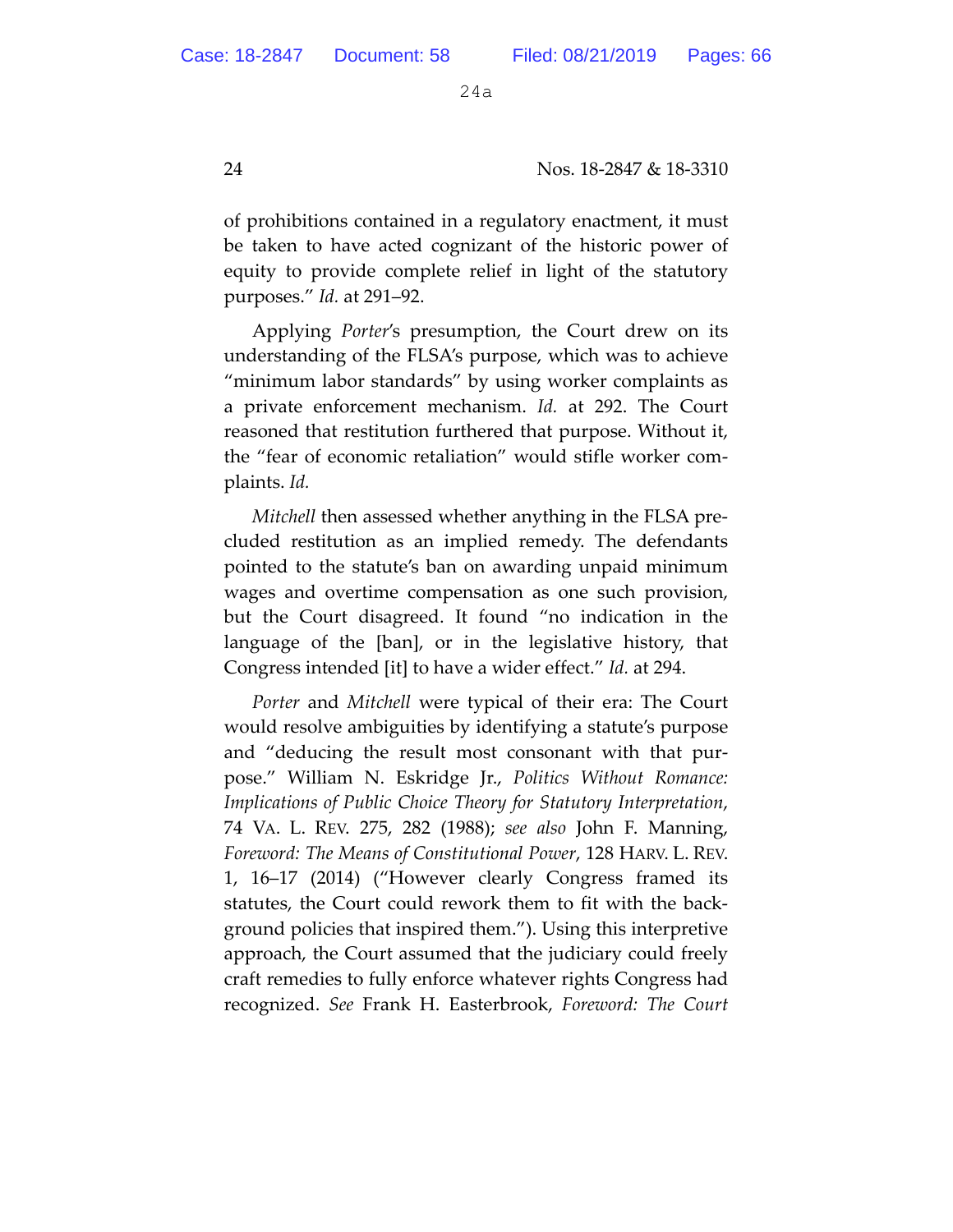$\overline{a}$ 

25a

#### Nos. 18-2847 & 18-3310 25

*and the Economic System*, 98 HARV. L. REV. 4, 45–51 (1983). As the Court would proclaim four years after *Mitchell*, "it is the duty of the courts to be alert to provide such remedies as are necessary to make effective the congressional purpose." *J. I. Case Co. v. Borak*, 377 U.S. 426, 433 (1964).

\* \* \*

Lower-court interpretations of section 13(b) built on *Porter* and *Mitchell*. The trail starts with *FTC v. H. N. Singer, Inc.*, 668 F.2d 1108 (9th Cir. 1982). There the Ninth Circuit held that section 13(b)'s permanent-injunction provision implicitly authorizes preliminary injunctions and asset freezes.2 *Id.* at 1113. While its analysis was cursory, *Singer* channeled *Porter* and *Mitchell*. The court held that preliminary injunctions and asset freezes advanced section 13(b)'s purpose by ensuring that assets were available at the end of the enforcement process. *Singer* also rejected the defendant's claim that the express equitable remedies in § 57b foreclosed implied remedies in section 13(b), pointing to the saving clause in § 57b(e).

*Singer* sparked a line of appellate cases holding that section 13(b) is a broad grant of equitable authority. The Elev-

<sup>2</sup> Shortly before *Singer*, the Fifth Circuit held that section 13(b)'s preliminary-injunction provision implicitly authorizes asset freezes. *See FTC v. Sw. Sunsites, Inc.*, 665 F.2d 711, 718 (5th Cir. 1982). But its holding appeared to preclude the possibility of restitution in section 13(b), pointing instead to § 57b for monetary remedies. *Id.* at 719 ("[T]he exhortation in [*Mitchell*] to preserve the possibility of complete relief … makes it appropriate to consider that the final, complete relief in this case may entail consumer redress through a [§ 57b] proceeding."). Predictably, no circuit has materially relied on *Southwest Sunsites* to support an implied restitution award.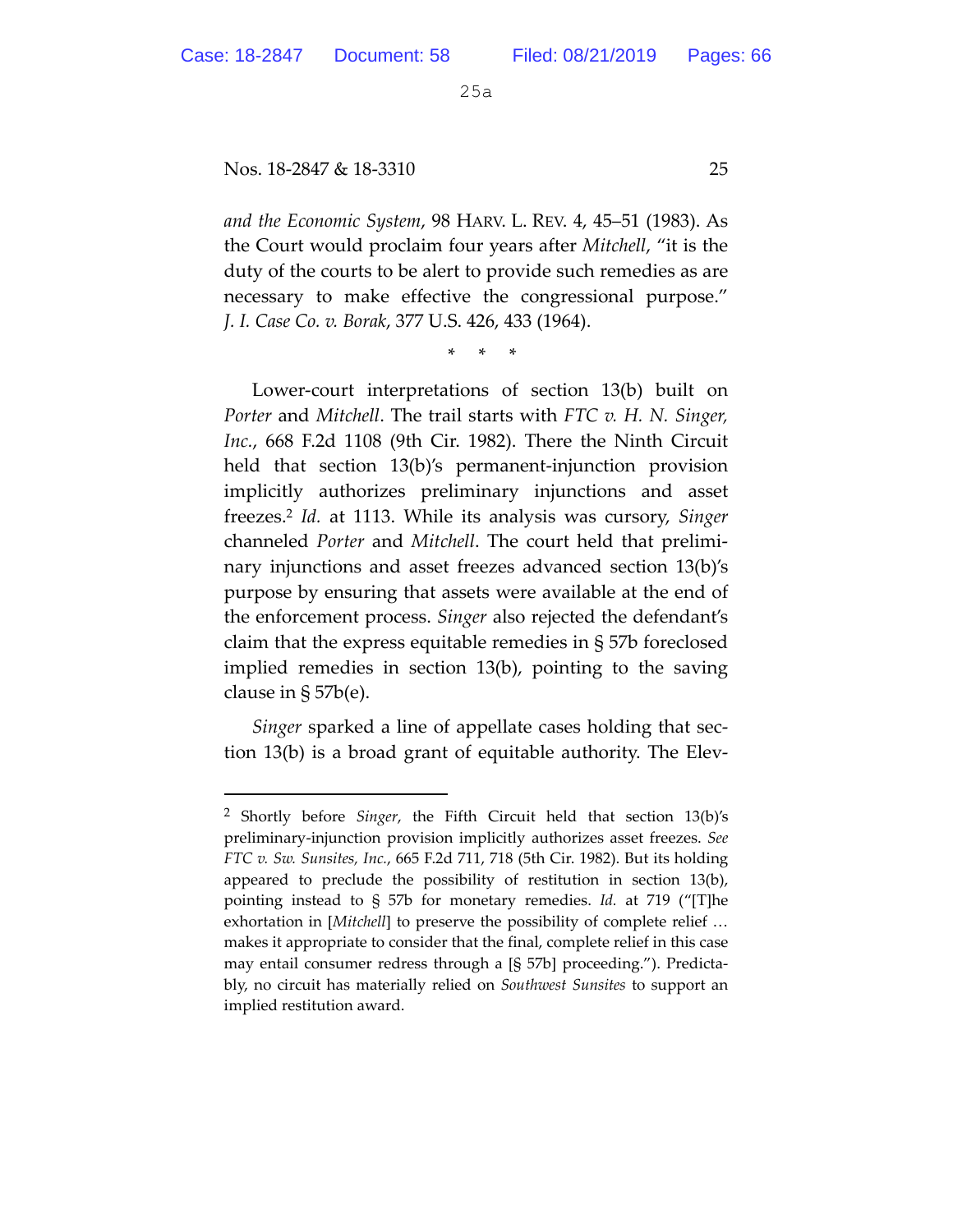26 Nos. 18-2847 & 18-3310

enth Circuit followed *Singer*'s lead two years later. After quoting *Porter*'s language on implied remedies, the court concluded that it "agree[d] with *Singer*'s interpretation of [section] 13(b)" and without further discussion held that section 13(b) authorizes asset freezes. *FTC v. U.S. Oil & Gas Corp.*, 748 F.2d 1431, 1434 (11th Cir. 1984) (per curiam).

Our decision in *FTC v. World Travel Vacation Brokers, Inc.*, 861 F.2d 1020 (7th Cir. 1988), was next. There, the defendant passingly suggested that section 13(b)'s permanentinjunction provision does not implicitly authorize preliminary injunctions. (Recall that the statute's express authorization for temporary restraining orders and preliminary injunctions is tied to the eventual initiation of an administrative proceeding.) We held that the defendant waived the argument, but we discussed the issue anyway "in order to satisfactorily explain our disposition of … other issues." *Id.* at 1026. Because it was dicta, our reasoning was understandably brief. We simply quoted language from *Singer* and noted that we had "no reason to disagree with the conclusion of our colleagues of the Ninth and Eleventh Circuits that the authority to grant permanent injunctive relief also includes the authority to grant interlocutory relief." *Id.* Other than distinguishing a prior decision, we did not discuss the matter further.

Two months after *World Travel*, we concluded in *Elders Grain* that section 13(b)'s preliminary-injunction provision implicitly authorizes rescission. 868 F.2d at 907. Perhaps because the parties didn't dispute the issue, our analysis was again cursory. But it was highly consequential. We articulated a new standard for inferring equitable remedies: "[T]he statutory grant of the power to issue a preliminary injunc-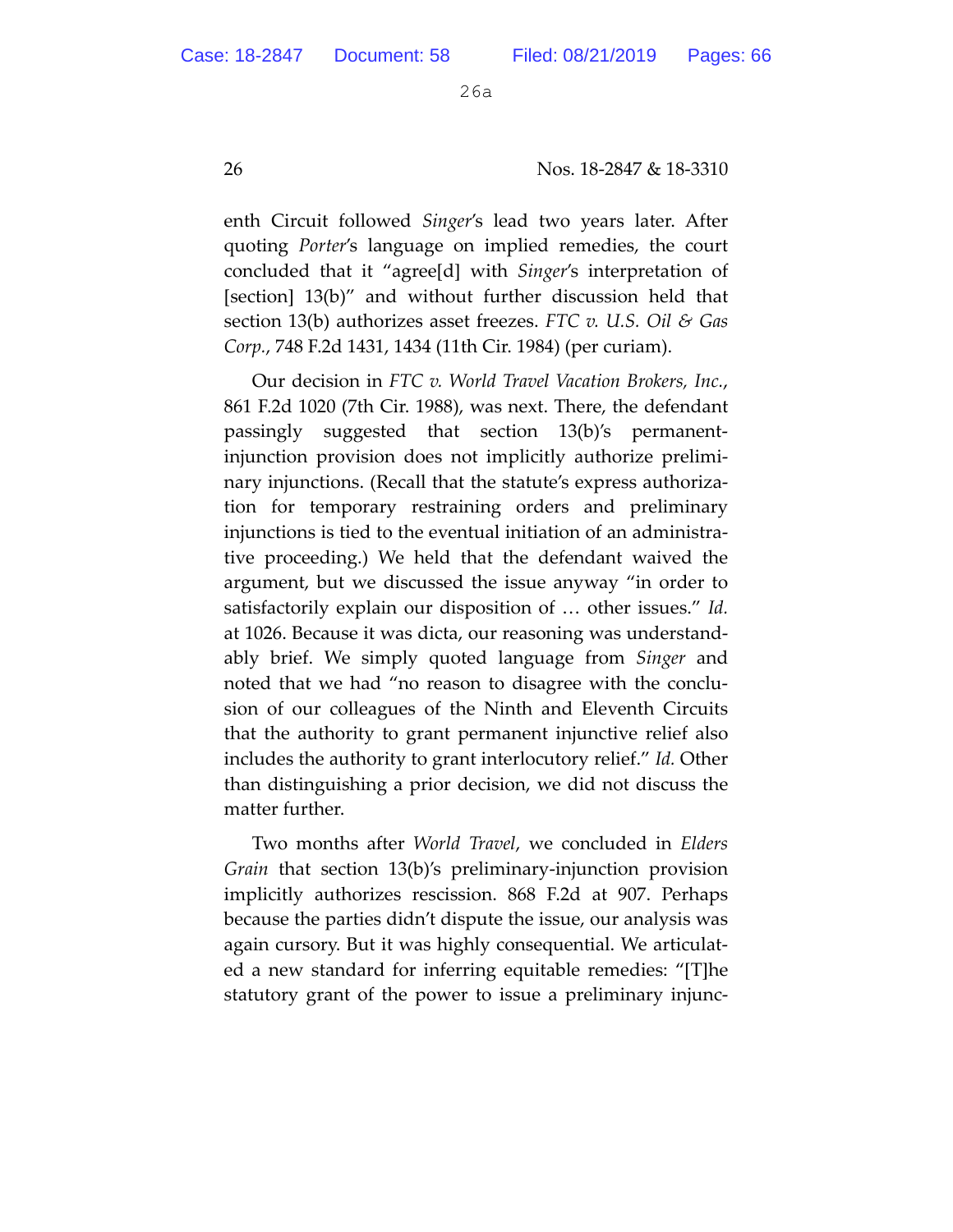Nos. 18-2847 & 18-3310 27

tion carries with it the power to issue whatever ancillary equitable relief is necessary to the effective exercise of the granted power." *Id.* Notably absent was any inquiry into whether an implied remedy was compatible with the statutory text and structure or whether Congress precluded the implied remedy. We instead would permit whatever implied remedies furthered the exercise of the express remedy.

The effect of this reasoning was evident in our justification for inferring the power to order rescission. We simply restated the facts of the case, which involved a transaction timed to avoid the Commission's review, and observed that "[t]o reward these tactics by holding that a district court has no power under section 13(b) to rescind a consummated transaction would go far toward rendering the statute a dead letter." *Id.*

We extended *Elders Grain* to the permanent-injunction provision three months later in *Amy Travel*. The district court had ordered the defendants to pay more than \$6 million in restitution to the Commission. *Amy Travel*, 875 F.2d at 570. The defendants argued on appeal that nothing in section 13(b) authorized monetary relief. We disagreed, explaining that our then-recent decisions in *World Travel* and *Elders Grain* "thwarted" the defendants' arguments. *Id.* at 571. In particular, we said that the reasoning in *Elders Grain* applied "with equal force" to the permanent-injunction provision. We adopted that expansive formulation, holding that section 13(b)'s "statutory grant of authority to the district court to issue permanent injunctions includes the power to order any ancillary equitable relief necessary to effectuate the exercise of the granted powers." *Id.* at 572. But unlike *Elders Grain*, we never addressed how an award of restitution was "necessary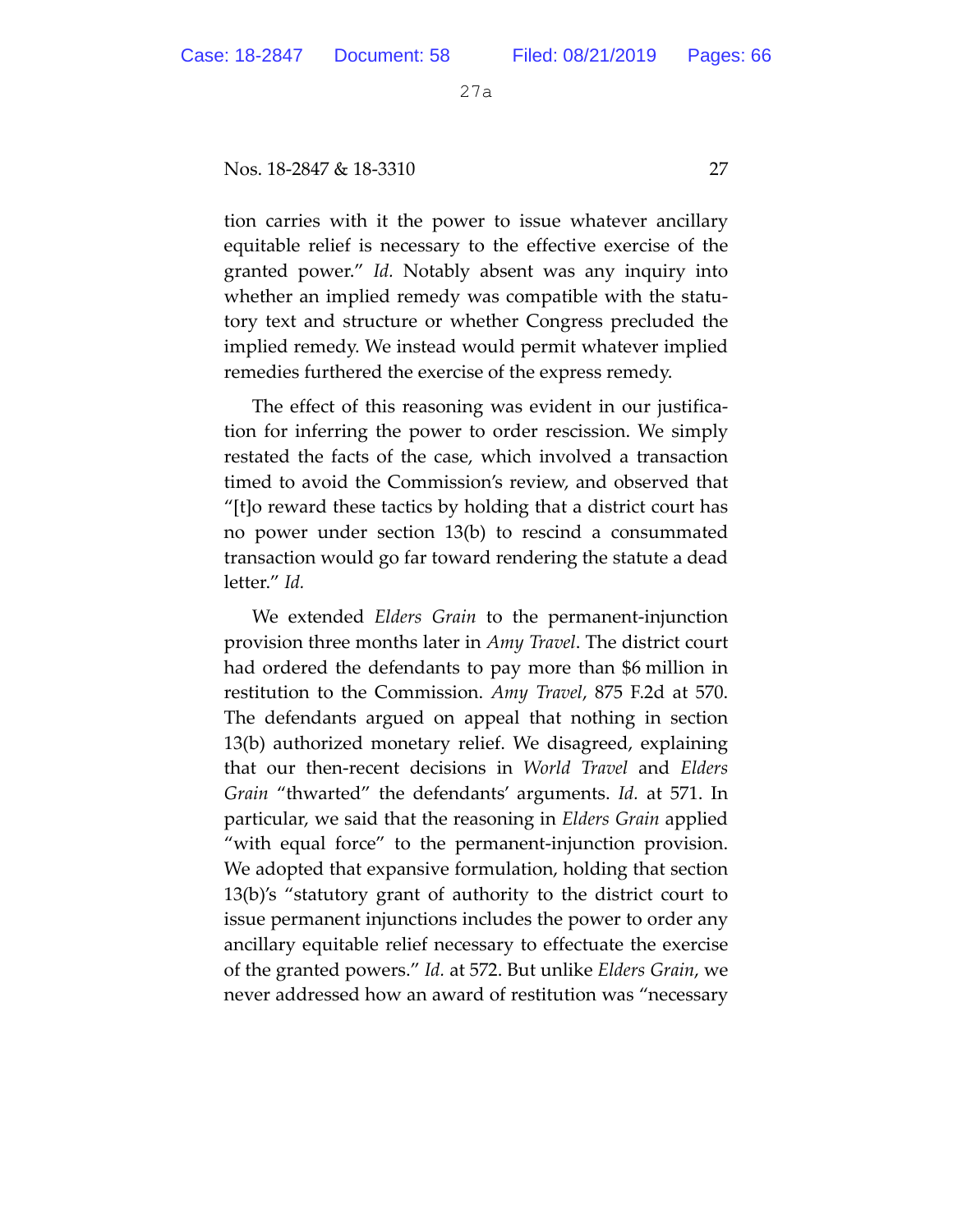28 Nos. 18-2847 & 18-3310

to effectuate the exercise" of the power to issue an injunction. We simply noted that restitution was a "proper form[] of ancillary relief." *Id.* at 571.

Our approach in *Amy Travel* became the standard. Some circuits held, on a similarly brief analysis, that section 13(b) categorically authorizes the court's "*full* equitable powers," including restitution. *See FTC v. Gem Merch. Corp.*, 87 F.3d 466, 470 (11th Cir. 1996) (emphasis added); *FTC v. Sec. Rare Coin & Bullion Corp.*, 931 F.2d 1312, 1314–15 (8th Cir. 1991). Others simply cited *Amy Travel* or other decisions to reach the same conclusion. *See FTC v. Bronson Partners, LLC*, 654 F.3d 359, 365 (2d Cir. 2011); *FTC v. Freecom Commc'ns, Inc.*, 401 F.3d 1192, 1203 (10th Cir. 2005); *FTC v. Pantron I. Corp.*, 33 F.3d 1088, 1102 (9th Cir. 1994); *see also FTC v. Ross*, 743 F.3d 886, 891 (4th Cir. 2014) (conceding that "arguments about how the structure, history, and purpose of the [FTCA] weigh against the conclusion that district courts have the authority to award consumer redress … are not entirely unpersuasive" but allowing restitution because of *Porter*, *Mitchell*, and uniform circuit practice).

To be sure, these decisions have attracted some judicial skepticism. *See Shire ViroPharma*, 917 F.3d at 156, 161 n.19 (declining to decide whether section 13(b) authorizes monetary relief but concluding that it wasn't "meant to duplicate [§ 45(b)], which already prohibits past conduct"); *FTC v. AMG Capital Mgmt., LLC*, 910 F.3d 417, 429 (9th Cir. 2018) (O'Scannlain, J., concurring) (disagreeing with the prevailing interpretation). But the view that section 13(b) implicitly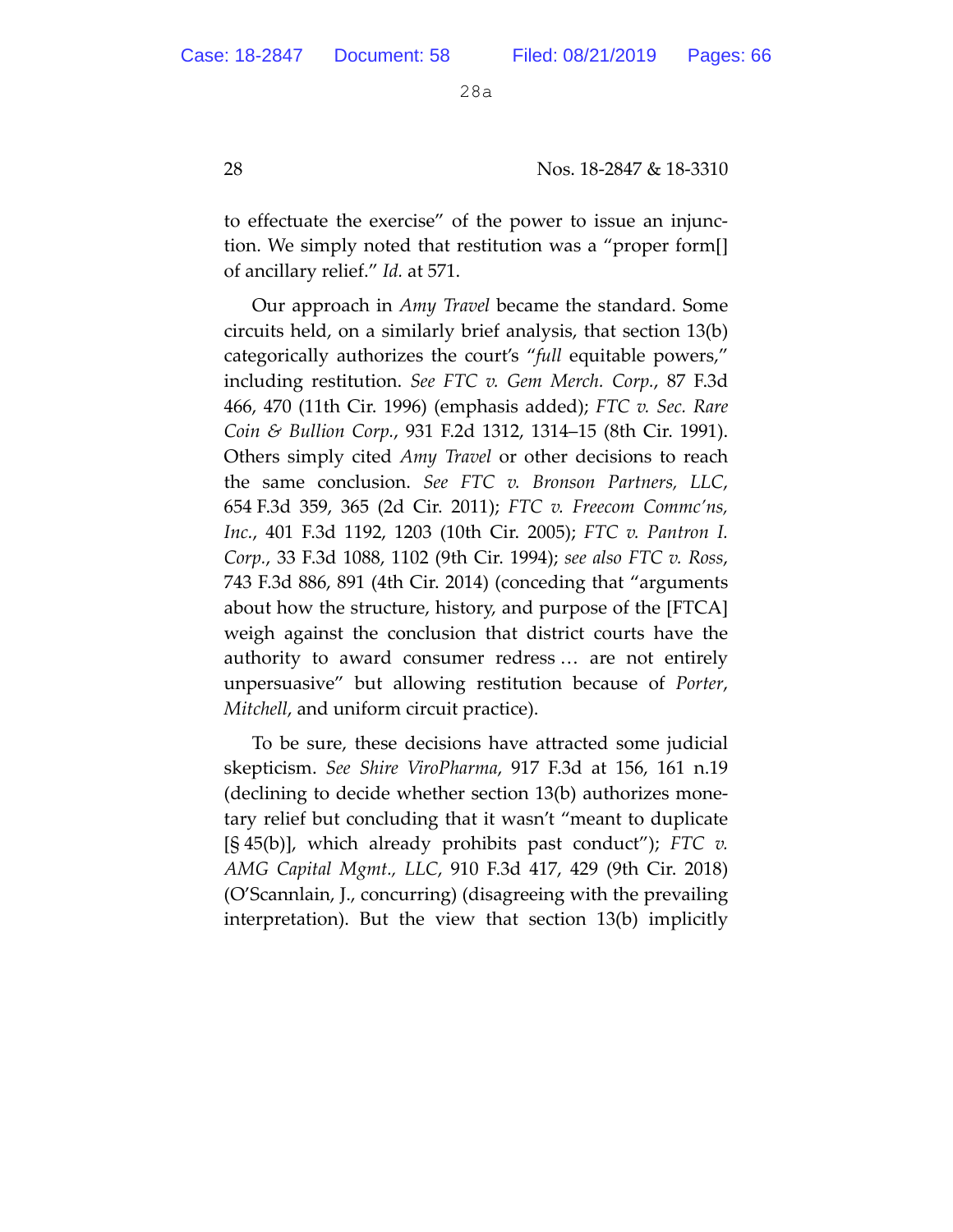$\overline{a}$ 

29a

## Nos. 18-2847 & 18-3310 29

authorizes restitution has largely escaped critical examination.3

We have affirmed restitution awards under section 13(b) three times since *Amy Travel*. *See United States v. Tankersley*, 96 F. App'x 419, 422 (7th Cir. 2004); *FTC v. Think Achievement Corp.*, 312 F.3d 259, 262 (7th Cir. 2002); *FTC v. Febre*, 128 F.3d 530, 534 (7th Cir. 1997). But Brown is the first litigant to question our precedent.

## **3.** *Modern Implied-Remedies Jurisprudence*

The Supreme Court's understanding of implied remedies evolved after *Porter* and *Mitchell*. Though the Court continued to presume that courts could "use any available remedy to afford full relief" when a party had a general statutory cause of action, over time it began to emphasize that this presumption "yields where necessary to carry out the intent of Congress or to avoid frustrating the purposes of the statute involved." *Gebser v. Lago Vista Indep. Sch. Dist*., 524 U.S. 274, 284 (1998) (quoting *Guardians Ass'n v. Civil Serv. Comm'n*, 463 U.S. 582, 595 (1983) (White, J., op.)); *see also California v. Sierra Club*, 451 U.S. 287, 297 (1981) ("The federal

<sup>&</sup>lt;sup>3</sup> Chief Judge Wood's dissent from the denial of rehearing en banc relies heavily on *FTC v. Bronson Partners, LLC*, 654 F.3d 359 (2d Cir. 2011), but there the Second Circuit summarily followed the lead of other circuits in reading section 13(b) to include an implied power to order restitution. *Id.* at 365. The court quickly moved on to, and thoroughly considered, a wholly different question: whether the implied restitution remedy is equitable or legal. The lengthy passages quoted in the chief judge's dissent relate to that second-order question. Moreover, *Bronson* rejected the view that the plain meaning of "injunction" encompasses restitution. *Id.* at 367 (approving restitution because "section 13(b) does not limit the district court to awarding *only injunctions*") (emphasis added).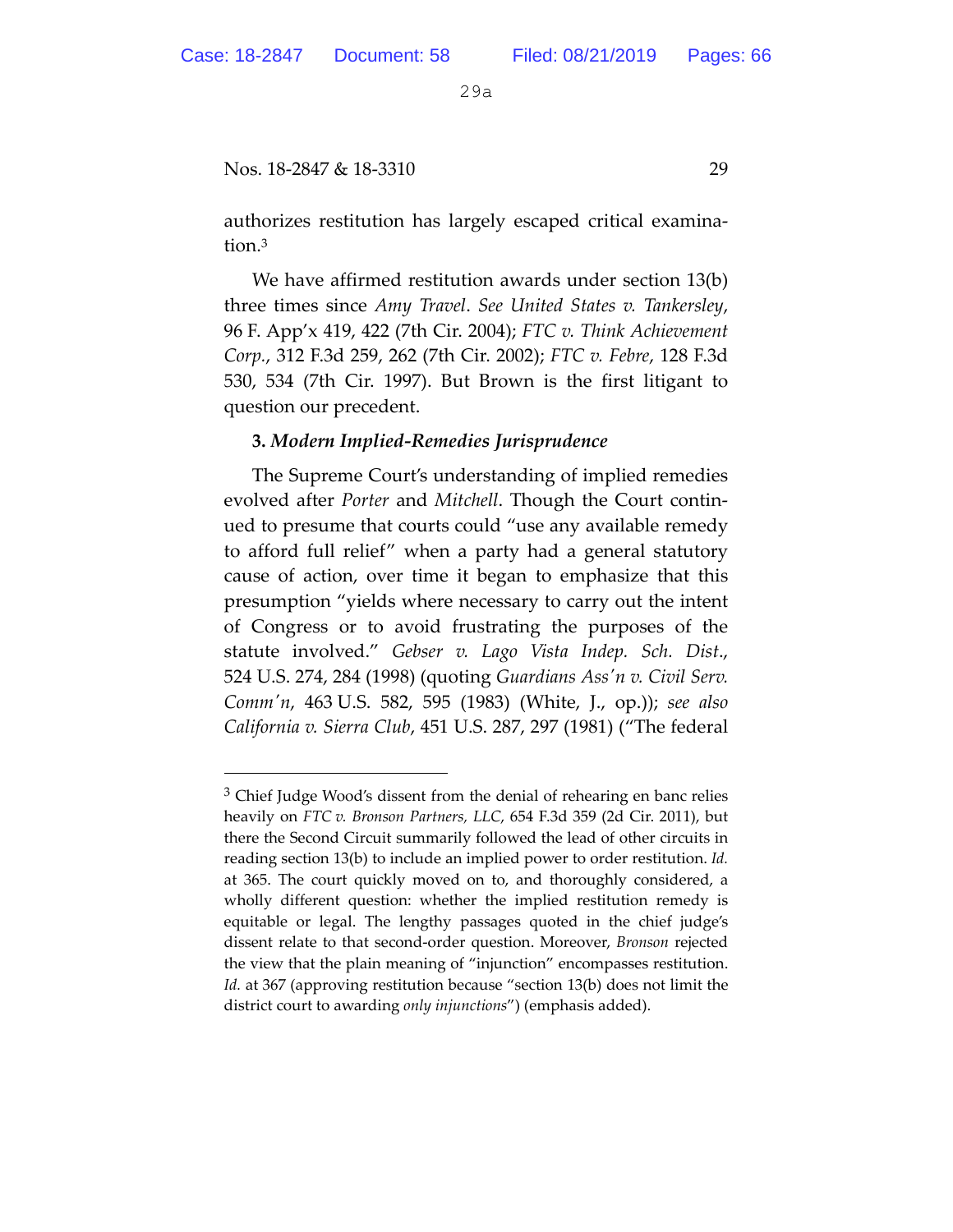30 Nos. 18-2847 & 18-3310

judiciary will not engraft a remedy on a statute, no matter how salutary, that Congress did not intend to provide."). In particular, the Court now recognizes the importance of Congress's choice to specify forms of relief. *See, e.g.*, *Franklin v. Gwinnett Cty. Pub. Sch.*, 503 U.S. 60, 69 n.6 (1992) (noting that the presumption in favor of relief doesn't apply "under a statute that expressly enumerated the remedies available to plaintiffs"); *see also Karahalios v. Nat'l Fed'n of Fed. Emps.*, 489 U.S. 527, 533 (1989) ("It is … an elemental canon of statutory construction that where a statute expressly provides a remedy, courts must be especially reluctant to provide additional remedies.") (quotation marks omitted).

A prominent example is ERISA. Because Congress has established a comprehensive remedial scheme for plaintiffs to enforce their rights under an employee-benefits plan, the Court has refused to infer additional extracontractual damages remedies. *See Mass. Mut. Life Ins. Co. v. Russell*, 473 U.S. 134, 146 (1985) ("The presumption that a remedy was deliberately omitted from a statute is strongest when Congress has enacted a comprehensive legislative scheme including an integrated system of procedures for enforcement.") (quotation marks omitted). And where two environmentalprotection statutes provide private rights of action for injunctive relief but require plaintiffs to notify defendants 60 days before suing, the Court has refused to infer a damages remedy or allow plaintiffs to obtain an injunction without the requisite notice. *See Nat'l Sea Clammers Ass'n*, 453 U.S. at 15 ("In the absence of strong indicia of a contrary congressional intent, we are compelled to conclude that Congress provided precisely the remedies it considered appropriate.").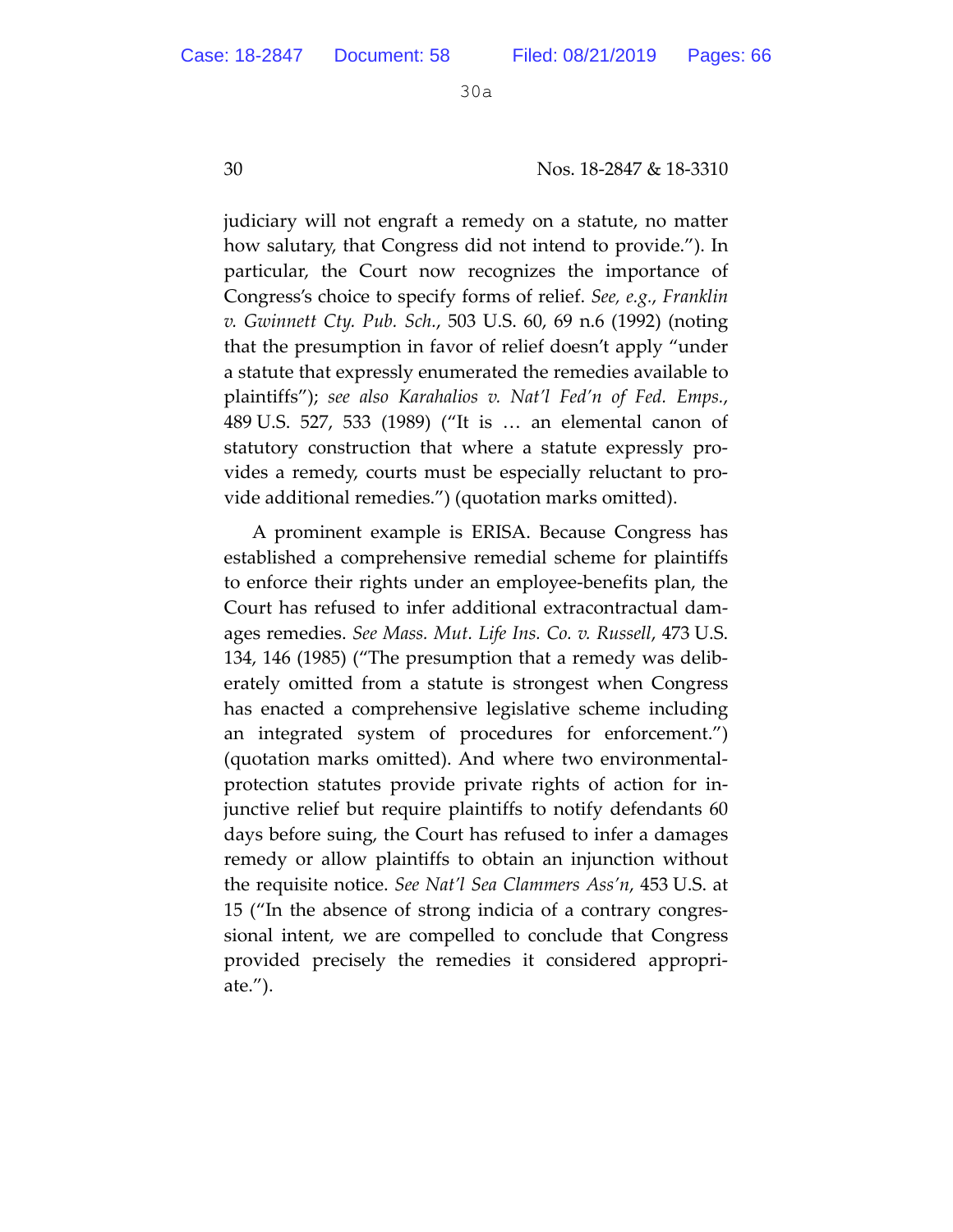Nos. 18-2847 & 18-3310 31

These decisions collided with *Porter* and *Mitchell* in *Meghrig v. KFC Western, Inc.*, 516 U.S. 479 (1996). Because Brown's challenge centers on *Meghrig*, it warrants close review. There the Court addressed the Resource Conservation and Recovery Act of 1976 ("RCRA"), which permits private parties to sue handlers of "solid or hazardous waste which may present an imminent and substantial endangerment to health or the environment." 42 U.S.C.  $\S 6972(a)(1)(B)$ . The statute authorizes district courts "to restrain" any person who contributes to handling the waste, "to order such person to take such other action as may be necessary, or both." § 6972(a). The question in *Meghrig* was whether § 6972(a) also allowed plaintiffs to recover wastecleanup costs as restitution.

The Supreme Court refused to find an implied restitutionary remedy. "Under a plain reading of this remedial scheme," the Court explained, plaintiffs could receive "a mandatory injunction, *i.e.*, one that orders a responsible party to 'take action' by attending to the cleanup and proper disposal of toxic waste, or a prohibitory injunction, *i.e.*, one that 'restrains' a responsible party from further violating [the] RCRA." *Meghrig*, 516 U.S. at 484. But neither of these forward-facing remedies "contemplates the award of past cleanup costs, whether these are denominated 'damages' or 'equitable restitution.'" *Id.*

The Court reinforced its holding by comparing the RCRA to the Comprehensive Environmental Response, Compensation, and Liability Act of 1980 ("CERCLA"), 42 U.S.C. §§ 9601 *et seq.*, which addresses similar toxic-waste issues. *Meghrig*, 516 U.S. at 485. Unlike the RCRA, CERCLA expressly authorizes monetary relief. 42 U.S.C. § 9607(a)(4). "Con-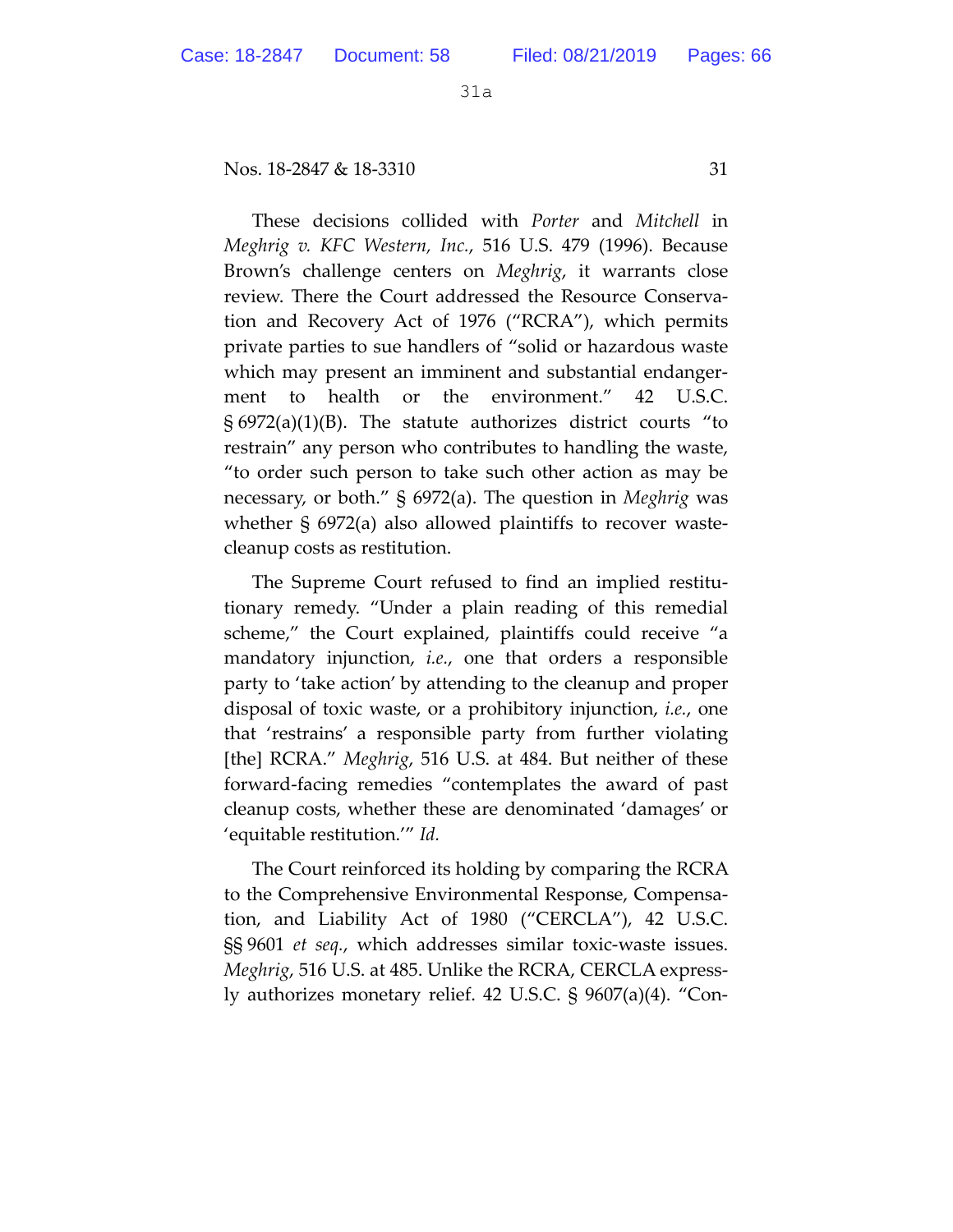gress thus demonstrated in CERCLA that it knew how to provide for the recovery of cleanup costs[] and that the language used to define the remedies under [the] RCRA does not provide that remedy." *Meghrig*, 516 U.S. at 485.

The Court also pointed to the statute's threshold requirement that a party can sue only when the waste "may present an imminent and substantial endangerment to health or the environment."  $\S 6972(a)(1)(B)$ . "The meaning of this timing restriction [was] plain" to the Court: "[S]ection 6972(a) was designed to provide a remedy that ameliorates present or obviates the risk of future 'imminent' harms, not a remedy that compensates for past cleanup efforts." *Meghrig*, 516 U.S. at 485–86.

Finally, the Court looked to "[o]ther aspects of [the] RCRA's enforcement scheme." *Id.* at 486. Unlike CERCLA, the RCRA's citizen-suit provision lacks a statute of limitations or a requirement that any recovered costs must be reasonable. The Court reasoned that "[i]f Congress had intended § 6972(a) to function as a cost-recovery mechanism, the absence of these provisions would be striking." *Id.* The RCRA also halts citizen suits when the EPA or a state pursues an enforcement action, and it requires plaintiffs to give 90-days' notice to potential defendants before suing. *See id.* These two requirements made § 6972(a) a "wholly irrational mechanism" for remedying past harms. *Id.*

 The Court then acknowledged the "line of cases holding that district courts retain inherent authority to award any equitable remedy that is not expressly taken away from them by Congress." *Id.* at 487 (citing *Porter*, 328 U.S. 395). But these cases couldn't support an implied restitution remedy. As the Court put it: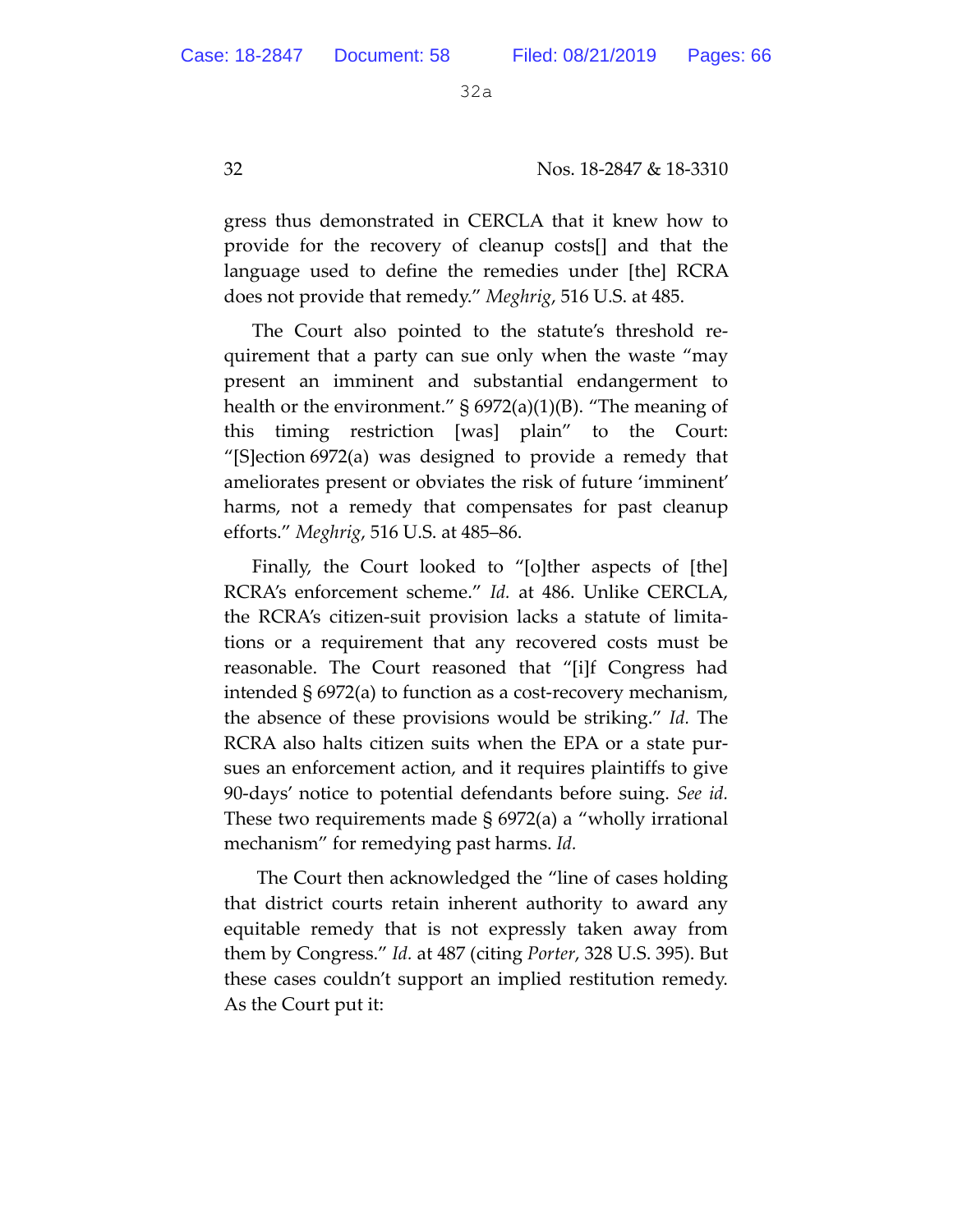Nos. 18-2847 & 18-3310 33

[T]he limited remedies described in § 6972(a), along with the stark differences between the language of that section and the cost-recovery provisions of CERCLA, amply demonstrate that Congress did not intend for a private citizen to be able to undertake a cleanup and then proceed to recover its costs under [the] RCRA. … [W]here Congress has provided elaborate enforcement provisions for remedying the violation of a federal statute, as Congress has done with [the] RCRA and CERCLA, it cannot be assumed that Congress intended to authorize by implication additional judicial remedies for private citizens suing under the statute. It is an elemental canon of statutory construction that where a statute expressly provides a particular remedy or remedies, a court must be chary of reading others into it.

*Id.* at 487–88 (quotation marks omitted). Notwithstanding *Porter*, the Court held that § 6972(a) does not "contemplate the award of past cleanup costs." *Id.* at 488.

Since *Meghrig*, the Court has adhered to this more limited understanding of judicially implied remedies. *See, e.g.*, *Great-West*, 534 U.S. at 209 ("We have therefore been especially reluctant to tamper with the enforcement scheme embodied in [ERISA] by extending remedies not specifically authorized by its text.") (quotation marks and alteration omitted); *Miller v. French*, 530 U.S. 327, 340 (2000) (concluding that the plain meaning of a provision expressed the congressional intent to displace equitable authority); *see also Armstrong v. Exceptional Child Ctr., Inc.*, 135 S. Ct. 1378, 1385 (2015) (hold-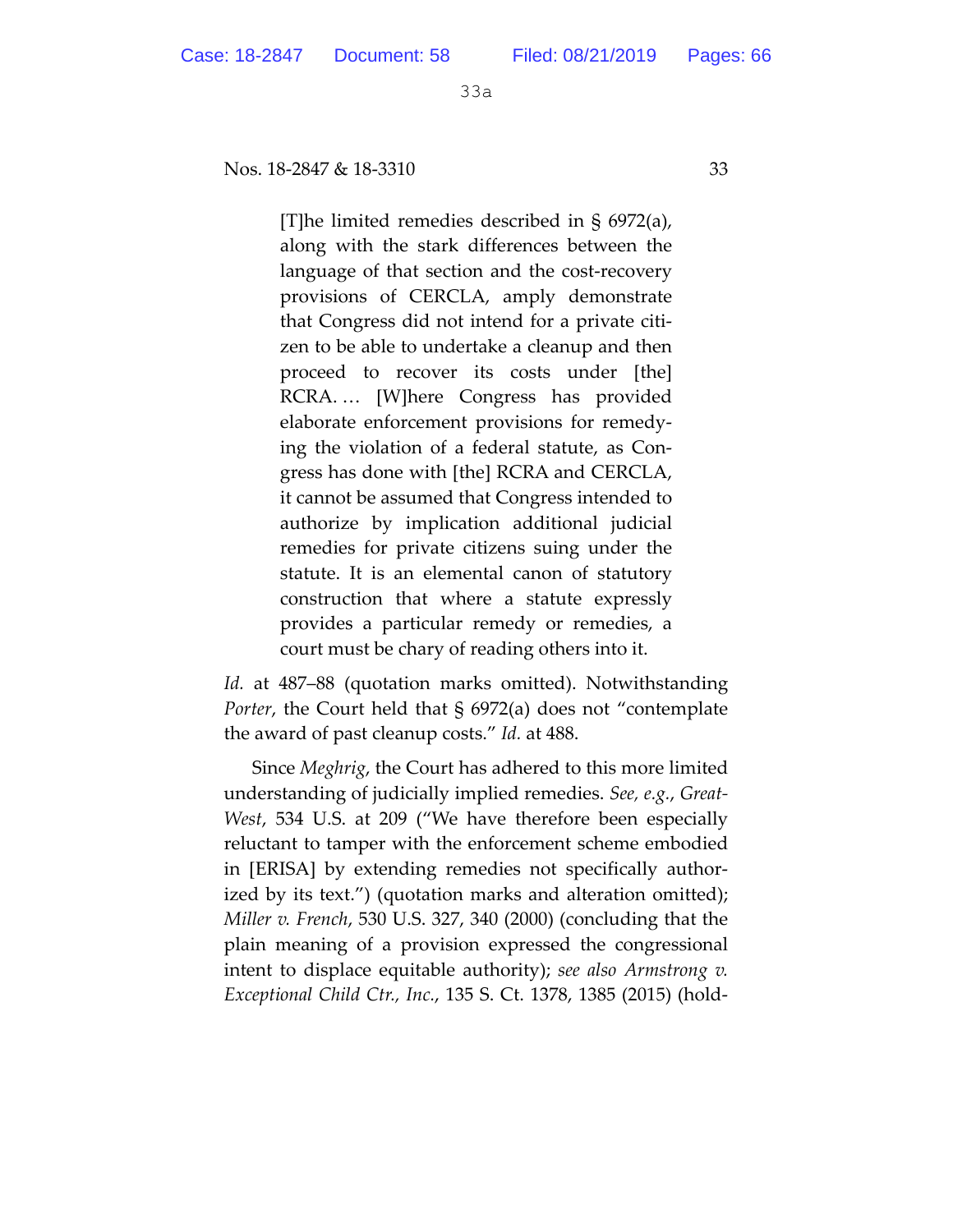34 Nos. 18-2847 & 18-3310

ing that the Medicaid Act's provision of a specific remedy and the judicially unadministrable nature of the relevant statutory provision "preclude[d] the availability of equitable relief" in section 30(A) of the statute); *Gebser*, 524 U.S. at 284 (holding that courts cannot enlarge the "scope of available remedies" under an implied right of action "in a manner at odds with the statutory structure and purpose"). Rather than presuming that Congress authorizes the judiciary to supplement express statutory remedies, the Court now recognizes that "the express provision of one method of enforcing a substantive rule suggests that Congress intended to preclude others." *Armstrong*, 135 S. Ct. at 1385.

## **4.** *Revisiting* **Amy Travel**

As this perhaps drawn-out discussion shows, an exploration of statutory purpose is no longer the Supreme Court's polestar in cases raising interpretive questions about the scope of statutory remedies, and that shift has unsettled *Porter*'s and *Mitchell*'s instruction to "provide complete relief in light of the statutory purposes." *Mitchell*, 361 U.S. at 292; *see also Singer*, 668 F.2d at 1113 (grounding its reading of section 13(b) on this premise). *See generally* Manning, *supra*, at 23 ("[W]here 'the statutory language is clear,' the Court has disclaimed the need even 'to reach arguments based on statutory purpose[] [or] legislative history.'" (quoting *Boyle v. United States*, 556 U.S. 938, 950 (2009))); WILLIAM N. ESKRIDGE JR., INTERPRETING LAW: A PRIMER ON HOW TO READ STATUTES AND THE CONSTITUTION 81 (2016) ("We are all textualists. That means that a judge must relate all sources of and arguments about statutory interpretation to a text the legislature has enacted."). Indeed, the Court has "abandoned" its prior understanding that judges must "be alert to provide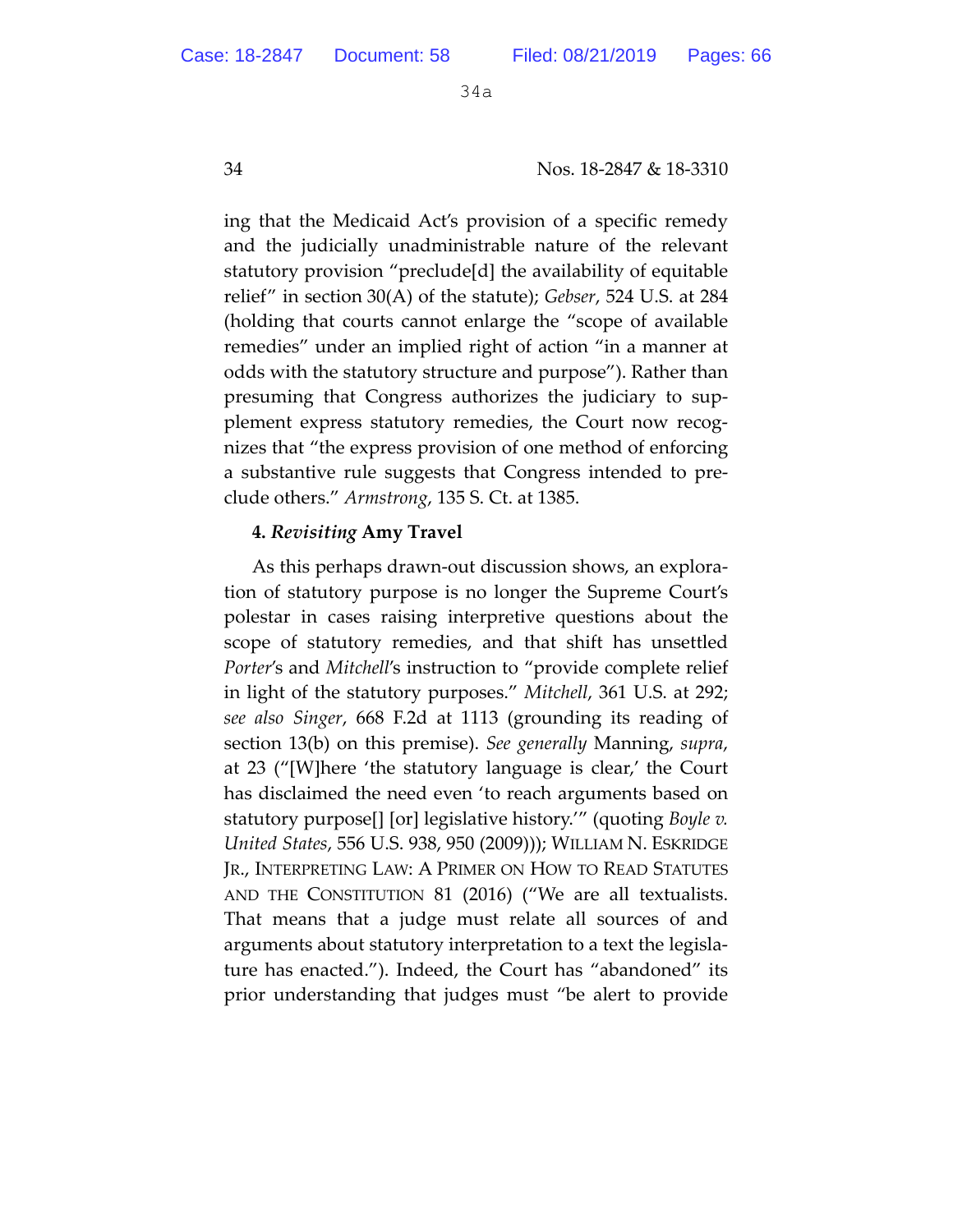Nos. 18-2847 & 18-3310 35

such remedies as are necessary to make effective the congressional purpose expressed by a statute." *Alexander v. Sandoval*, 532 U.S. 275, 287 (2001) (quotation marks omitted); *accord Ziglar v. Abbasi*, 137 S. Ct. 1843, 1855 (2017). It is now well settled that Congress, not the judiciary, controls the scope of remedial relief when a statute provides a cause of action. *See Armstrong*, 135 S. Ct. at 1385 ("Courts of equity can no more disregard statutory and constitutional requirements and provisions than can courts of law.") (quotation marks omitted); Thomas W. Merrill, *The Disposing Power of the Legislature*, 110 COLUM. L. REV. 452, 465–66 (2010).

Whatever strength *Porter* and *Mitchell* retain, *Meghrig* clarifies that they cannot be used as *Amy Travel* saw them—a license to categorically recognize all ancillary forms of equitable relief without a close analysis of statutory text and structure. To be sure, the Court still presumes that courts retain their "traditional equitable authority." *Miller*, 530 U.S. at 340. But even under *Porter* and *Mitchell*, this authority comes with an important qualifier: "unless otherwise provided by statute." *Porter*, 328 U.S. at 398; *Mitchell*, 361 U.S. at 291. Unsurprisingly, every appellate court to consider the relationship between *Meghrig*, *Porter*, and *Mitchell* recognizes that *Meghrig* reinforced and clarified this qualifier.

Some circuits have concluded that a statute displaces equitable authority when it specifies a particular remedy. *See Owner-Operator Indep. Drivers Ass'n, Inc. v. Swift Transp. Co.*, 632 F.3d 1111, 1121 (9th Cir. 2011) (finding that a statutory provision allowing a person to seek "injunctive relief" acted "to the exclusion of other equitable remedies"); *Landstar Sys.*, 622 F.3d at 1324 (noting that the statute at issue authorized only injunctions and concluding that if it "allowed for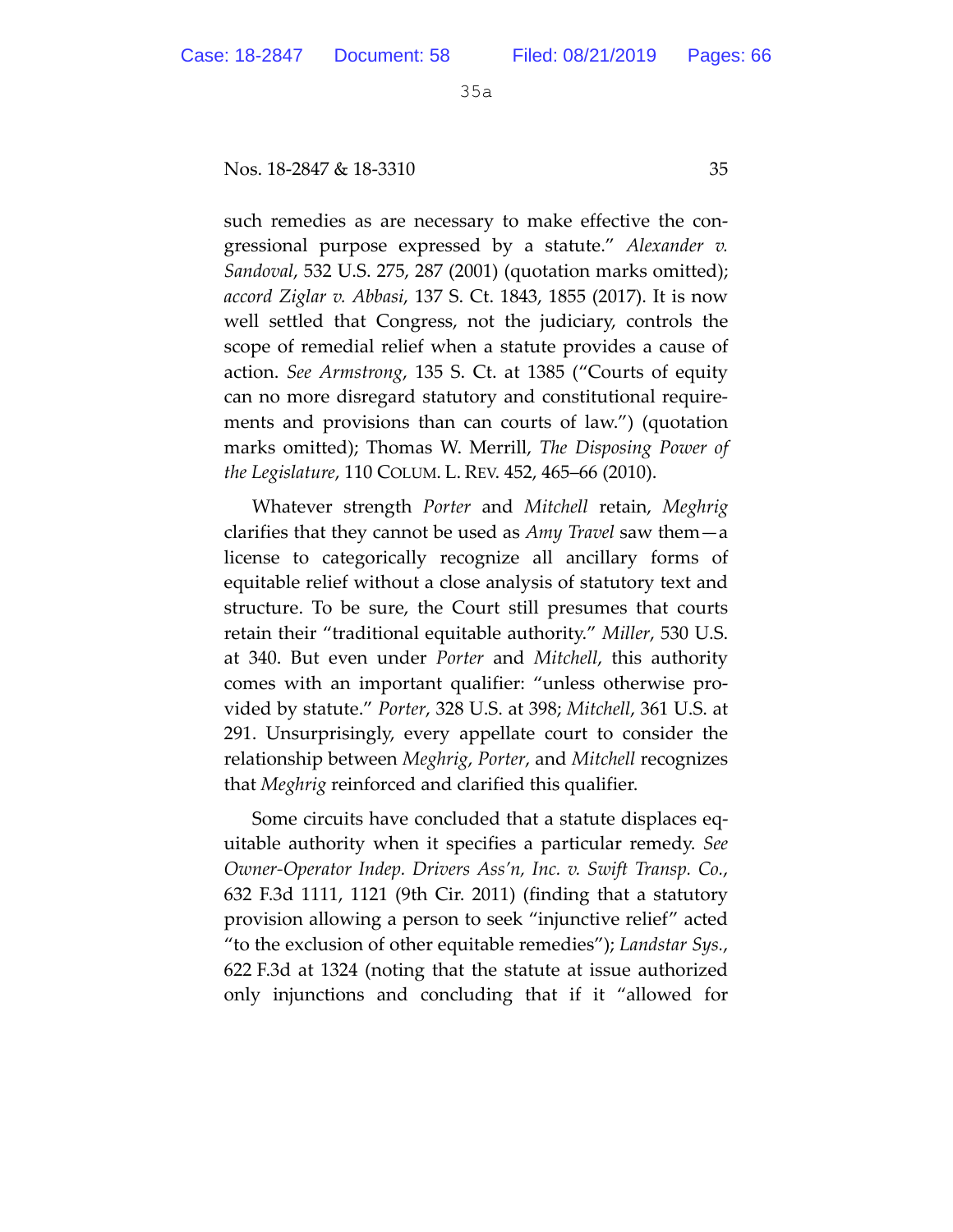restitution or disgorgement, it would have so stated"). Others more narrowly construe *Meghrig* as a command that "courts must consider a statute's remedial scheme" when determining whether a statute displaces equitable authority. *See United States v. Lane Labs-USA Inc.*, 427 F.3d 219, 235 (3d Cir. 2005); *see also United States v. Rx Depot, Inc.*, 438 F.3d 1052, 1057 (10th Cir. 2006) (reading *Meghrig* as showing that "a statute's particular characteristics" can displace equitable authority).

The D.C. Circuit thoroughly examined the effect of *Meghrig* in *United States v. Philip Morris USA, Inc.*, 396 F.3d 1190 (D.C. Cir. 2005). Harmonizing *Meghrig* and *Porter*, it held that a statute's "comprehensive and reticulated scheme, along with the plain meaning of the words themselves, serves to raise a necessary and inescapable inference, sufficient under *Porter*, that Congress intended to limit relief." *Id.* at 1200 (quotation marks and citation omitted).

We don't need to plant ourselves firmly along this doctrinal spectrum to decide this case. It's inescapable that *Meghrig* not only displaced *Amy Travel*'s categorical approach to judicially implied remedies but also its interpretation of section 13(b). Every one of *Meghrig*'s reasons for refusing to find restitutionary authority in the RCRA applies with equal force to section 13(b).

Like the RCRA, section 13(b)'s plain text doesn't contemplate an award of restitution. *See Meghrig*, 516 U.S. at 484. It authorizes only temporary restraining orders and injunctions. And like the relationship between the RCRA and CERCLA, the relationship between section 13(b), § 45(*l*), and § 57b(b) "is telling." *Id.* at 485. Both § 45(*l*) and § 57b(b) expressly authorize additional equitable remedies. § 45(*l*)

36 Nos. 18-2847 & 18-3310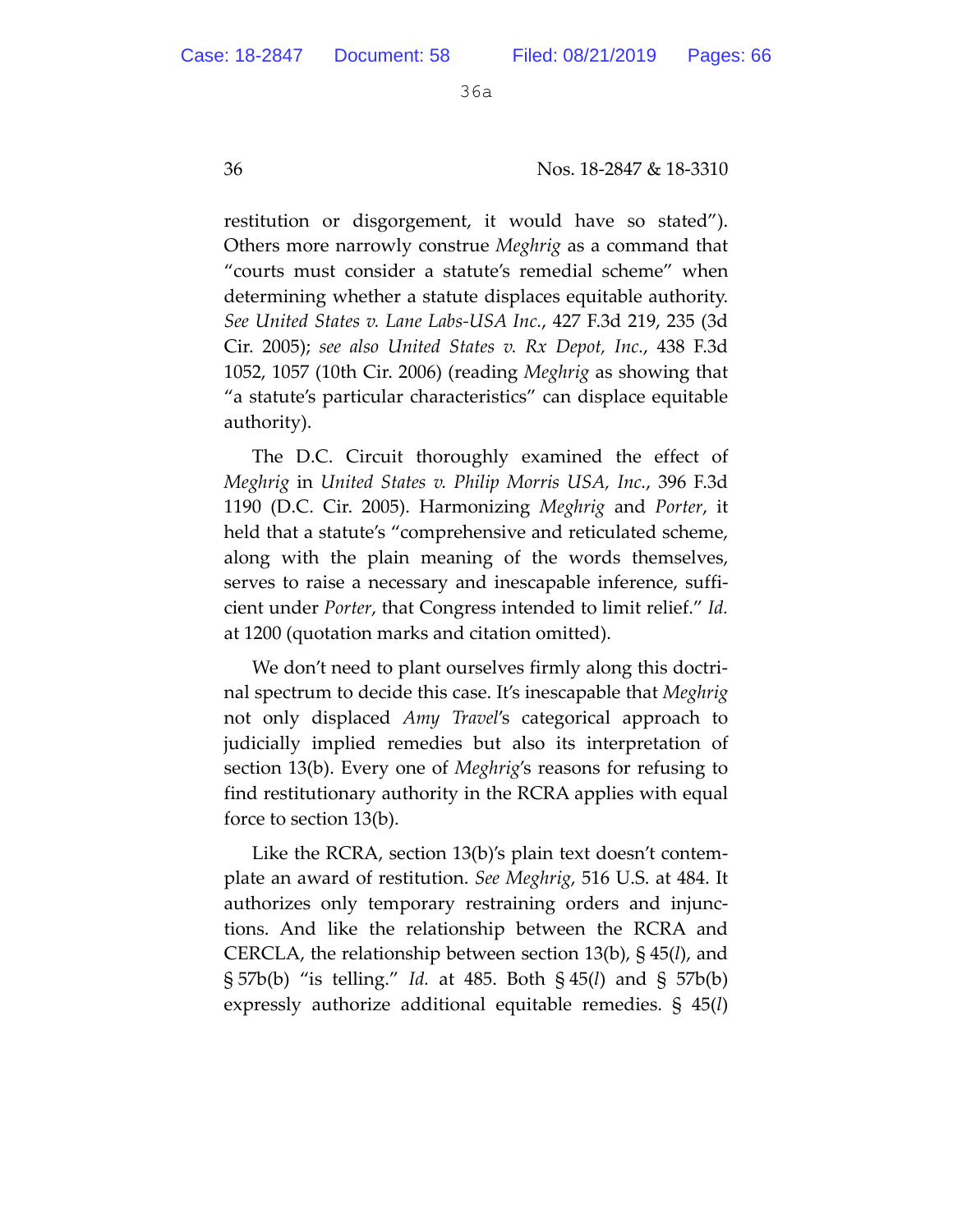Nos. 18-2847 & 18-3310 37

("mandatory injunctions and such other and further equitable relief as [courts] deem appropriate"); § 57b(b) ("such relief as the court finds necessary … , [including] the refund of money or return of property"). Section 13(b) lacks comparable language.

*Meghrig* also instructs us to interpret remedial language with reference to "the harm at which it is directed." 516 U.S. at 485. While the FTCA's express restitution provisions authorize the Commission to sue for past conduct, to proceed under section 13(b), the Commission must reasonably believe that a person "is violating" or "about to violate" the law. § 53(b)(1); *cf.* § 45(b) (empowering the Commission to bring a cease-and-desist action when it reasonably believes someone "has been or is" violating the act). As with the RCRA, "[t]he meaning of this timing restriction is plain." *Meghrig*, 516 U.S. at 485. Section 13(b) "was designed to provide a remedy that ameliorates present or obviates the risk of future 'imminent' harms, not a remedy that compensates" for past violations. *Id.* at 486.

Further, as we've explained, section 13(b) is procedurally incompatible with restitution. For example, before invoking section 13(b), the Commission must reasonably believe that stopping an ongoing or imminent violation is in the public interest. § 53(b)(2). And the statute dissolves a preliminary injunction if the Commission doesn't begin an administrative proceeding before a court-set deadline. § 53(b). But the Commission would have no need for an administrative proceeding if it can get complete restitutionary relief through section 13(b)'s permanent-injunction provision. In short, section 13(b)'s prerequisites, like those in the RCRA,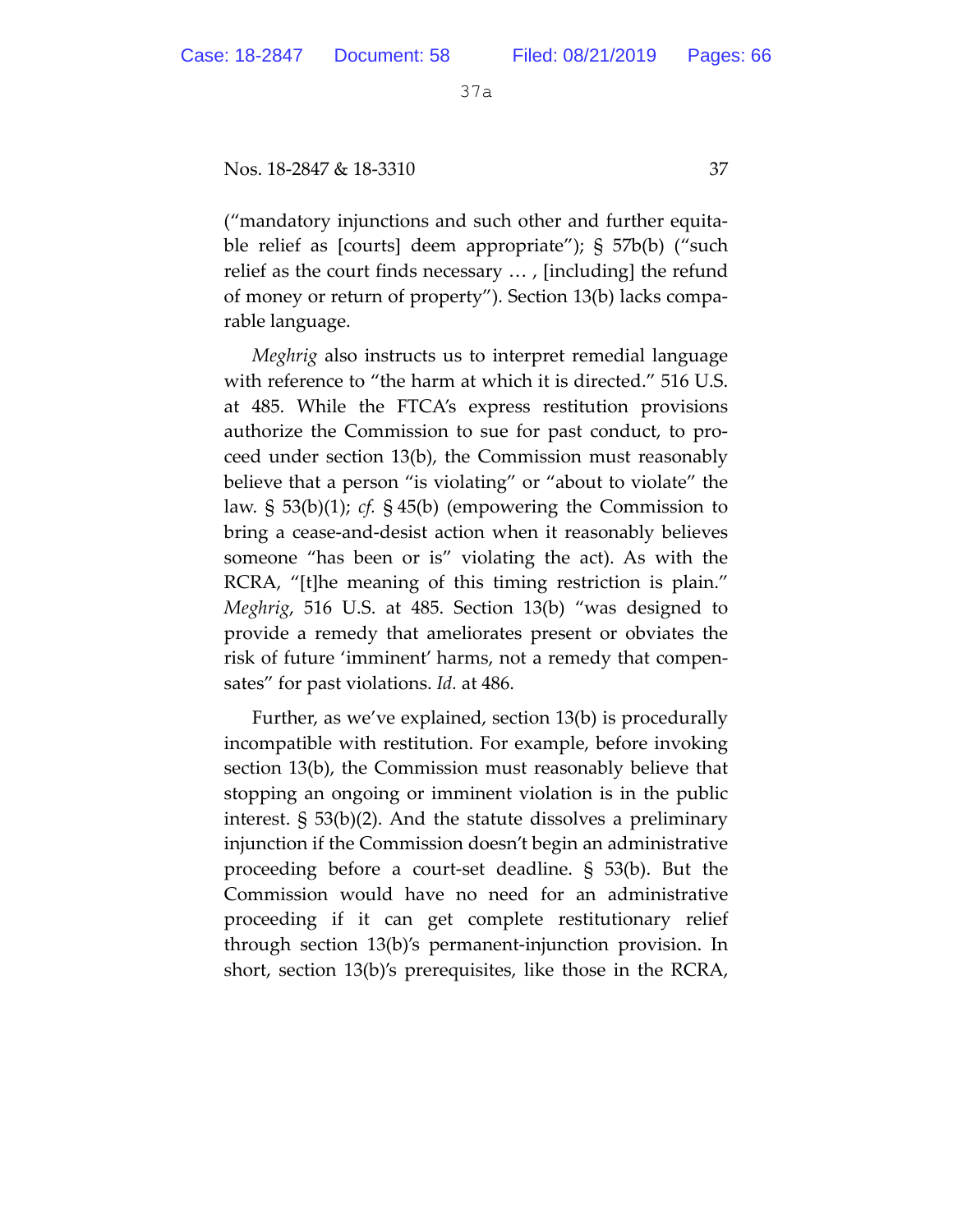38 Nos. 18-2847 & 18-3310

make it a "wholly irrational mechanism" for remedying past harms. *Meghrig*, 516 U.S. at 486.

Relatedly, unlike § 57b(b), section 13(b) has no statute of limitations. The absence of a limitations period in the RCRA was "striking" to the *Meghrig* Court and provided strong evidence that the RCRA's injunction provision did not implicitly authorize restitution. *Id.* The same is true here.

Section 13(b) also lacks a central feature of the FTCA provisions that expressly permit monetary relief: a notice requirement. When the Commission brings an administrative cease-and-desist action, it can secure restitution only by proving that the violation occurred after its order became final or that "a reasonable man" would have known that the conduct was fraudulent. §§ 45(*l*); 57b(a)(2). And notice is also baked into the Commission's power to promulgate and enforce rules. The Commission must follow detailed procedures before promulgating a final rule. *See id.* § 57a(b)(1) (requiring publication of notice and an informal hearing for rulemaking). Moreover, final rules must "define with specificity" the prohibited acts.  $\S 57a(a)(1)(B)$ .

The Supreme Court has held that similar provisions are crucial to determining the remedial scope of implied rights of action, a closely related context: "It would be unsound … for a statute's *express* system of enforcement to require notice to the recipient and an opportunity to come into voluntary compliance while a judicially *implied* system of enforcement permits substantial liability without regard to the recipient's knowledge or its corrective actions upon receiving notice." *Gebser*, 524 U.S. at 289. We face the same unsound result here: Reading an implied restitution remedy into section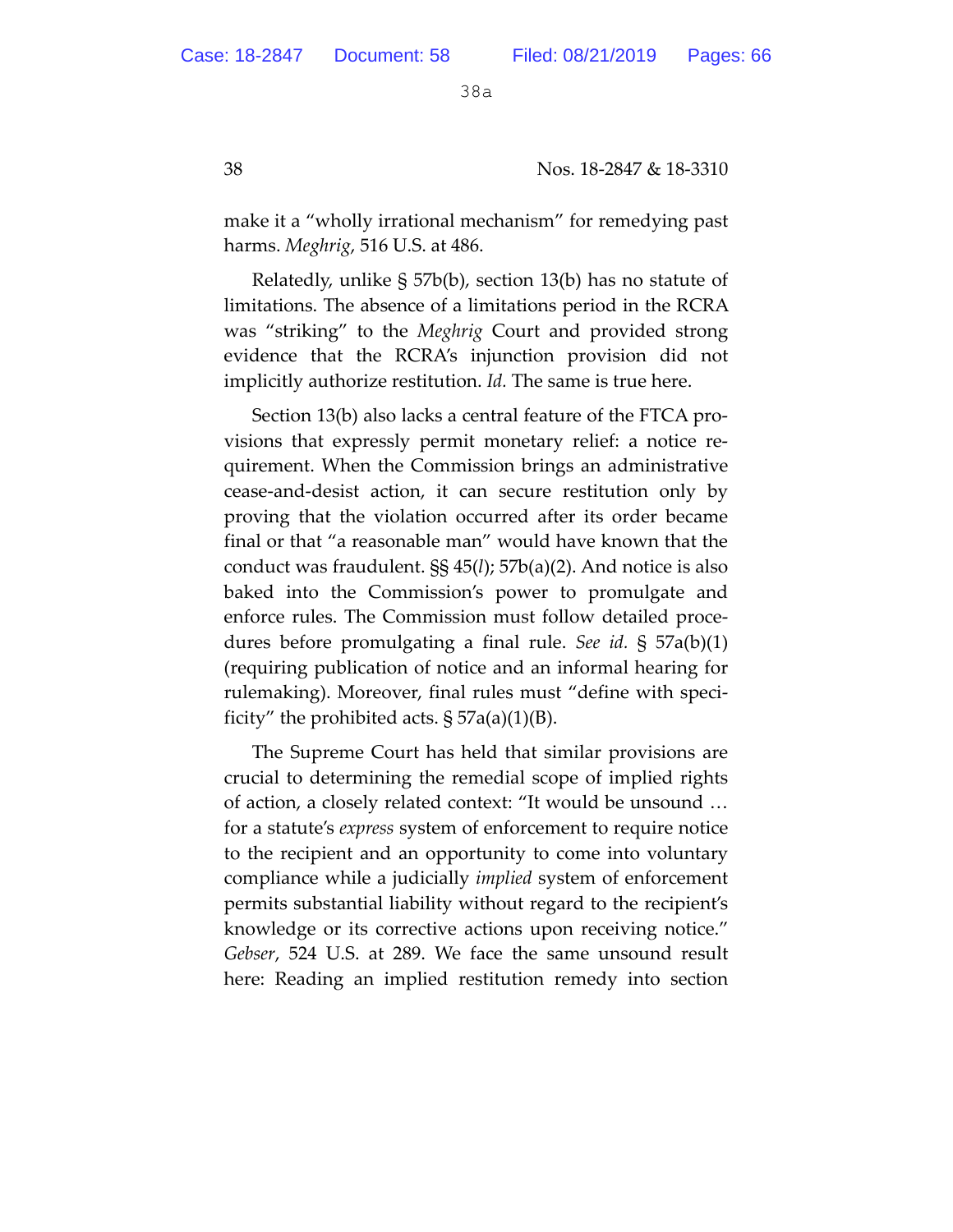Nos. 18-2847 & 18-3310 39

13(b) allows the Commission to circumvent the FTCA's detailed notice requirements.

Finally, we note that the difference in plaintiffs—private citizens in *Meghrig* and a federal agency here—isn't material. To be sure, when "the public interest is involved in a proceeding," a court's "equitable powers assume an even broader and more flexible character than when only a private controversy is at stake." *Porter*, 328 U.S. at 398; *accord Kansas v. Nebraska*, 135 S. Ct. 1042, 1053 (2015). But the public interest doesn't turn on the identity of the parties involved.

*Virginian Railway Co. v. System Federation No. 40*, 300 U.S. 515, 552 (1937), the authority *Porter* cited to invoke the "public interest," is instructive on this point. Even though the suit was between a railroad company and a union, the Court determined that "[m]ore [was] involved than the settlement of a private controversy." *Id.* "The peaceable settlement of labor controversies … is a matter of public concern." *Id.*; *see also id.* ("The fact that Congress has indicated its purpose to make negotiation obligatory is in itself a declaration of public interest and policy … ."). Presaging *Porter*, the Court observed that "[c]ourts of equity may, and frequently do, go much farther both to give and withhold relief in furtherance of the public interest than they are accustomed to go when only private interests are involved." *Id.*; *cf. Gen. Tel. Co. of the Nw., Inc. v. EEOC*, 446 U.S. 318, 326 & n.8 (1980) ("When the EEOC acts, albeit at the behest of and for the benefit of specific individuals, it acts also to vindicate the public interest in preventing employment discrimination." (citing *Porter*, 328 U.S. at 397–98)).

Under *Virginian Railway Co.*, both *Meghrig* and this case implicate the public interest. Both involve enforcing federal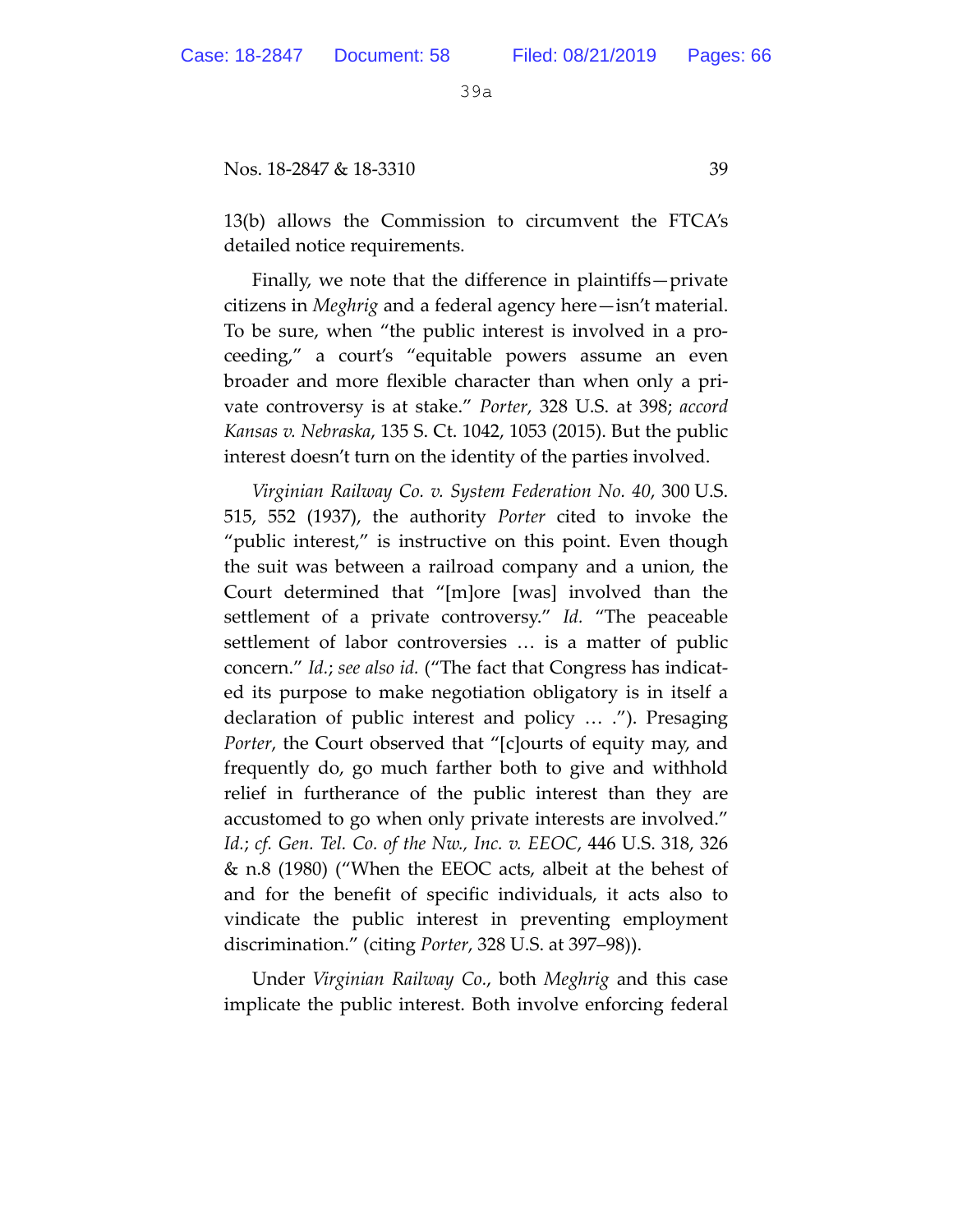40 Nos. 18-2847 & 18-3310

statutory obligations, and both involve matters of "public concern"—environmental cleanup and consumer protection. Even so, *Meghrig* did not find an implied right to restitution in the RCRA. So the fact that the government is the plaintiff here does not affect the analysis. Consider *United States v. Apex Oil Co.*, in which we examined *Meghrig*'s impact on 42 U.S.C. § 6973(a), the RCRA's *government*-suit provision. 579 F.3d 734 (7th Cir. 2009). We did not draw a distinction between the RCRA's government and citizen-suit provisions. Observing that the provisions use "identical language," we concluded that the RCRA "entitles the government only to require the defendant to clean up the contaminated site at the defendant's expense." *Id.* at 737. We then announced that our "[e]arlier cases, … which allowed an award of clean-up costs on the basis of general equitable principles set forth in such cases as *Mitchell v. Robert De Mario Jewelry, Inc*., and *Porter v. Warner Holding Co*., are dead after *Meghrig*." *Id.* (citations omitted).

Although section 13(b) doesn't use identical language as the RCRA's citizen-suit provision, *Meghrig* remains materially indistinguishable. So we must pay close attention to its bottom line: "[W]here Congress has provided elaborate enforcement provisions for remedying the violation of a federal statute, … it *cannot* be assumed that Congress intended to authorize by implication additional judicial remedies … ." *Meghrig*, 516 U.S. at 487–88 (emphasis added) (quotation marks omitted); *see also Gebser*, 524 U.S. at 290 ("Where a statute's express enforcement scheme hinges its most severe sanction on notice and unsuccessful efforts to obtain compliance, we *cannot* attribute to Congress the intention to have implied an enforcement scheme that allows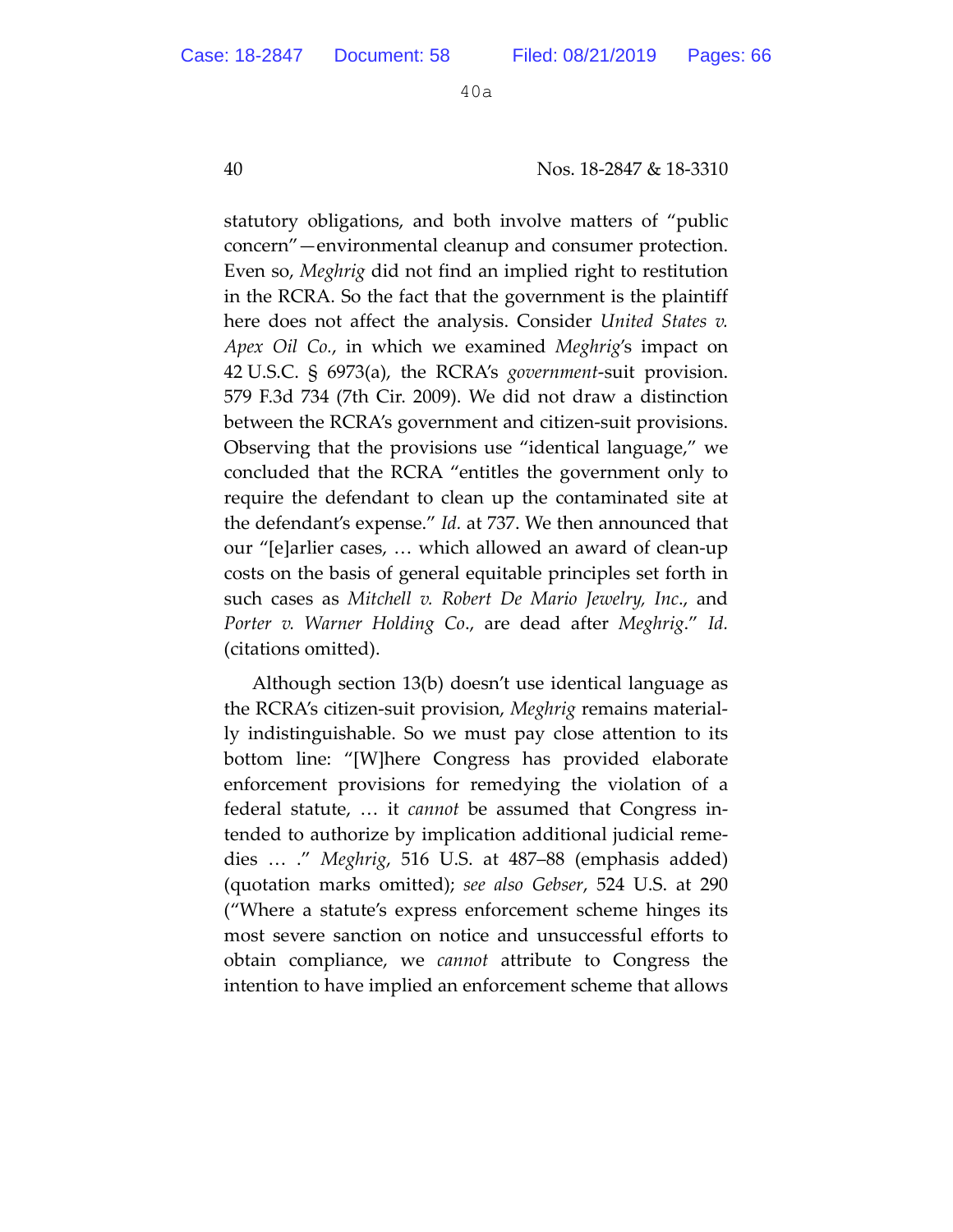Nos. 18-2847 & 18-3310 41

imposition of greater liability without comparable conditions.") (emphasis added).

 Our limited analysis in *Amy Travel* doesn't offer a way to distinguish *Meghrig*. It instead requires us to ignore section 13(b)'s text and disregard the FTCA's "elaborate enforcement provisions." In light of the Court's commands in *Meghrig*, our holding in *Amy Travel* is no longer viable. Conversely, reading section 13(b) as authorizing only injunctive relief that is, reading it to mean what it plainly says—harmonizes *Meghrig* with *Porter* and *Mitchell*, which also called for a statute-specific and remedy-specific inquiry before authorizing an implied form of relief. *See, e.g.*, *Porter*, 328 U.S. at 403 (holding that a separate cause of action for damages was enough to preclude courts from inferring that remedy elsewhere).

We recognize that this conclusion departs from the consensus view of our sister circuits. But when deciding whether we should overturn precedent, "[w]e are not merely to count noses. The parties are entitled to our independent judgment." *United States v. Hill*, 48 F.3d 228, 232 (7th Cir. 1995). And we must break from our colleagues. As noted, most circuits adopted their position by uncritically accepting our holding in *Amy Travel*, which expanded on *Elders Grain*, which expanded on *Singer*, which expanded on *Porter* and *Mitchell*. No circuit has examined whether reading a restitution remedy into section 13(b) comports with the FTCA's text and structure. Nor has anyone determined whether § 45 forecloses this remedy. And although some have briefly discussed § 57b, they have done so only to find refuge in the saving clause in § 57b(e). Perhaps most importantly, no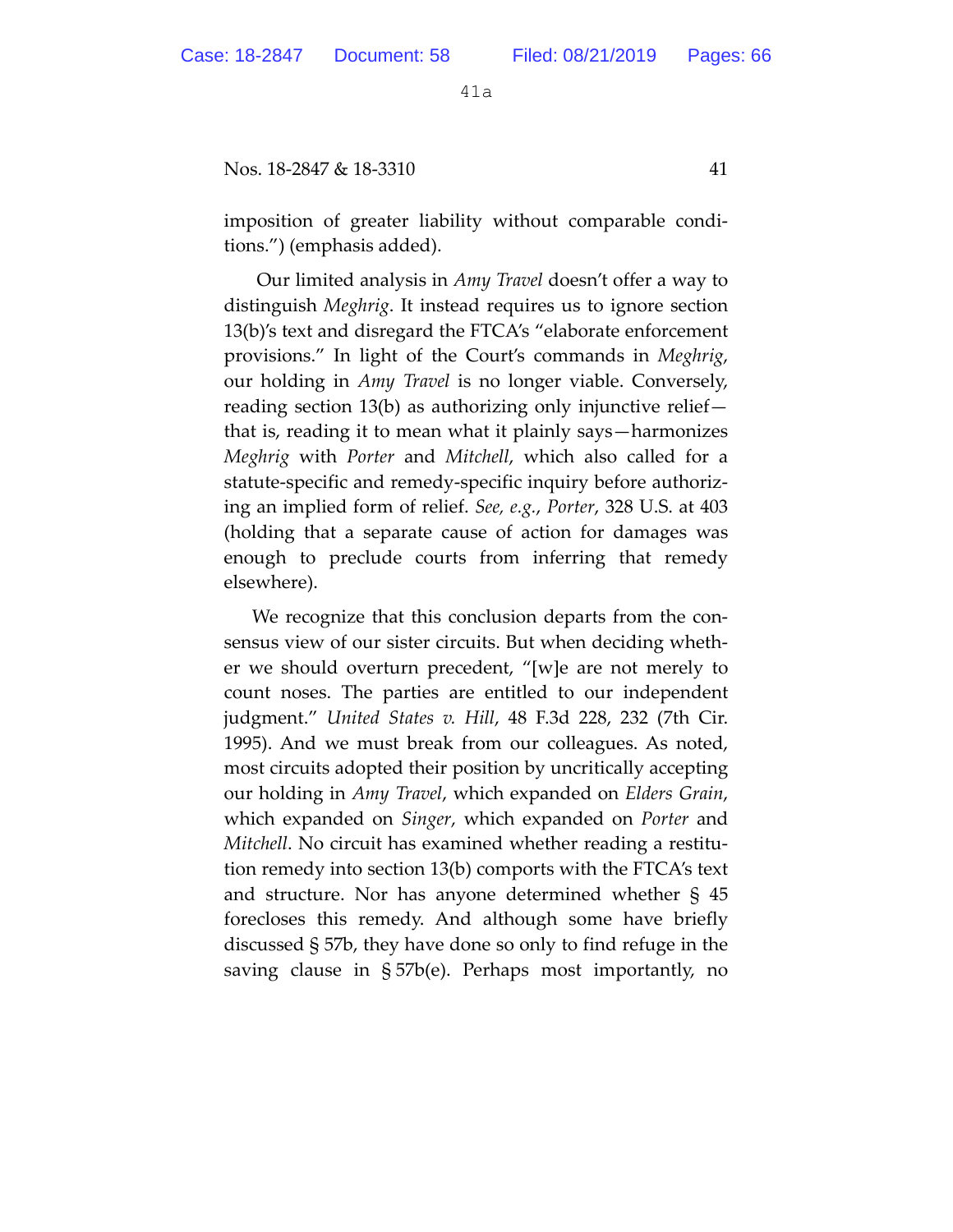42 Nos. 18-2847 & 18-3310

circuit has ever considered the effect of *Meghrig* in a section 13(b) case.

We are well aware that we need a compelling reason to overturn circuit precedent. "However, important as *stare decisis* is, it is equally important for us to respect the statutes that Congress has passed and to correct any problems we see in our prior interpretations of those statutes." *Ahng v. Allsteel*, 96 F.3d 1033, 1037 (7th Cir. 1996); *see also S. Ill. Power Coop. v. EPA*, 863 F.3d 666, 673 (7th Cir. 2017) (noting that statutory stare decisis "is not without limits"). Even in the realm of statutory interpretation, a Supreme Court decision "on an analogous issue that compels us to reconsider our position" counts as a compelling reason to overturn precedent. *Glaser*, 570 F.3d at 915. We cannot favor our own decisions over those of the Supreme Court.

Stare decisis alone cannot overcome *Amy Travel*'s clear incompatibilities with the FTCA's text and structure, *Meghrig*, and the Supreme Court's broader refinement of its implied remedies jurisprudence. We therefore hold that section 13(b)'s permanent-injunction provision does not authorize monetary relief.4

-

<sup>4</sup> Because we hold that section 13(b) doesn't authorize monetary relief, we have no need to consider Brown's alternative arguments that the Commission can't pursue penalties or legal—as distinct from equitable restitution under section 13(b). *See FTC v. AMG Capital Mgmt., LLC*, 910 F.3d 417, 429 (9th Cir. 2018) (O'Scannlain, J., concurring) (discussing these arguments). We also don't need to consider the district court's asset-freeze determinations.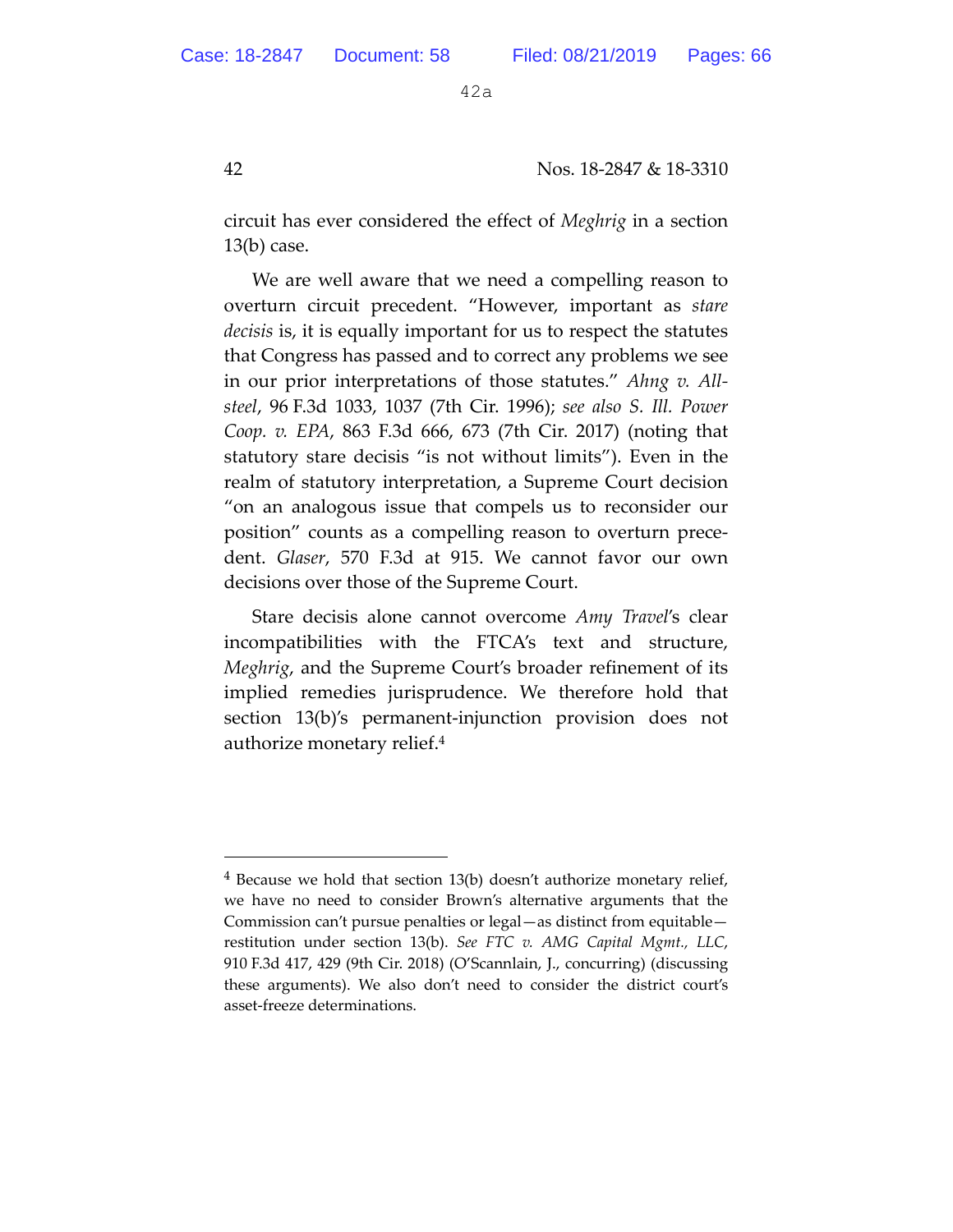Nos. 18-2847 & 18-3310 43

# **III. Conclusion**

For the foregoing reasons, we VACATE the restitution award. In all other respects, we AFFIRM the judgment.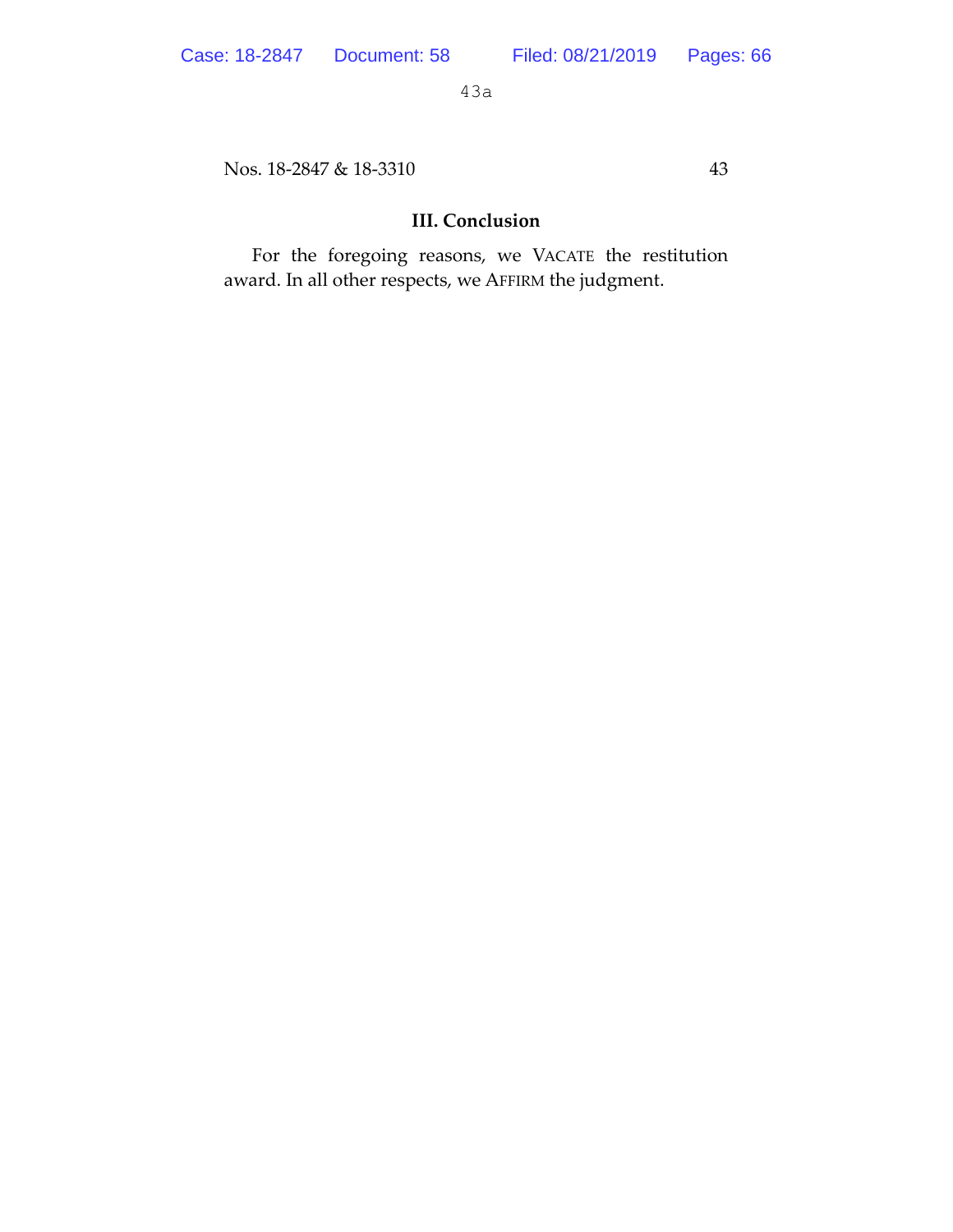#### 44 Nos. 18-2847 & 18-3310

WOOD, *Chief Judge*, with whom ROVNER and HAMILTON, *Circuit Judges*, join, dissenting from the denial of rehearing *en banc*. For decades, this court has successfully used a local rule, Circuit Rule 40(e), for two important purposes: to highlight a decision to create a conflict in the circuits, and to clean up earlier decisions whose soundness has been undermined by later legislation, Supreme Court activity, or a consensus among our sister circuits. Yet we have taken care not to use Rule 40(e) in a way that defeats our profound commitment to oral argument—a commitment that sets us apart from most of the other circuits, and one that consistently improves the quality of our decisionmaking. The opportunity to ask questions of counsel, to hear the questions of fellow judges, and to have a full debate after argument regularly reveals aspects of a case that even the most thorough reading of the briefs on one judge's part cannot provide.

The majority, however, has chosen to use Rule 40(e) in the case now before us. It is a singularly inappropriate case for that treatment: it overrules not only a long-standing decision from this court, *FTC v. Amy Travel Serv., Inc.*, 875 F.2d 564 (7th Cir. 1989), but it also pays no heed to the fact that eight other circuits agree with the *Amy Travel* approach. See Brief of the Federal Trade Commission at 28 n. 12. Perhaps if a recent Supreme Court decision demanded that sea change, the majority's opinion would be defensible. But there is no such decision. Instead, the majority extrapolates from the line of cases addressing whether a private party has an implied right of action to the issue presented here: whether a government agency, the Federal Trade Commission, which enjoys an express right of action under a statute for injunctive relief, is entitled to a restitutionary remedy that is ancillary to, or part of, the injunction.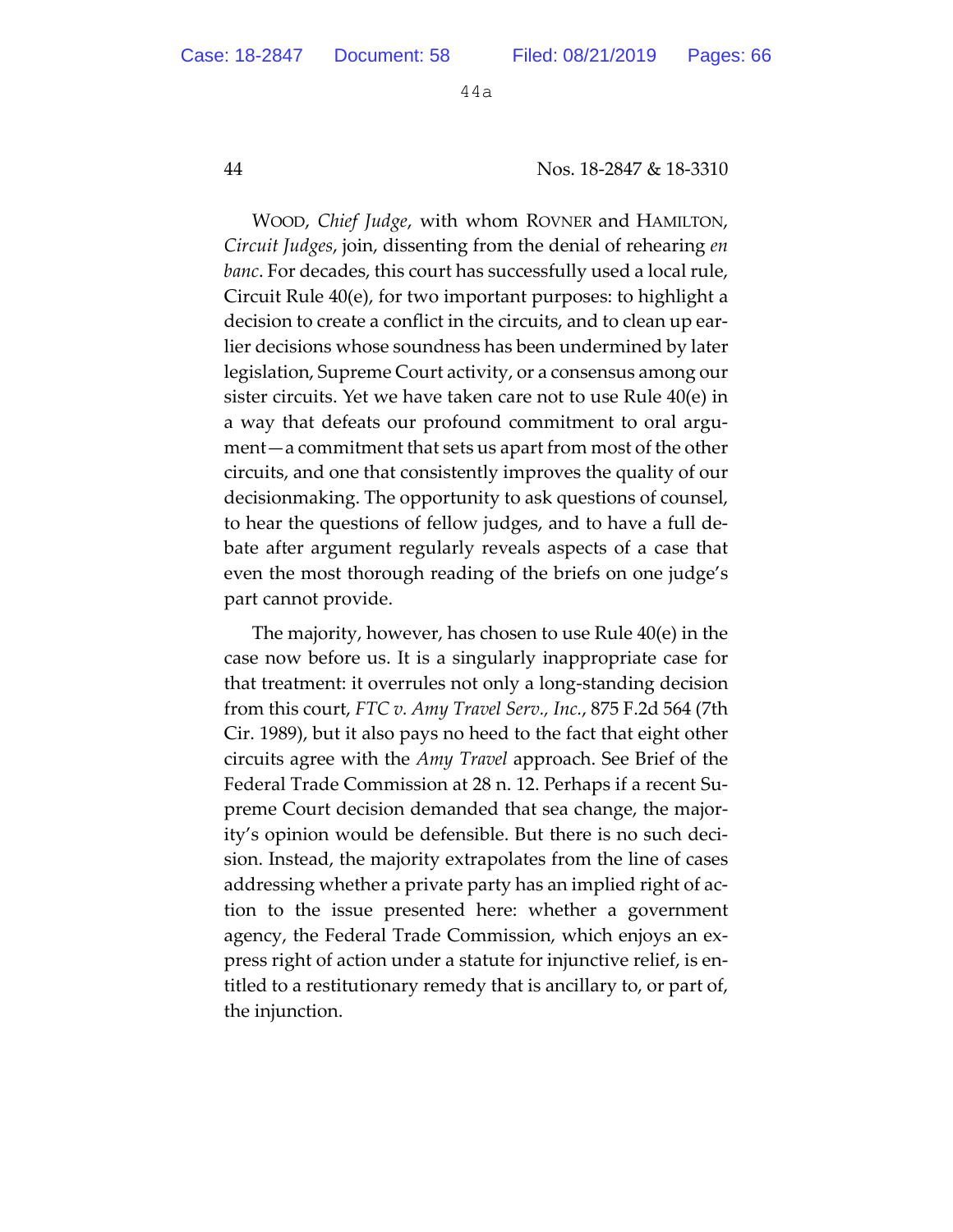Nos. 18-2847 & 18-3310 45

To my knowledge, no court has ever tied the hands of a government agency in the way that the majority has done here, and the majority cites none. It has taken this step without the careful consideration that plenary *en banc* review would have provided. I am reminded of the words spoken by Gaius Julius Caesar in 49 B.C.E., as he approached the Rubicon river at the head of his army. He knew that the Roman Senate forbade any armed force to enter Rome. But he decided to flout that command, and as he marched with his troops across the river, he is said to have proclaimed "alea iacta est" – the die is cast. And indeed it was. Caesar's act led to civil war and eventually the end of the Roman Republic; he became dictator for life and inaugurated the Roman Empire. See, *e.g.*, Meaning Behind the Phrase to Cross the Rubicon, htps://www.thoughtco.com/meaning-cross-the-rubicon-117548. I devoutly hope that the majority here has not cast the

die in a way that will transform Rule 40(e) from an efficiencypromoting rule for relatively routine updates to our circuit law into something that erodes our commitment to plenary consideration, along with oral argument, of every fully counseled case. Time will tell. But the Rule is surely being misused in this case. Perhaps that would not mater if no reasonable person could question the correctness of the majority's reasoning. Regretably, that is not the case. From the materials now before us, I believe that the court is making a mistake, and it is doing so in a procedurally inappropriate way.

The central issue in the case relates to the proper interpretation of section 13(b) of the FTC Act, 15 U.S.C. § 53(b), which authorizes the Commission to sue for injunctive relief. Injunctions come in all shapes and sizes: some are prohibitory, some are mandatory, some include submission to an equitable master, some include reporting requirements, and many include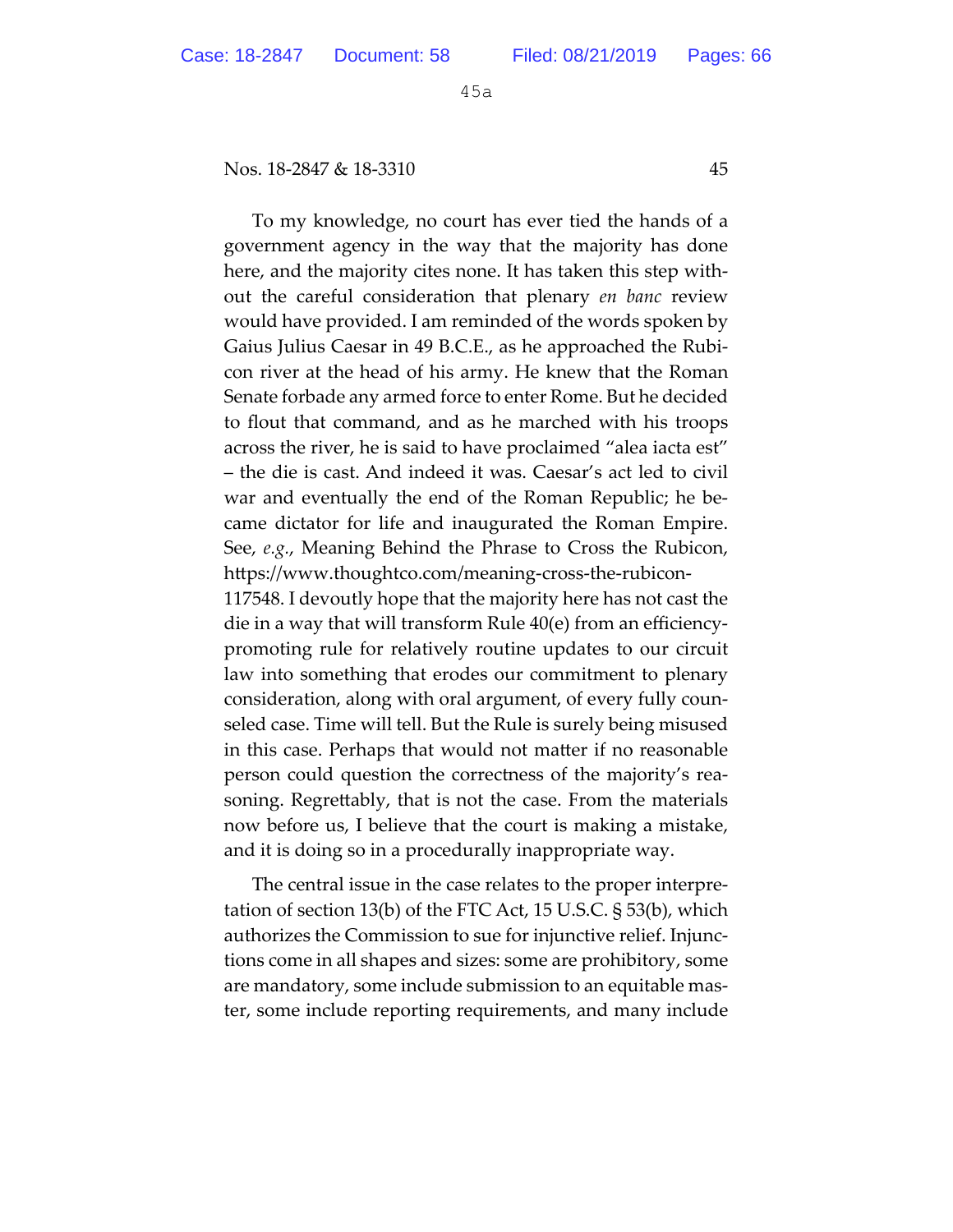46 Nos. 18-2847 & 18-3310

ancillary measures that are designed to ensure that the injunction is effective. At least since our decision in *Amy Travel*, the Federal Trade Commission has understood that its authority to seek an injunction from the court includes the authority to seek a measure commanding the defendant to disgorge unlawfully acquired money or property. In other words, the injunction may include an order from the court for the disgorgement type of restitution.

Obviously the restitution itself is not an "injunction," any more than the master is an "injunction," or the reporting requirements are an "injunction." The injunction is the order from the court either to do something or to refrain from doing something. Black's Law Dictionary lists 25 different types of injunctions under that general heading. See entry for "injunction," Black's Law Dictionary at 904–05 (10th ed. 2014). The term "injunction" itself is defined simply as "A court order commanding or preventing an action." *Id.* A "mandatory injunction" is one "that orders an affirmative act or mandates a specified course of conduct." *Id.* Nothing whatever in section 13(b) deletes from the list of possible affirmative acts that an injunction may include an order requiring the enjoined party to return ill-gotten gains, or to pay money into a court escrow account, or otherwise to turn over property. That should be enough by itself to show the error in the path the majority has taken.

The majority rejects this straightforward reading of the statute and argues to the contrary that "the textual case in the FTCA against implying restitution in section 13(b) is overwhelming." But more than rhetoric is needed to establish that point. From my standpoint, if the text is overwhelming at all, I find it overwhelmingly to support the power of the FTC to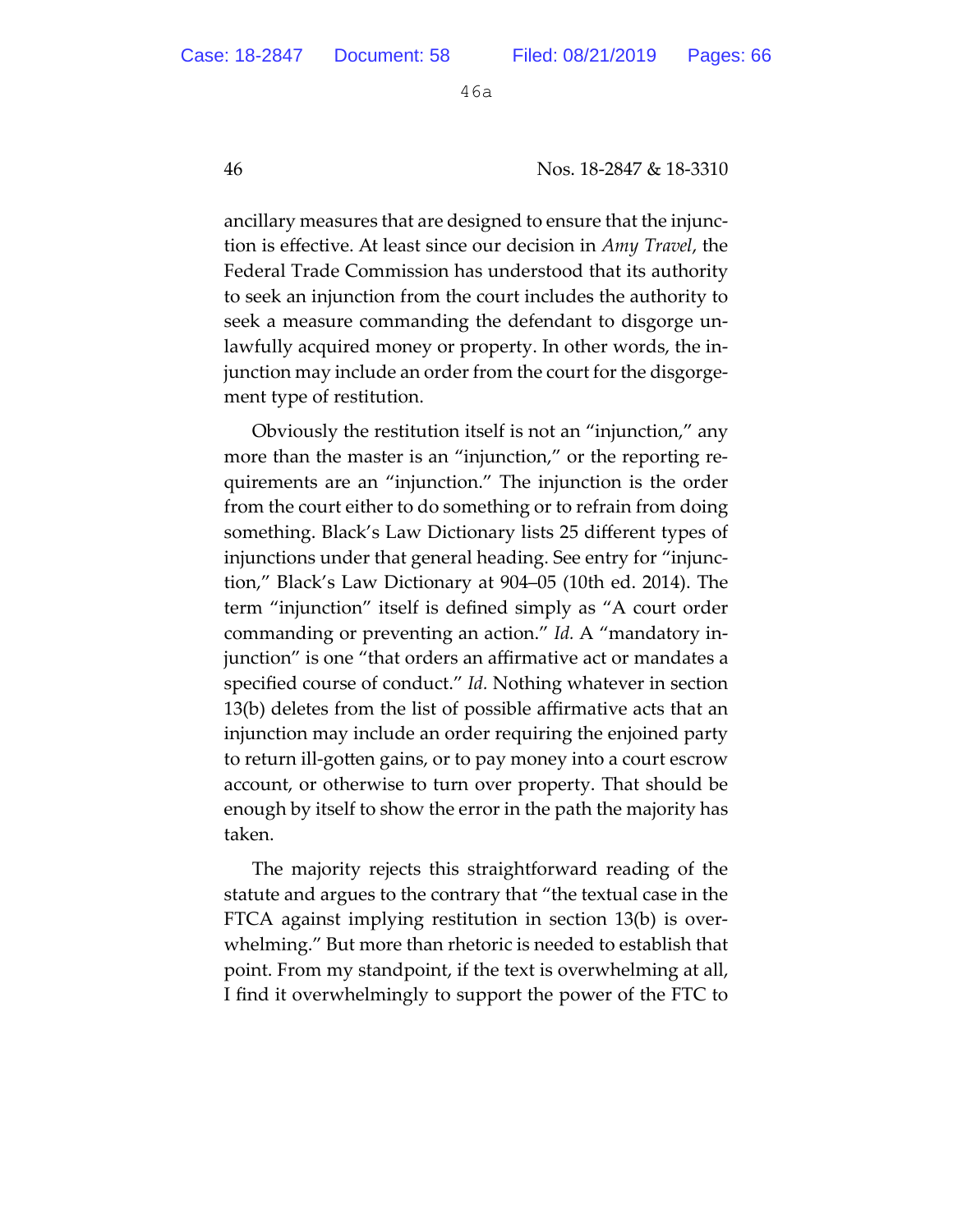Nos. 18-2847 & 18-3310 47

use any of the tools that Congress gave it, including the one it used here, which entitles it to seek injunctive relief from a court.

The Supreme Court supported the approach I would take in *California v. American Stores Co.*, 495 U.S. 271 (1990). There the question was whether "divestiture is a form of injunctive relief within the meaning of" section 16 of the Clayton Act, 15 U.S.C. § 26. 495 U.S. at 275. After the FTC had decided not to challenge a merger of certain grocery stores in California, the merger was consummated. The next day, however, the State of California filed an action in federal court alleging that the merger violated section 1 of the Sherman Act, 15 U.S.C. § 1, and seeking "an injunction requiring American to divest itself of all of [the acquired firm's] assets and businesses in the State of California." 495 U.S. at 276. The district court had granted a preliminary injunction along those lines, but the Ninth Circuit reversed on the ground that the injunctive relief authorized by the statute did not include divestiture. The Supreme Court reversed the court of appeals, finding that "the statutory language [of section 16] indicates Congress' intention that traditional principles of equity govern the grant of injunctive relief." *Id.* at 281. An order of divestiture is almost identical to an order requiring equitable restitution: both require the wrongdoer to turn over property that was unlawfully obtained. Similarly, the language of section 16 of the Clayton Act is not materially different from the language of section 13(b) of the FTC Act. In my view, the majority's approach conflicts with the most closely applicable Supreme Court decision.

This is especially troubling because the majority has not pointed to any case in which the Supreme Court has said that a federal agency must avoid one type of remedial authority it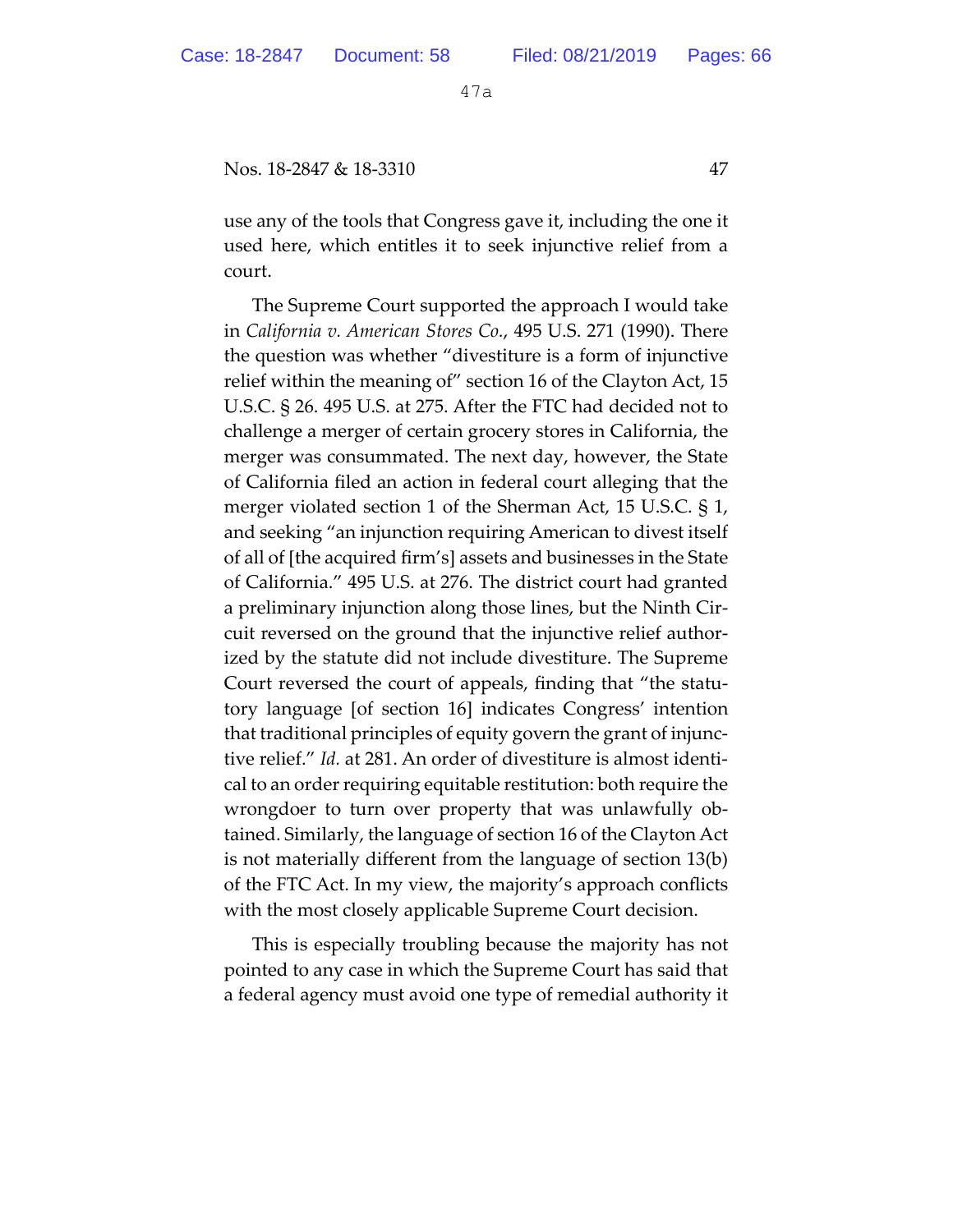48 Nos. 18-2847 & 18-3310

holds and instead use a different type. That, effectively, is what the majority has done here, in its discussion of the various tools the FTC Act provides for enforcement of the prohibition against unfair or deceptive trade practices. *Ante* at 11. The Commission may use its "cease and desist" power in an administrative proceeding, see FTC Act § 5(b), 15 U.S.C. § 45(b); it may, after providing notice to the Atorney General under section 16 of the FTC Act, 15 U.S.C. § 56, sue someone who violates a cease-and-desist order, see FTC Act § 5(*l*)–(m), 15 U.S.C. § 45(*l*)–(m); it may promulgate rules that define unfair or deceptive practices, FTC Act § 18, 15 U.S.C. § 57a; or it may (as it did here) file a suit in federal court for an injunction, FTC Act § 13(b), 15 U.S.C. § 53(b).

The Supreme Court recognizes that agencies have broad discretion in their choice of which of several authorized procedural tools they wish to use as they carry out their mission. The best-known example of this practice comes from the field of labor law. The National Labor Relations Board has both rulemaking power, see 29 U.S.C. § 156, and adjudicatory powers, see 29 U.S.C. § 160. The Board does not, however, follow the practice of using its rulemaking powers when it announces new rules; it prefers to proceed on a case-by-case basis through the adjudicative process. See, *e.g.,* Mark H. Grunewald, *The NLRB's First Rulemaking: An Exercise in Pragmatism*, 41 DUKE L.J. 273 (1991). Over the years people have challenged this choice on the ground that the Board is evading the detailed protections for rulemaking that Congress has provided in the Administrative Procedure Act, 5 U.S.C. § 553, but the Supreme Court has always rejected those arguments. See, *e.g., NLRB v. Bell Aerospace Co. Div. of Textron, Inc*., 416 U.S. 267 (1974), confirming the rule from *NLRB v. Wyman-Gordon Co*., 394 U.S. 759 (1969), to this effect. As the *Bell Aerospace*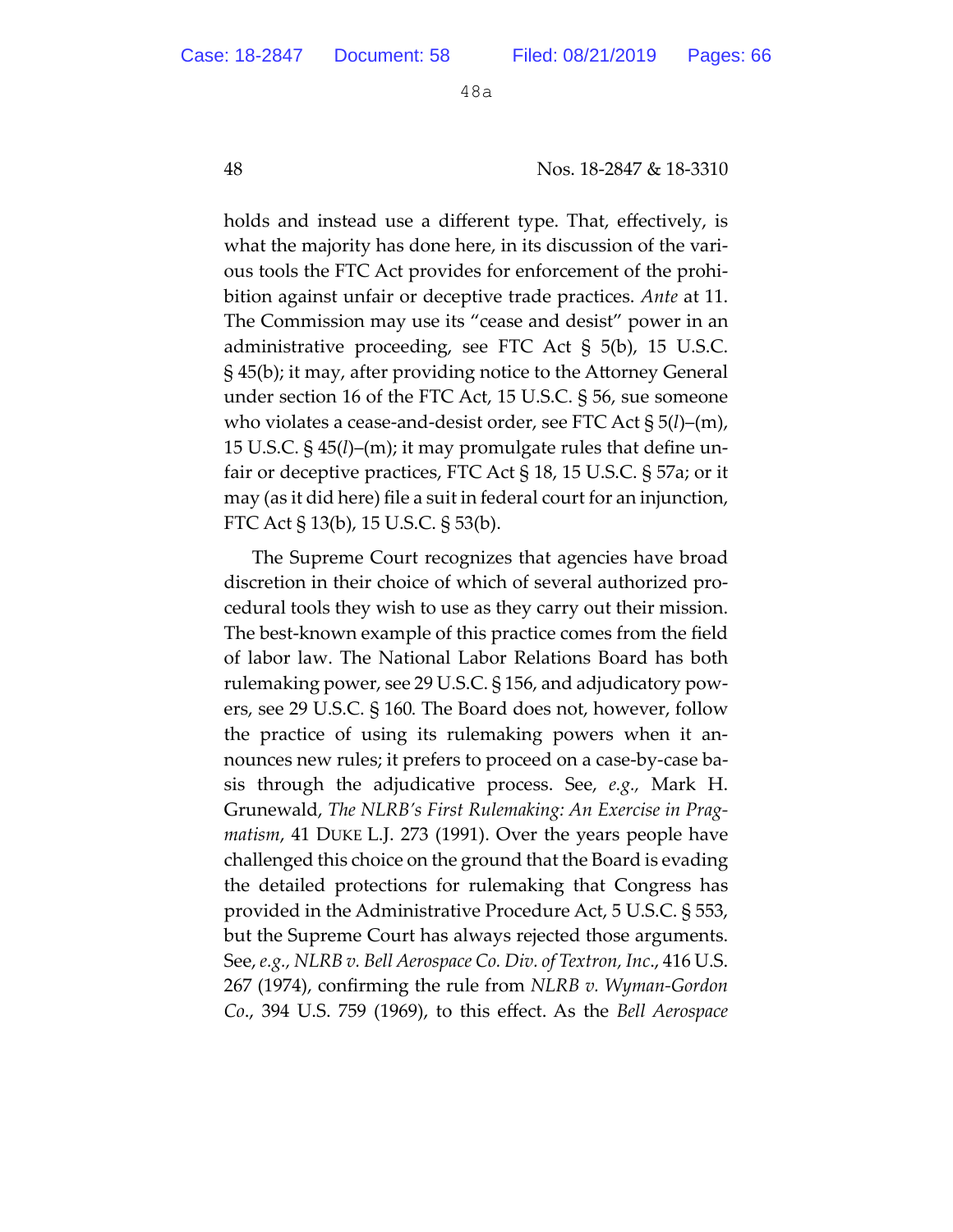Nos. 18-2847 & 18-3310 49

opinion put it, "[t]he views expressed in *Chenery II* and *Wyman-Gordon* make plain that the Board is not precluded from announcing new principles in an adjudicative proceeding and that the choice between rulemaking and adjudication lies in the first instance within the Board's discretion. Although there may be situations where the Board's reliance on adjudication would amount to an abuse of discretion or a violation of the Act, nothing in the present case would justify such a conclusion." 416 U.S. at 294.

I can think of no principled reason why the Labor Board should have that discretion, but the FTC should not. The majority argues to the contrary from a line of cases that is inapposite. It conflates decisions about *which plaintiffs* are authorized to bring a suit (the implied-right-of-action line) with the distinct question about *what remedies* are available to a party that is expressly authorized by statute to sue, as the FTC surely is here. The cases on which the panel relies all involve private enforcement, where the Court has warned us to ensure that we should not permit a facile work-around to a complex enforcement system. See, *e.g.*, *Middlesex Cnty. Sewerage Auth. v. Nat'l Sea Clammers Ass'n*, 453 U.S. 1, 14 (1981). A case involving public enforcement is quite different. If the agency believes that Path A has certain advantages and downsides, while Path B has different plusses and minuses, neither approach should be read out of the statute. Both are available to the agency, and each one will serve its intended functions, constrained by its safeguards.

The majority thinks that it would be "wholly irrational" for Congress to write a statute that provides for restitution as part of a 13(b) temporary restraining order, preliminary injunction, or permanent injunction, while also spelling out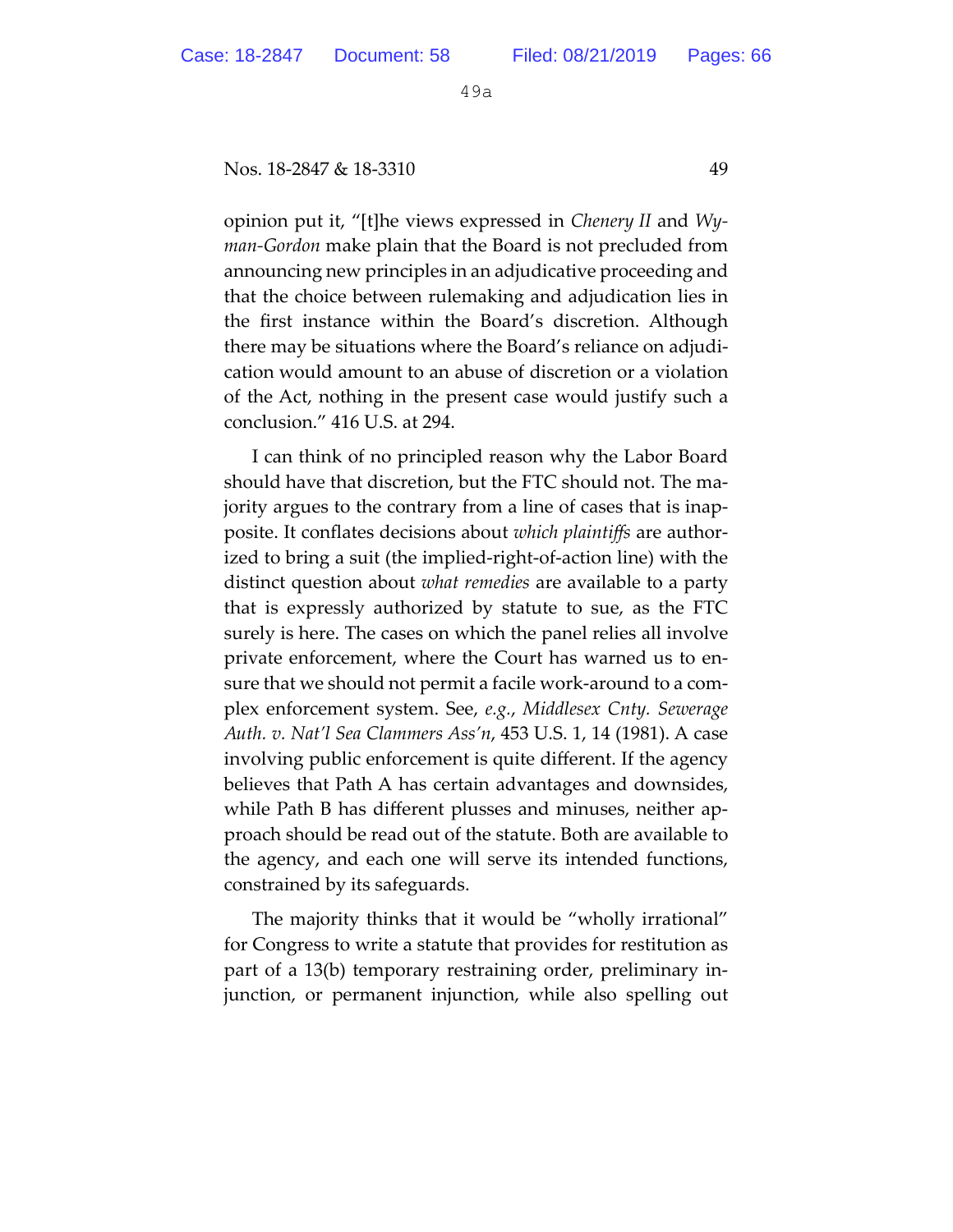50 Nos. 18-2847 & 18-3310

less-streamlined options for the Commission to pursue. But this ignores real differences among its options. Perhaps, because of the risk of dissipation of ill-goten gains, the Commission might want restitution to begin right away while the case is pending, *e.g.*, through payment into a court-operated escrow account; in order to do that, it can seek a preliminary injunction for the turn-over of funds. In another case, the Commission might prefer to use the cease-and-desist route and develop the factual record through its own administrative processes—ensuring judicial deference to its fact-finding down the road—rather than operate under the thumb of a court.

Branding such a scheme as "wholly irrational" is unwarranted without a more focused examination of why the Commission might choose one route or another—a choice, I reiterate, that we usually allow agencies to make. *Cf. Bell Aerospace*, 416 U.S. at 294–95 (concluding that agency has power to choose adjudication or rulemaking as a means to announce new principles while examining agency's legitimate reasons for pursuing one or the other method of proceeding). Such an inquiry requires a deferential look at why Congress gave the agency a menu of options. That is just what Congress did in the FTC Act. The statute gives the Commission the ability to move unilaterally when it uses its rulemaking or cease-anddesist powers, and to act as a party before the court if it wants a preliminary or permanent injunction. It is not up to us to take away that which Congress gave.

Another inapposite line of cases on which the majority relies addresses implied private rights of action—a problem we surely do not have here. See, *e.g., Alexander v. Sandoval,* 532 U.S. 275 (2001). Rather than a private party, we have a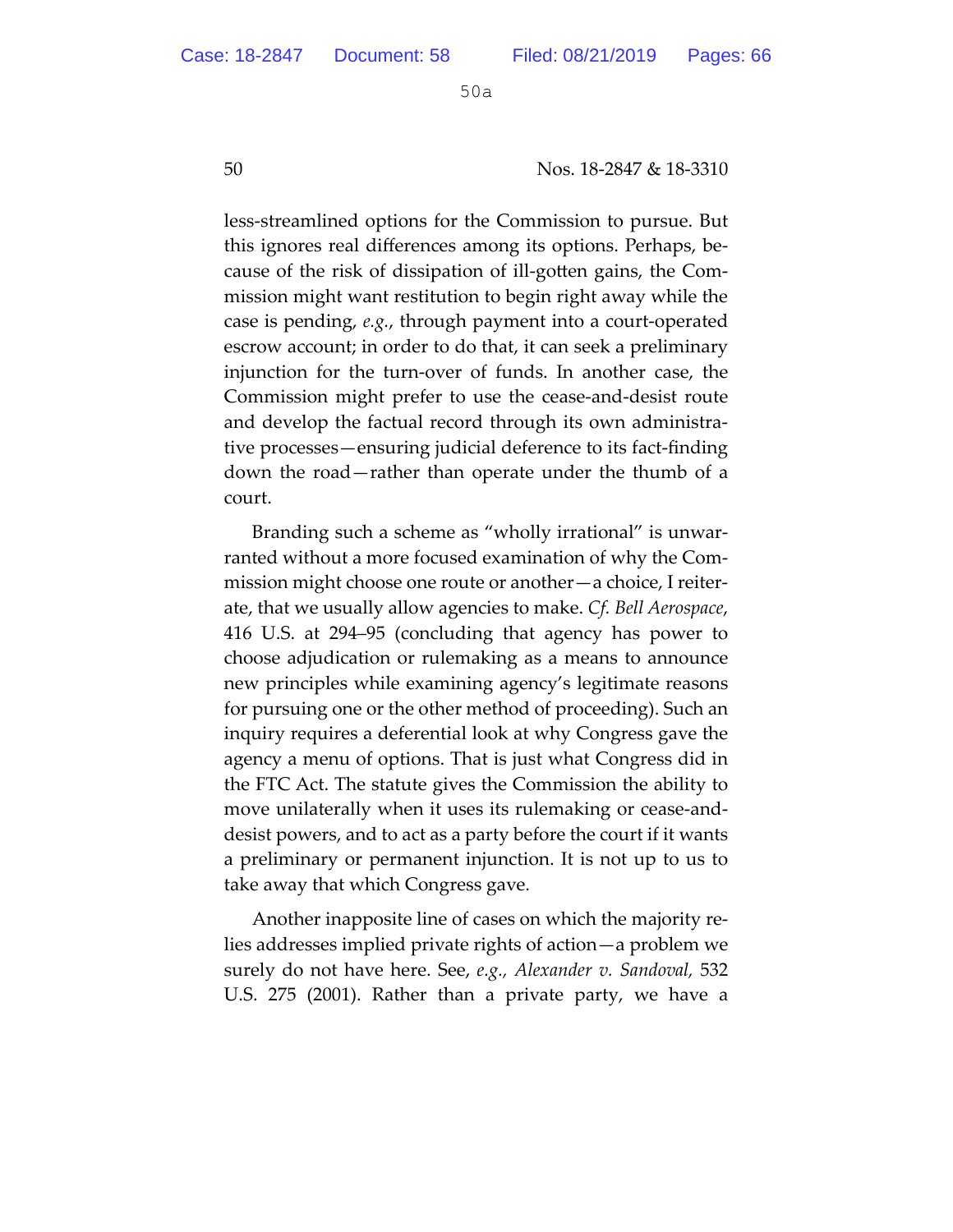Nos. 18-2847 & 18-3310 51

government agency, and rather than an implied right of action, we have an express statutory provision authorizing the agency to seek injunctive relief. That makes a difference. Indeed, in a number of areas—antitrust, securities regulation, RICO—the Supreme Court has begun drawing a distinction between the breadth of a private right of action and the greater breadth appropriate for public enforcement. Thus, in *RJR Nabisco Inc. v. European Community*, 136 S. Ct. 2090 (2016), the Court found that private parties (including for this purpose the European Community, which had no special governmental status under the applicable law) cannot enforce RICO extraterritorially, but that the U.S. government stands in a different position. The Court made the same point in *F. Hoffman-La Roche Ltd. v. Empagran S.A.*, 542 U.S. 155 (2004):

> In all three cases [on which the Empagran plaintiffs relied], however, the plaintiff was the Government of the United States. A Government plaintiff, unlike a private plaintiff, must seek to obtain the relief necessary to protect the public from further anticompetitive conduct and to redress anticompetitive harm. And a Government plaintiff has legal authority broad enough to allow it to carry out this mission. 15 U.S.C. § 25 … . Private plaintiffs, by way of contrast, are far less likely to be able to secure broad relief. See *California v. American Stores Co.,* 495 U.S. 271, 295 (1990) ("Our conclusion that a district court has the power to order divestiture in appropriate cases brought [by private plaintiffs] does not, of course, mean that such power should be exercised in every situation in which the Government would be entitled to such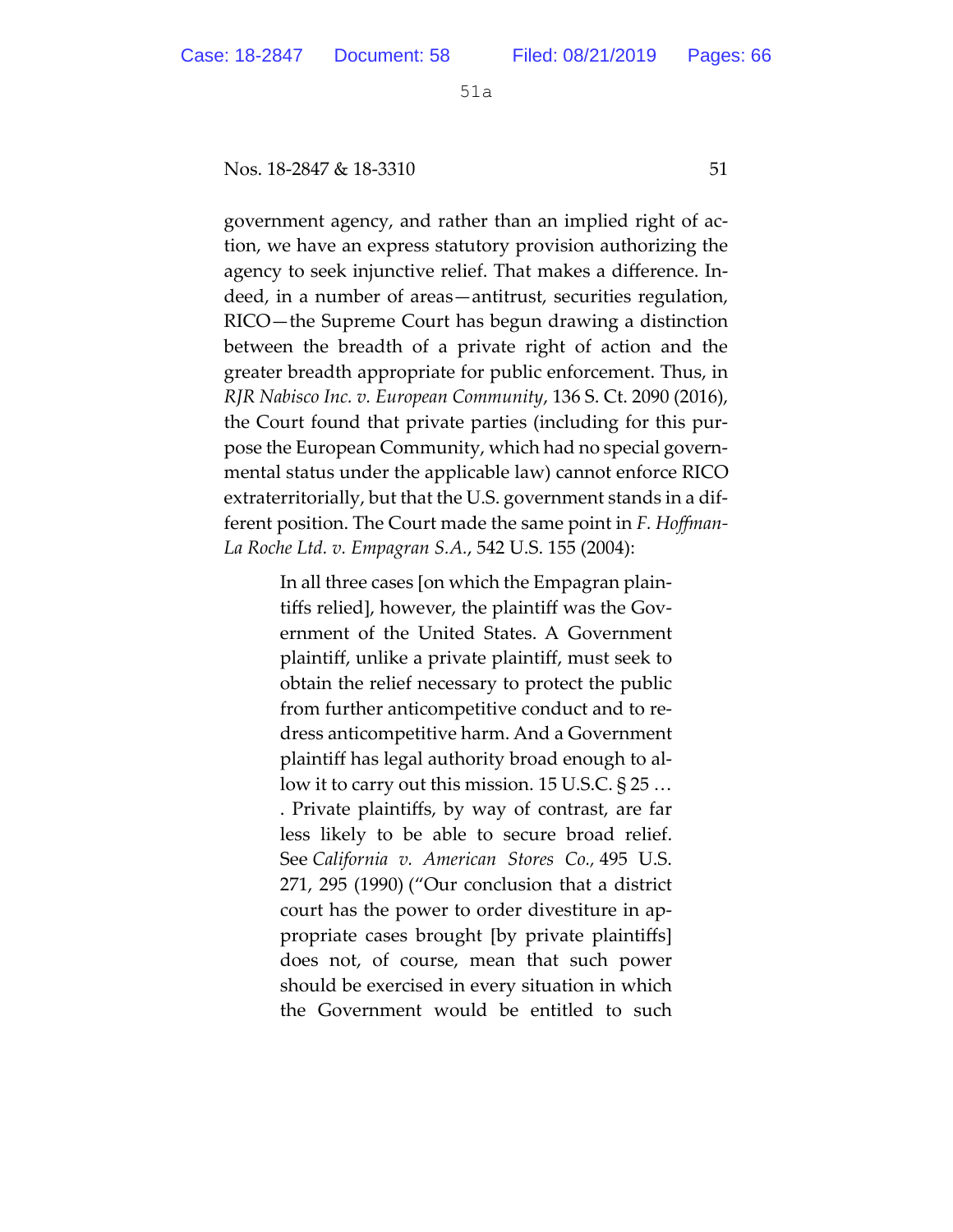52 Nos. 18-2847 & 18-3310

relief... ."); 2 P. Areeda, Hovenkamp & R. Blair, Antitrust Law ¶¶ 303d–303e, pp. 40–45 (2d ed. 2000) (distinguishing between private and government suits in terms of availability, public interest motives, and remedial scope) … . This difference means that the Government's ability, in these three cases, to obtain relief helpful to those injured abroad tells us litle or nothing about whether this Court would have awarded similar relief at the request of private plaintiffs.

#### *Id.* at 170–71.

The panel's effort to explain why injunctive relief cannot include an order to disgorge money by reference to *Wal-Mart Stores, Inc. v. Dukes*, 564 U.S. 338 (2011), is no more successful. *Wal-Mart* was a class action case, through and through. Most of it deals with the inappropriateness of a money-damages action under Federal Rule of Civil Procedure 23(b)(3) for the sprawling and unmanageable class that the plaintiffs had proposed. But the Court also addressed the plaintiffs' back-up position, which was their effort to certify a class for backpay claims under Rule 23(b)(2). Subpart (b)(2) of the rule allows a class if "the party opposing the class has acted or refused to act on grounds that apply generally to the class, so that final injunctive relief or corresponding declaratory relief is appropriate respecting the class as a whole." Note the emphasis in this language on *general* grounds, and relief that works for the class *as a whole.* As the Court pointed out, that unity of interests is especially critical in a (b)(2) class, because the unnamed class members have no right to notice and the chance to opt out of such a class, yet they would be bound by the outcome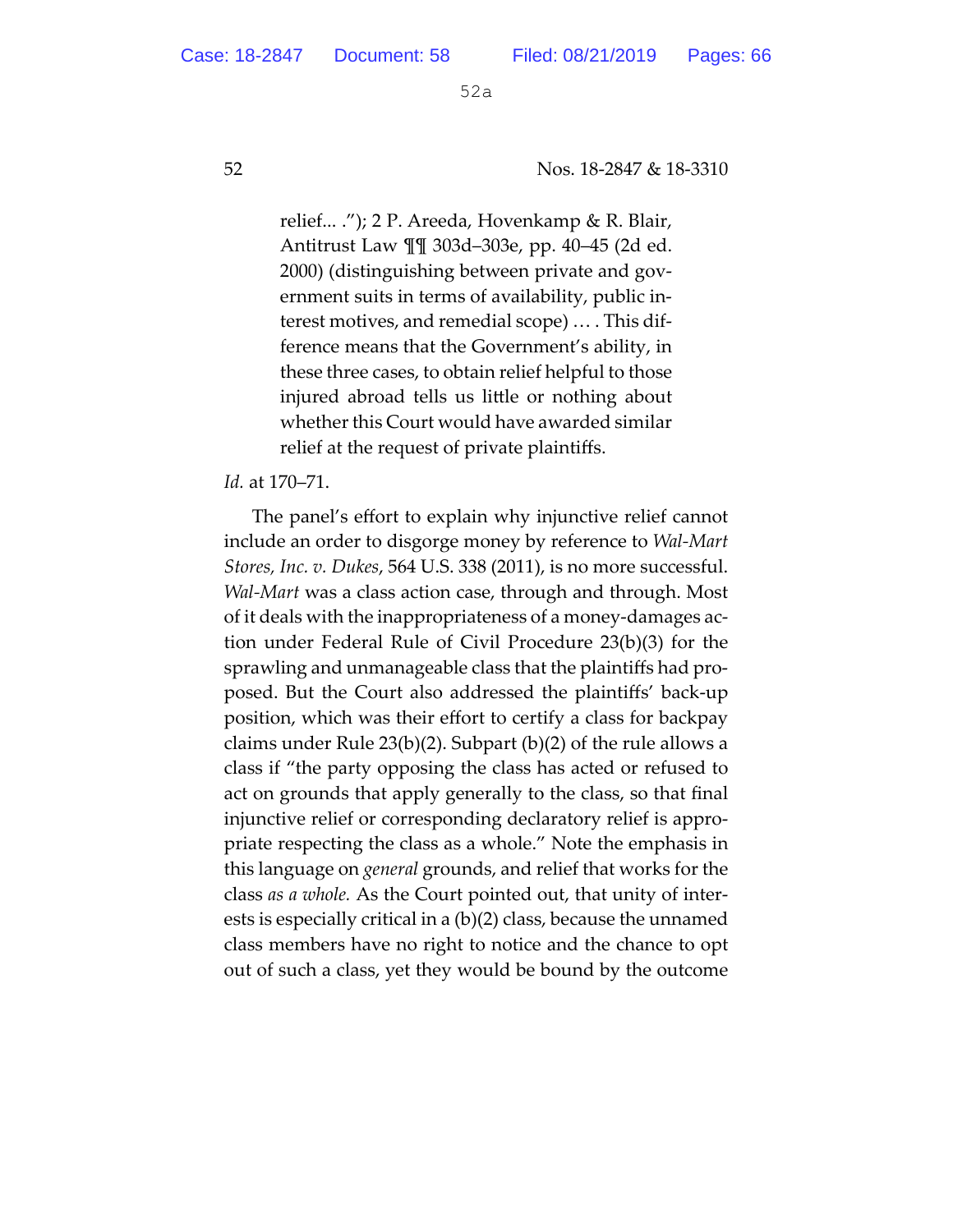Nos. 18-2847 & 18-3310 53

of the lawsuit. Those concerns are miles away from what we have in this case.

What the Court said in *Wal-Mart* is that claims for monetary relief cannot be certified "at least where (as here) the monetary relief is not incidental to the injunctive or declaratory relief." 564 U.S. at 360. It went on to explain itself as follows:

> One possible reading of [Rule 23(b)(2)] is that it applies *only* to requests for such injunctive or declaratory relief and does not authorize the class certification of monetary claims at all. We need not reach that broader question in this case, because we think that, at a minimum, claims for *individualized* relief (like the backpay at issue here) do not satisfy the Rule. The key to the (b)(2) class is "the indivisible nature of the injunctive or declaratory remedy warranted the notion that the conduct is such that it can be enjoined or declared unlawful only as to all of the class members or as to none of them." Nagareda, 84 N.Y.U.L.Rev., at 132. In other words, Rule 23(b)(2) applies only when a single injunction or declaratory judgment would provide relief to each member of the class. It does not authorize class certification when each individual class member would be entitled to a *different* injunction or declaratory judgment against the defendant. Similarly, it does not authorize class certification when each class member would be entitled to an individualized award of monetary damages. …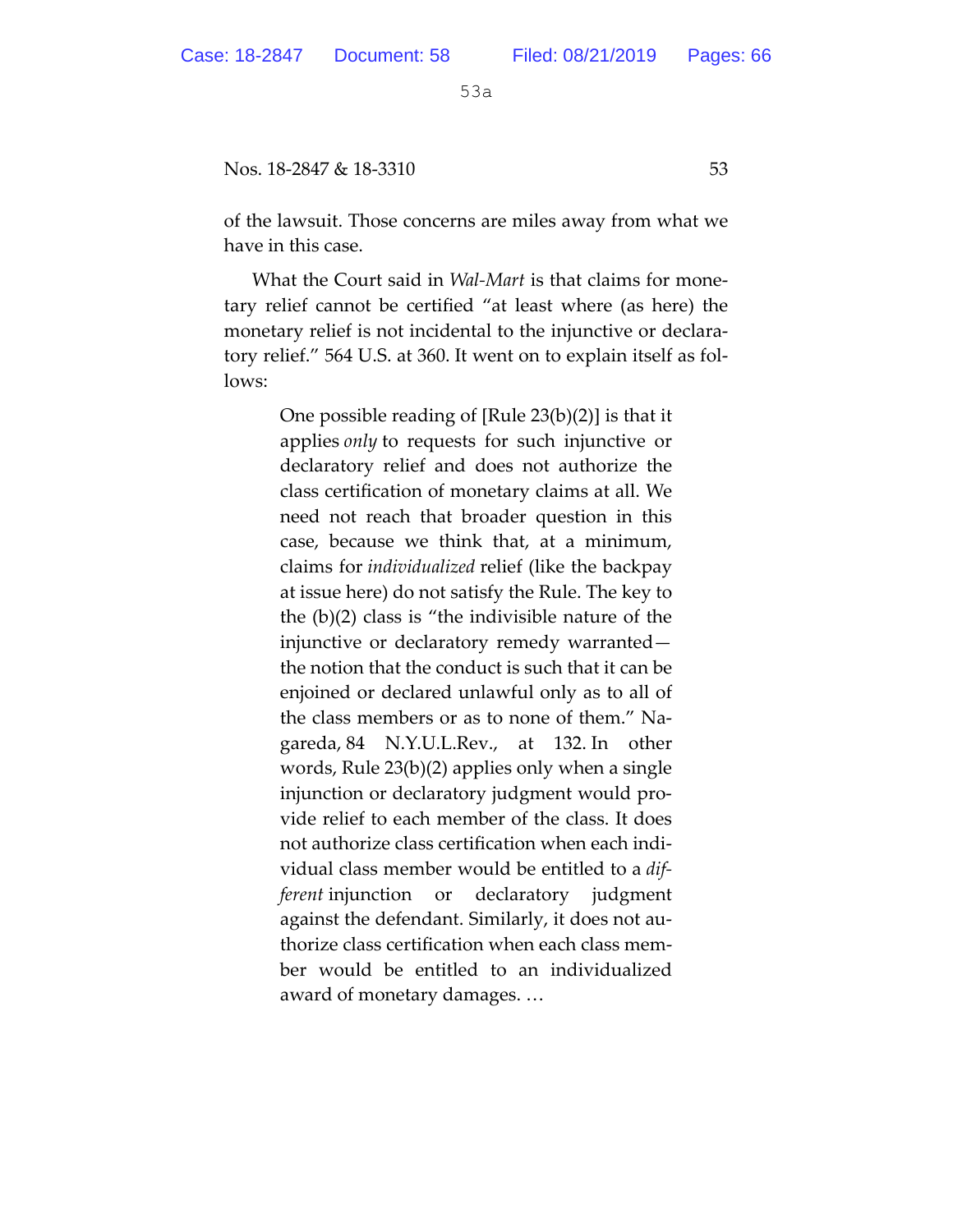54 Nos. 18-2847 & 18-3310

Given that structure, we think it clear that individualized monetary claims belong in Rule  $23(b)(3)$ . The procedural protections attending the (b)(3) class—predominance, superiority, mandatory notice, and the right to opt out—are missing from (b)(2) not because the Rule considers them unnecessary, but because it considers them unnecessary *to a (b)(2) class*. When a class seeks an indivisible injunction benefiting all its members at once, there is no reason to undertake a case-specific inquiry into whether class issues predominate or whether class action is a superior method of adjudicating the dispute. Predominance and superiority are self-evident. But with respect to each class member's individualized claim for money, that is not so—which is precisely why (b)(3) requires the judge to make findings about predominance and superiority before allowing the class."

#### *Id.* at 360–63.

One cannot read this excerpt—lengthy in order to ensure that the full context comes through—without seeing that the Court was concerned solely about which type of class action should be used where money is concerned. No such problem is possible in the case before us. First, since there is only one plaintiff—the Commission—we have no unnamed class members to worry about. Second, the court in our case does not need to worry about individualized relief. The FTC is itself entitled to seek relief on behalf of those injured by Credit Bureau's misdeeds. *Cf. EEOC v. Bd. of Regents of the Univ. of Wis. Sys.*, 288 F.3d 296, 300 (7th Cir. 2002) (EEOC may pursue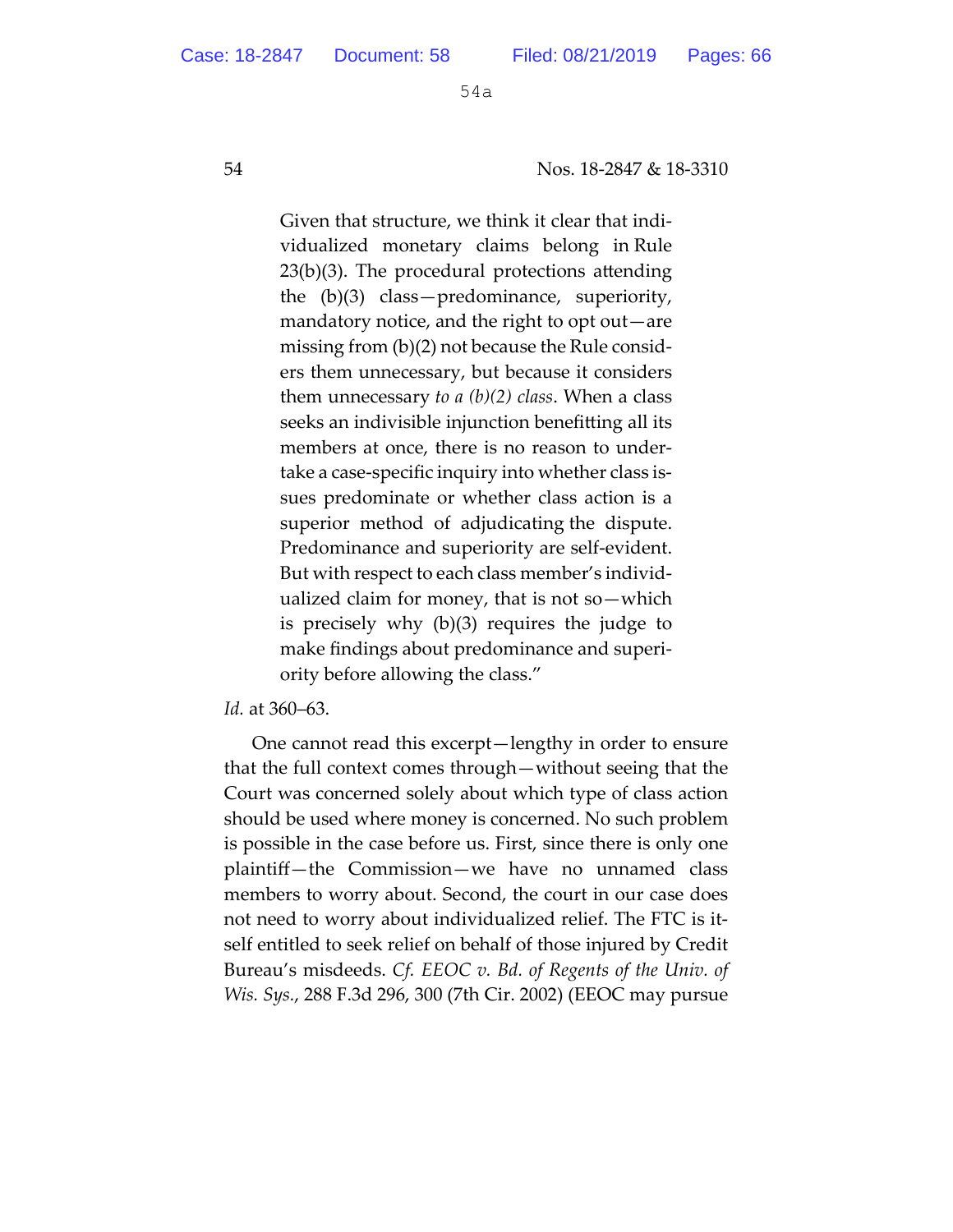Nos. 18-2847 & 18-3310 55

age-discrimination case against a state entity on behalf of individual employees, even though individual cases would be barred by the state's sovereign immunity).

Credit Bureau must merely turn over to the FTC a single lump sum representing the total restitution due. This is the end of the court's involvement with the equitable relief in this case. As the district court wrote, "[j]udgment in the amount of Five Million, Two Hundred Sixty Thousand, Six Hundred Seventy-One and Thirty-Six Cents ("5,260,671.36") is entered in favor of the Commission against Defendants, jointly and severally, as equitable monetary relief. Defendants are ordered to *pay to the Commission* [\$5,260,671.36]. Such payment must be made within 7 days of entry of this Order …" Final Judgment and Order for Permanent Injunction and Other Equitable Relief Against Defendants Credit Bureau Center, LLC and Michael Brown (Kennelly, J.) (June 26, 2018) (emphasis added). It then falls to the Commission to craft a plan to return the ill-gotten gains to each person who was harmed, where possible, and then turn over the remaining money to the Treasury. See FTC Office of Claims and Refunds Annual Report 2017, htps://www.ftc.gov/system/files/documents/reports/bureau-consumer-protection-office-claims-refunds-annual-report-2017-consumer-refunds-effectedjuly/redressreportformatedforweb122117.pdf. There is no risk that an unnamed class member's claim would be lost through the operation of the law of preclusion. There is no risk, as in *Wal-Mart*, that the court would need to "reevaluate the roster of class members continually," *id.* at 364. Nor, in contrast to *Wal-Mart*, does this case present the problem of internal conflict within a class. *Id.* at 365. Instead, the restitution issue can be resolved in "one stroke." *Id.* at 350. In sum, nothing in *Wal-Mart* says that an injunction to turn over wrongfully acquired property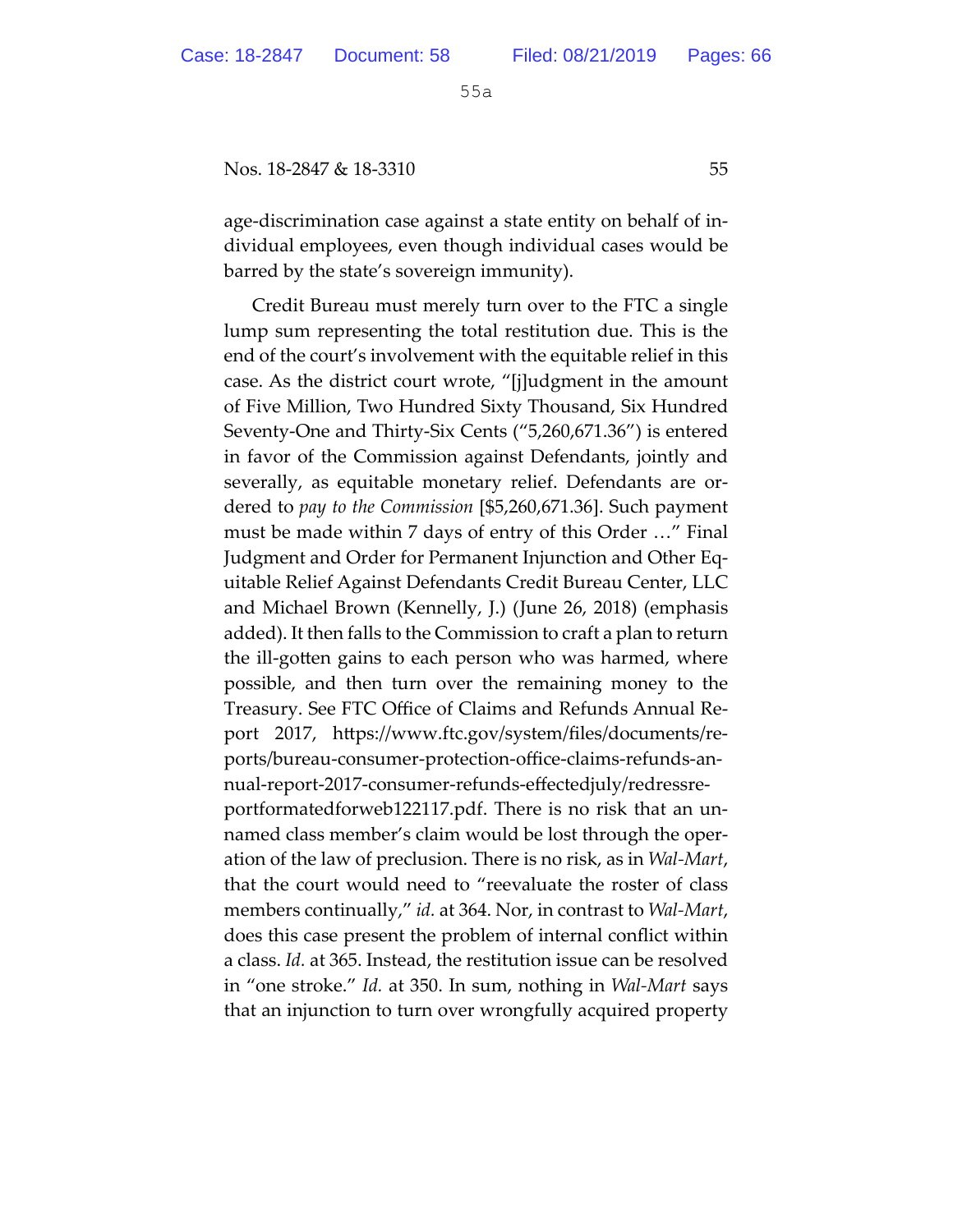56 Nos. 18-2847 & 18-3310

(here, in the form of money) to a government agency is in any way objectionable.

I next turn to the Supreme Court's decision in *Meghrig v. KFC Western, Inc.*, 516 U.S. 479 (1996), on which the majority relies so heavily. The issue in *Meghrig* was "whether § 7002 of the Resource Conservation and Recovery Act of 1976 (RCRA), 42 U.S.C. § 6972, authorizes a private cause of action to recover the prior cost of cleaning up toxic waste that does not, at the time of suit, continue to pose an endangerment to health or the environment." 516 U.S. at 481. In order to answer that question, the Court had to construe the citizen-suit provision of RCRA, 42 U.S.C. § 6972(a). It held that two requirements of section 6972 defeated plaintiff KFC's suit: first, the citizen-suit provision reaches only imminent and substantial harms, not past problems that have been addressed; and second, the remedial language focuses only on the restraint of ongoing clean-up and disposal problems, not on past clean-up costs ("whether [those] are denominated 'damages' or 'equitable restitution'"). 516 U.S. at 484.

This was a pure question of statutory interpretation. The relevant part of RCRA authorized a citizen suit "against any person … who has contributed or who is contributing to the past or present handling, storage, treatment, transportation, or disposal of any solid or hazardous waste *which may present an imminent and substantial endangerment to health or the environment.*" 42 U.S.C. § 6972(a)(1)(B) (emphasis added). The Court gave that provision its natural reading—that is, as something that did *not* include a remedy for past cleanup costs. *Id.* at 485. It emphasized in that connection the importance of the imminence requirement, which entirely ruled out any form of relief, however labeled, for a fixed sum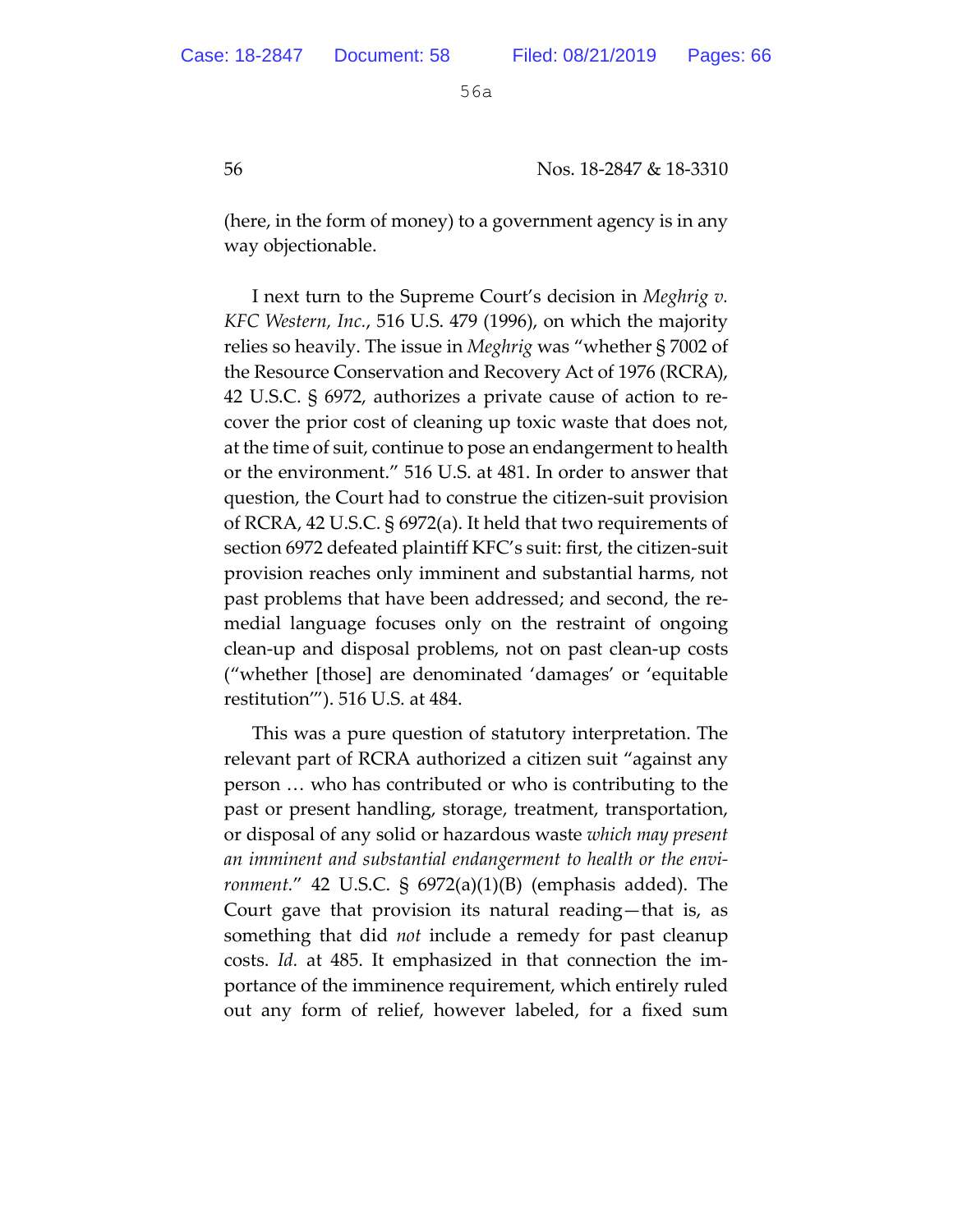#### Nos. 18-2847 & 18-3310 57

representing past expenditures. Only in that context did the Court reject the argument that a plaintiff "could seek equitable restitution of money previously spent on cleanup efforts." *Id.* at 487. General rules about equitable powers were of no importance for a statute that drew the temporal line at problems that are "imminent and substantial." *Id.* Interestingly, the Court declined to rule on the question "whether a private party could seek to obtain an injunction requiring another party to pay cleanup costs which arise after a RCRA citizen suit has been properly commenced … ." *Id.* at 488. That reservation proves that the Court was not ruling out equitable turn-over of funds, period. It was simply saying that *past* expenditures were not covered by the statute in front of it.

So even *Meghrig* itself, a case involving private plaintiffs, did not purport categorically to exclude from injunctive relief an order to make payments. It is thus all the more remarkable that the majority interprets *Meghrig* to impose such a limitation on the relief that a *government* plaintiff can seek. As the majority acknowledges, "when 'the public interest is involved in a proceeding,' a court's 'equitable powers assume an even broader and more flexible character than when only a private controversy is at stake,'" *ante* at 38, quoting *Porter v. Warner Holding Co.,* 328 U.S. 395, 398 (1946). But it then goes on to postulate that "the public interest doesn't turn on the identity of the parties involved." *Id.* That is not accurate. One factor informing the public interest is whether it is the government that is seeking relief. See, *e.g., Winter v. Nat. Res. Defense Council, Inc.*, 555 U.S. 7 (2008) (ataching great weight to Navy's interest in realistic training of sailors). The FTC's assessment of the public interest here informs the scope of any injunctive relief it is seeking.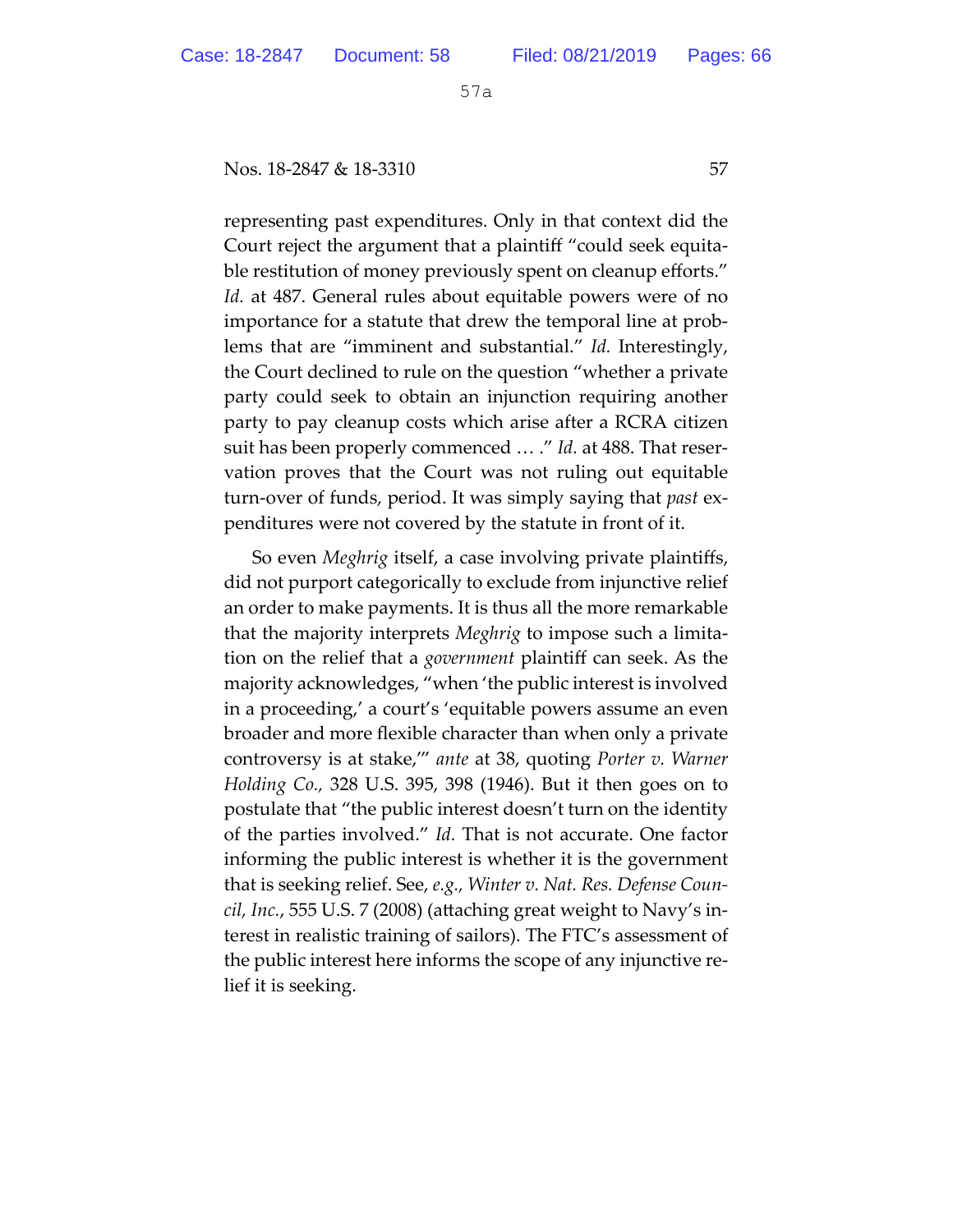58 Nos. 18-2847 & 18-3310

The presence of the government as a litigant is especially important to the public-interest component of the analysis when the government seeks remedies that (1) lie uniquely within its toolbox and (2) are aimed squarely at undoing public harms and preventing future ones through deterrence. As the Second Circuit has noted in a section 13(b) case of its own (discussed in further detail below), this is precisely what the Commission seeks here by way of an injunction ordering equitable restitution in the form of disgorgement. "[D]isgorgement is a distinctly public-regarding remedy, available only to government entities seeking to enforce explicit statutory provisions." *FTC v. Bronson Partners, LLC*, 654 F.3d 359, 372 (2d Cir. 2011) (affirming an injunction ordering "restitution" under 13(b) authority and discussing the theory underlying what the court understood to be equitable disgorgement).

 The Supreme Court has explicitly recognized this feature of disgorgement in the SEC context. "SEC disgorgement is imposed by the courts as a consequence for violating what we described in *Meeker* as public laws. The violation for which the remedy is sought is commited against the United States rather than an aggrieved individual—this is why, for example, a securities-enforcement action may proceed even if victims do not support or are not parties to the prosecution." *Kokesh v. SEC*, 137 S. Ct. 1635 (2017). As the Court acknowledged in *Kokesh,* this understanding of disgorgement permeates the case law of our sister circuits as well. See *SEC v. Teo*, 746 F.3d 90, 102 (3d Cir. 2014) ("[T]he SEC pursues [disgorgement] independent of the claims of individual investors in order to promot[e] economic and social policies") (cleaned up); *SEC v. Rind*, 991 F.2d 1486, 1491 (9th Cir. 1993) ("[D]isgorgement actions further the Commission's public policy mission of protecting investors and safeguarding the integrity of the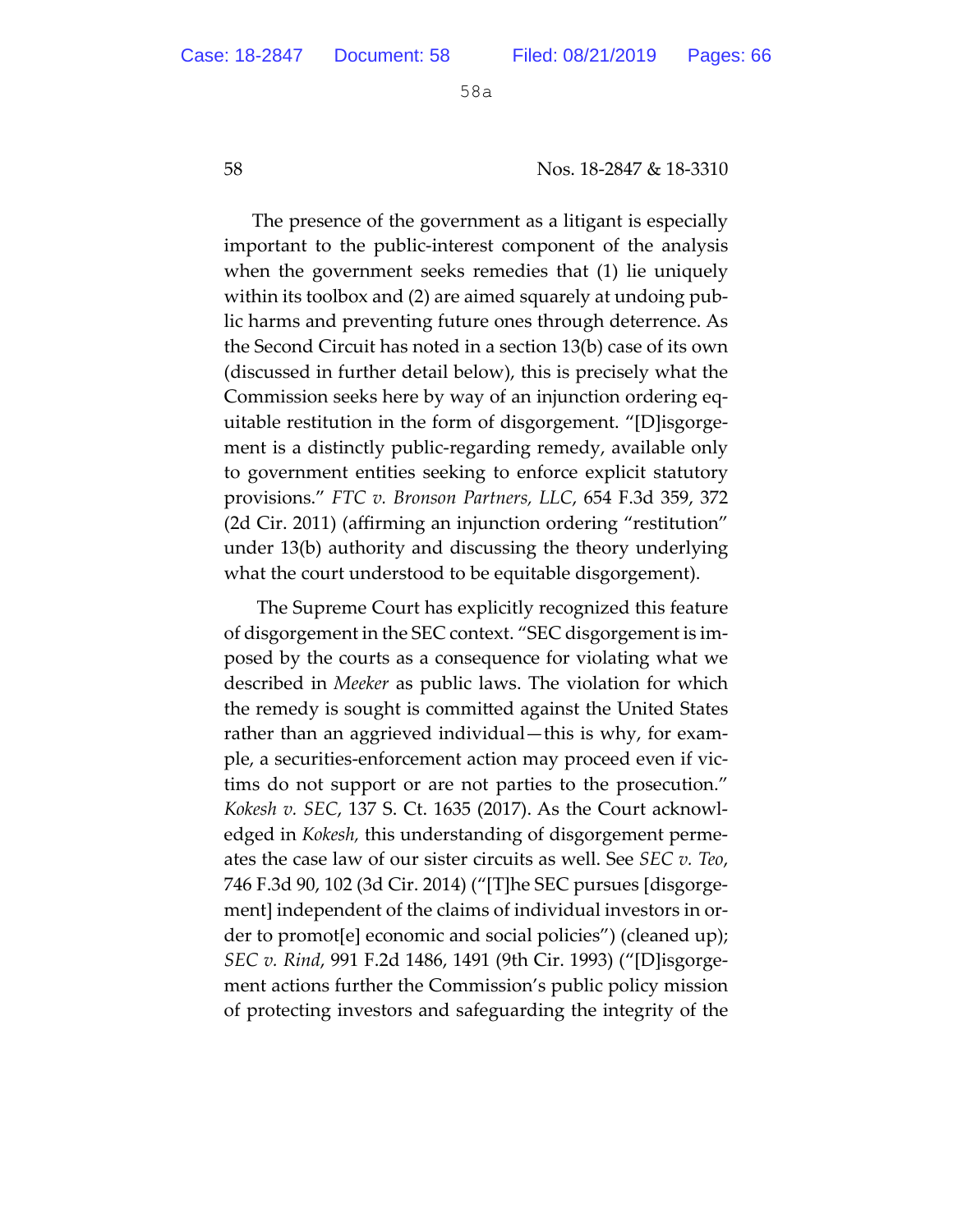Nos. 18-2847 & 18-3310 59

markets"). Here, the FTC is seeking to vindicate the public interest through a public-facing remedy aimed at an ongoing harm. That was not the case in *Meghrig*, which was certainly *about* "environmental cleanup" but which rejected a backward-looking remedy that in economic substance sought damages.

The majority also asserts that cases decided since *Meghrig*  demonstrate that it represented a sweeping rejection of implied remedies. *Ante* at 33. It cites *Great-West Life & Annuity Ins. Co. v. Knudson*, 534 U.S. 204 (2002); *Miller v. French*, 530 U.S. 327 (2000); *Armstrong v. Exceptional Child Ctr., Inc.,* 135 S. Ct. 1378 (2015), and *Gebser v. Lago Vista Ind. Schl. Dist.,* 524 U.S. 274 (1998), for this proposition. None of those cases, however, addresses the situation before us: a governmental plaintiff with an express right of action, and an agency that seeks an injunction (also expressly authorized) ordering a wrongdoer to disgorge ill-gotten gains.

*Great-West* was brought by a private party under the Employment Retirement Income Security Act (ERISA) to compel a plan beneficiary to pay over money recovered from a thirdparty tortfeasor to the plan. The Supreme Court held that the petitioners essentially wanted "to impose personal liability on respondents for a contractual obligation to pay money—relief that was not typically available in equity." *Id.* at 210. That took their request beyond the bounds of equitable relief; as the Court put it, "an injunction to compel the payment of money past due under a contract was not typically available in equity." *Id.* There is not a hint of contract law in our case, and so *Great-West* is not applicable. *Miller* is equally beside the point. There, Congress had acted explicitly to limit the equitable power of the district courts to enjoin the automatic stay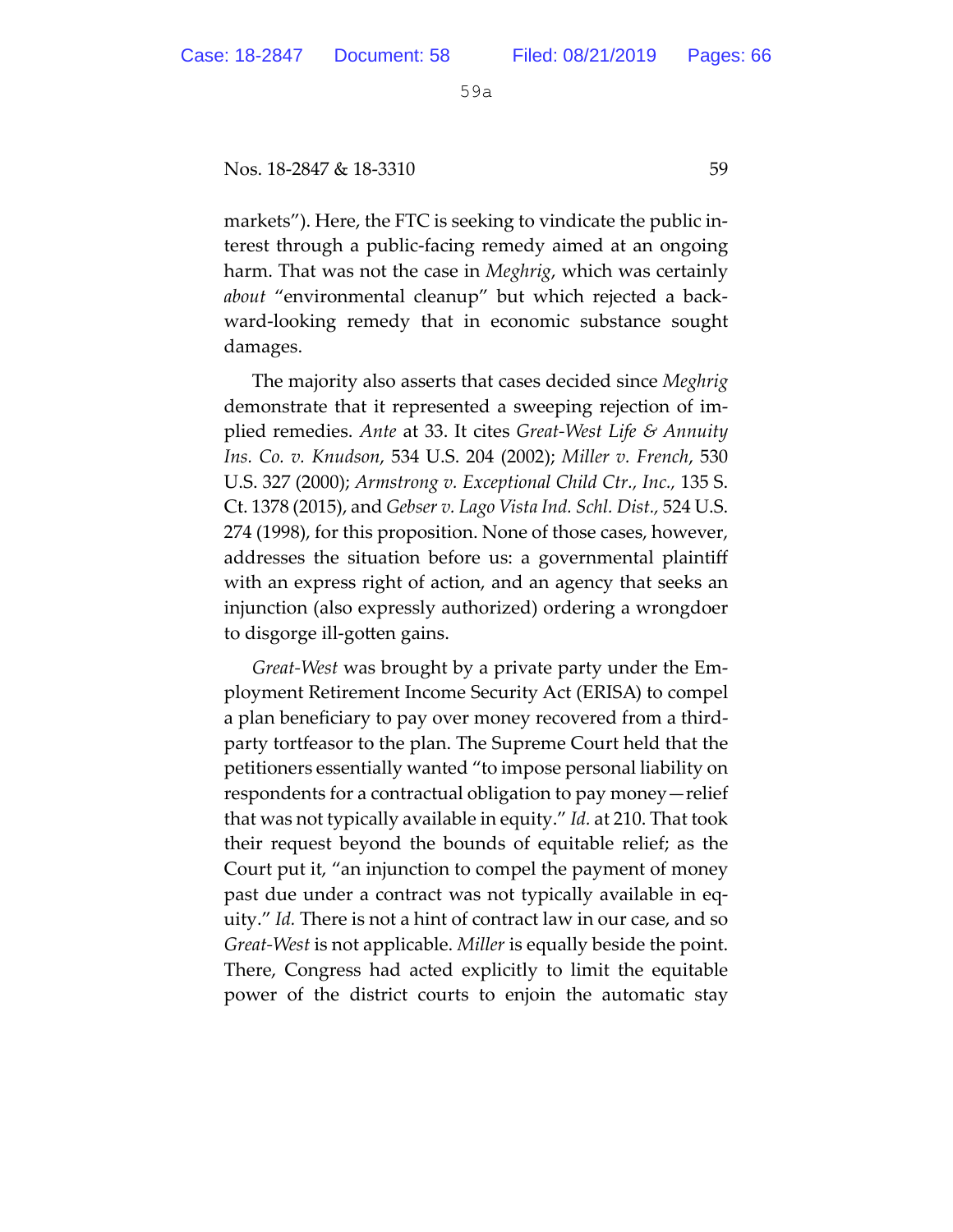60 Nos. 18-2847 & 18-3310

provided by the Prison Litigation Reform Act. 530 U.S. at 331. The Supreme Court held that the statute did not permit district courts to override that provision with a "stay of the stay," which is what the private litigants sought. No such effort to undo a congressional prohibition exists in our case. *Armstrong*  and *Gebser* are even further afield. *Armstrong* holds only that neither the Supremacy Clause (Art. VI, cl. 2 of the Constitution) nor the Medicaid Act confers a private right of action on providers of rehabilitation services, whether for injunctive relief or anything else. *Gebser* actually does recognize a limited implied private right of action for sexual harassment of schoolchildren. In short, nothing in *Meghrig*, and nothing in the cases following *Meghrig*, comes close to holding that a government agency acting pursuant to express authority to seek injunctive relief cannot ask for a mandatory injunction requiring turn-over of money.

Given our decision to cast off a precedent that has guided both this court and other courts of appeals for decades, I add a word about our now-abandoned decision in *Amy Travel*, which held that the FTC is authorized to obtain restitution as part of the injunctive relief covered by section 13(b). I already have explained why I believe that ruling to be correct. My comments here address the majority's effort to trivialize the fact that eight of our sister circuits agree with *Amy Travel*'s holding. They brush off this consensus with the accusation that these courts have done so unthinkingly.

I find that charge quite unwarranted. In the interest of space, I focus on only one of those other cases: the Second Circuit's opinion in *Bronson*, 654 F.3d 359 (Lynch, J.). There, the FTC brought suit for an injunction against Bronson for engaging in deceptive advertising of weight-loss products. The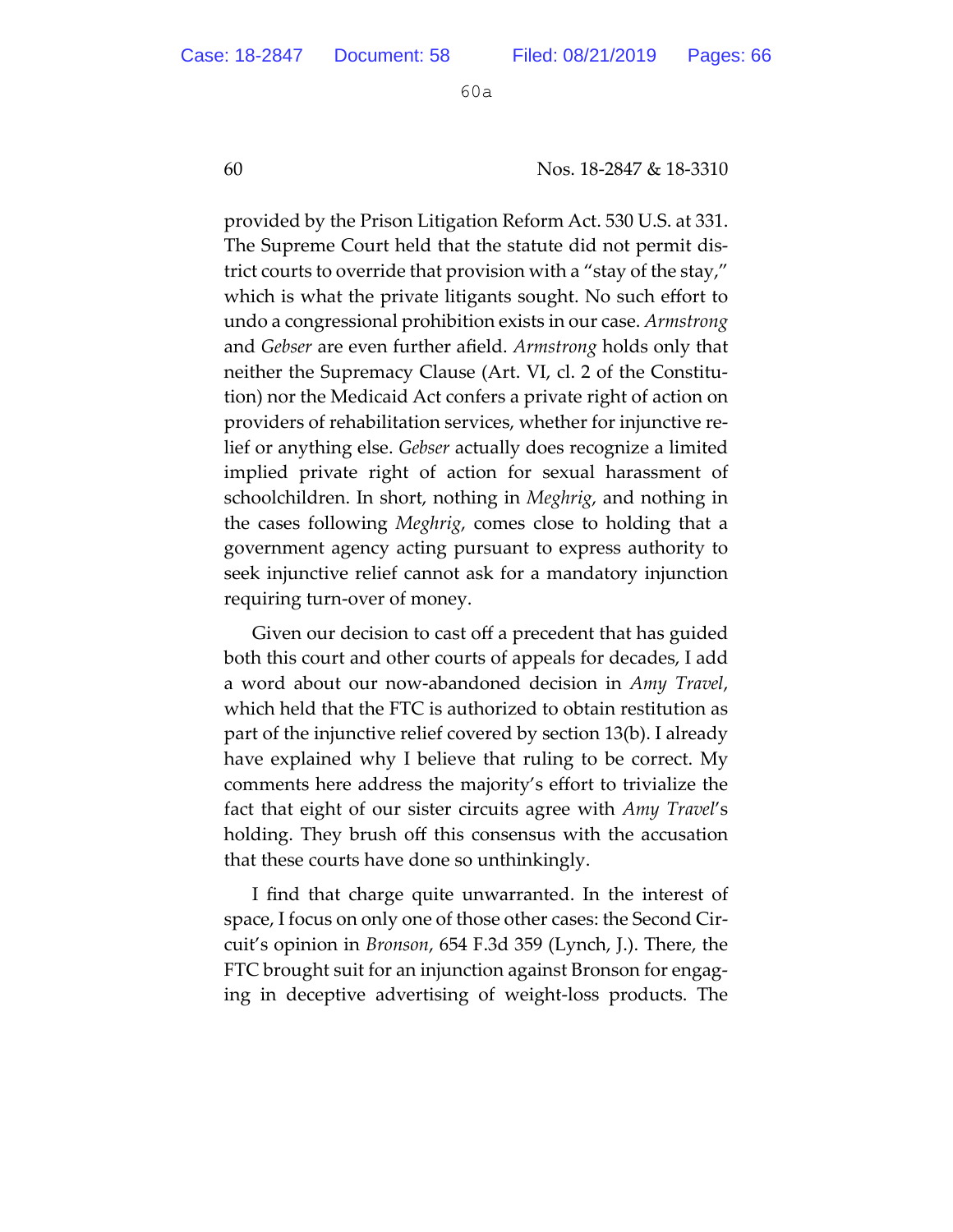Nos. 18-2847 & 18-3310 61

district court "entered a permanent injunction against Bronson and ordered it to pay \$1,942,325 in monetary equitable relief plus statutory interest." *Id.* at 362. Bronson argued, just as Brown and Credit Bureau have here, that section 13(b) did not permit a court to order monetary relief. The Second Circuit rejected that argument, along with the narrower point that traceability of the ill-gotten gains was essential. But it did so only after a thorough and thoughtful consideration of Bronson's argument.

After first noting that section 13(b) of the FTC Act permits the FTC to seek permanent injunctive relief, the Second Circuit noted that "courts have consistently held that 'the unqualified grant of statutory authority to issue an injunction under [S]ection 13(b) carries with it the full range of equitable remedies, including the power to grant consumer redress and compel disgorgement of profits.'" 654 F.3d at 365. The Second Circuit explicitly joined that consensus, holding that section 13(b) of the FTC Act permits courts to grant ancillary equitable relief, including equitable monetary relief. *Id.*

The court then turned to the argument that any kind of monetary award would be "an impermissible legal, rather than equitable, award, because the [district] court failed to identify particular funds in the defendants' hands that were specifically traceable to the fraudulently marketed products." *Id.* at 369. After a lengthy and scholarly discussion of the law of restitution, the Second Circuit concluded that the disgorgement ordered in the case before it was a permissible adjunct to the injunctive relief authorized by section 13(b). This was so because "the district court's award satisfies the requirements of equitable disgorgement … ." *Id.* at 370.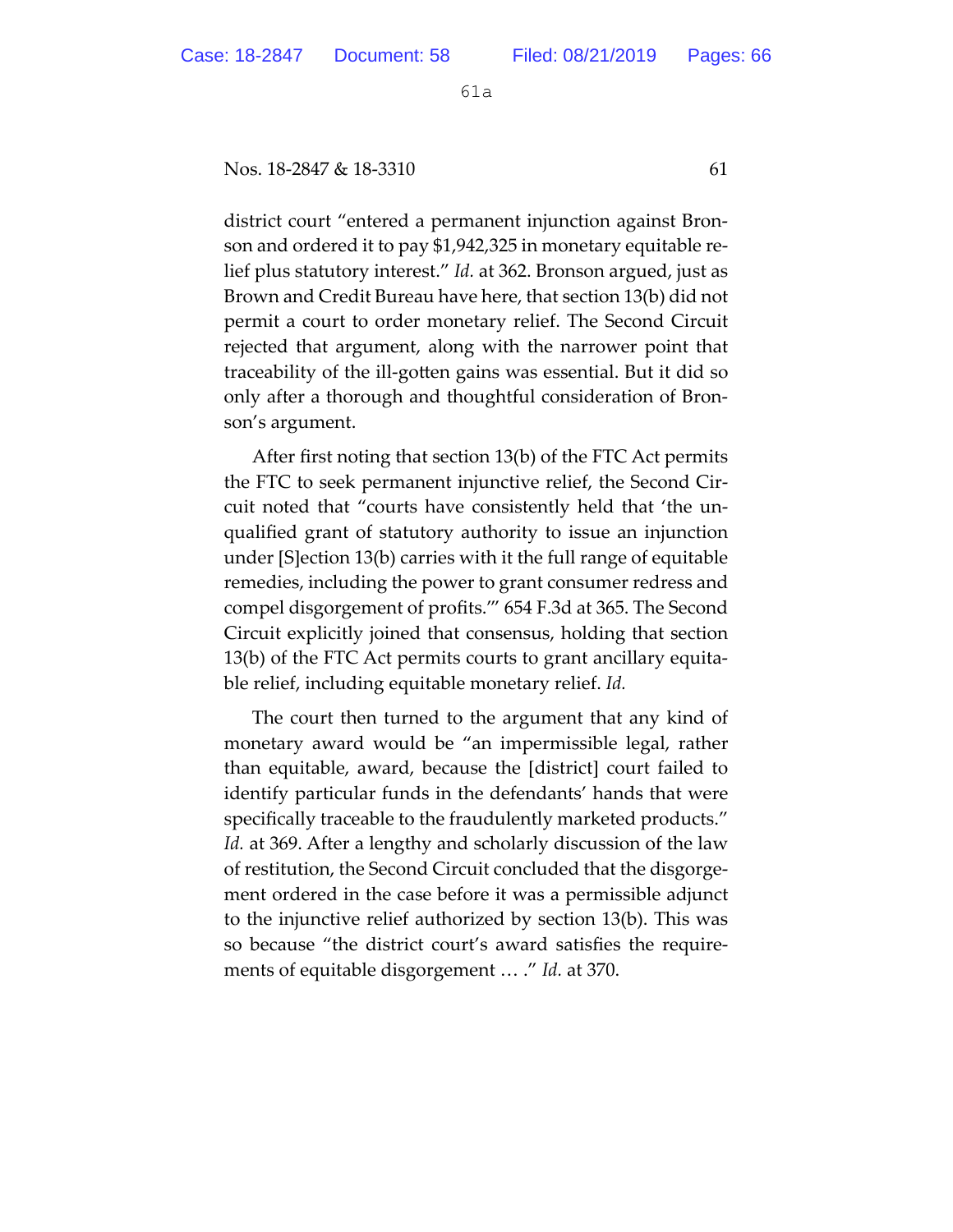62 Nos. 18-2847 & 18-3310

The court went on to confirm that "disgorgement is a wellestablished remedy in the Second Circuit," often used in actions under section 21(e) of the Securities Exchange Act of 1934. That statute, which "authorizes an action to enjoin violations of the securities laws, also permits the district court to award disgorgement as an equitable adjunct to its injunctive decree." *Id.* at 372. Importantly, "disgorgement—at least when sought by public agencies such as the SEC and the FTC—has several features that make it distinct from the remedies available to private litigants seeking to press common law claims." *Id.* That is because "disgorgement is a distinctly public-regarding remedy, available only to government entities seeking to enforce explicit statutory provisions." *Id.* That feature also plays a significant role in the case before us.

The Second Circuit also took note of another distinction that I, too have stressed: "public entities [are not] required to make any particular effort to compensate the victims that they *can* identify," because the victim is the government, not the individual persons. *Id.* at 373. It added, "While agencies may, as a matter of grace, attempt to return as much of the disgorgement proceeds as possible, the remedy is not, strictly speaking, restitutionary at all, in that the award runs in favor of the Treasury, not of the victims." *Id.* In my view, this point underscores why the restitutionary payment bears no resemblance to individual money damages to the injured parties.

Whatever else one might want to say about the Second Circuit's analysis in *Bronson*, it is surely impossible to characterize it as a drive-by ruling or one that was not carefully considered and thoroughly explained. I find it quite persuasive. It demonstrates to me why both we and our sister circuits up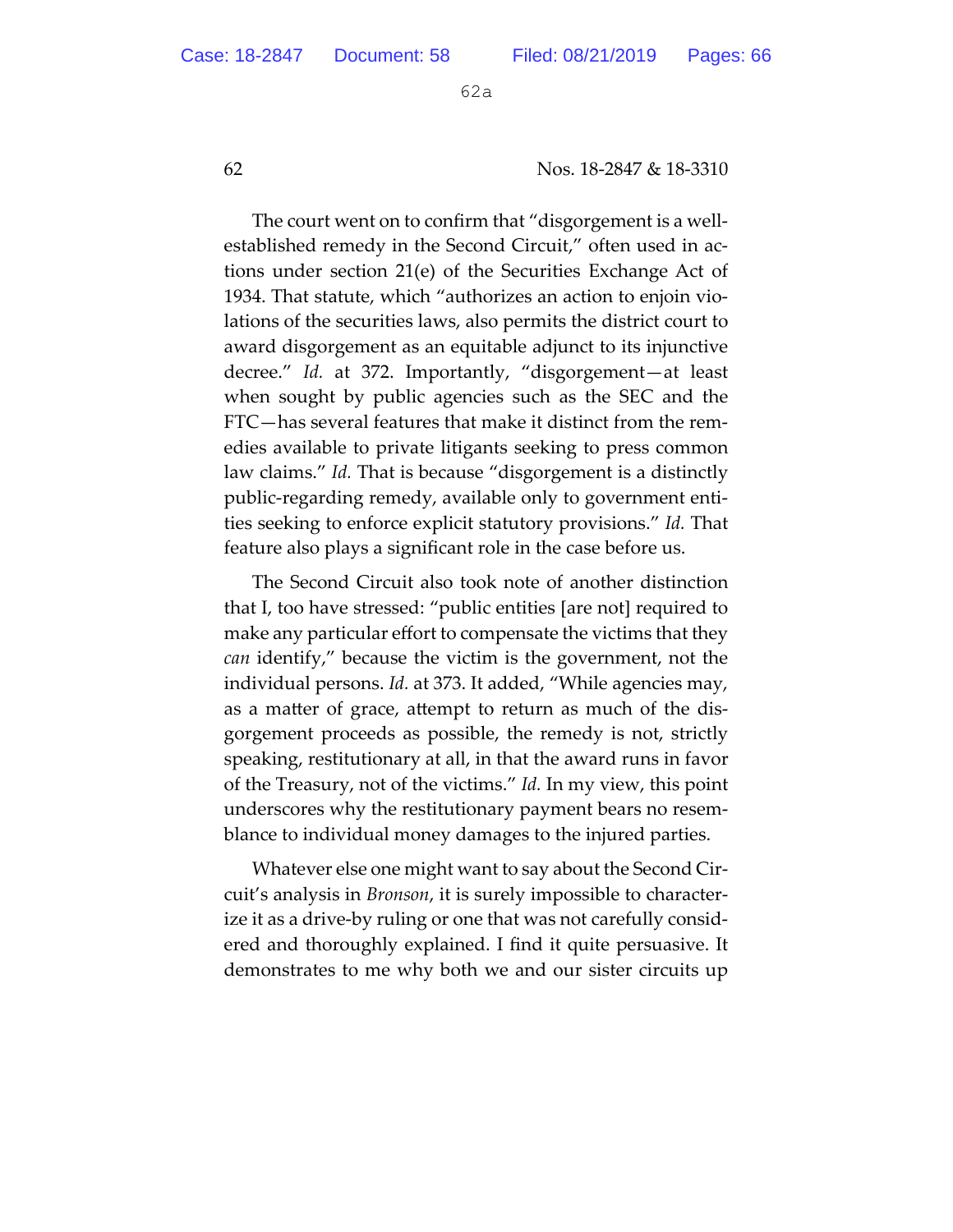Nos. 18-2847 & 18-3310 63

until this time have understood that the injunctions authorized by section 13(b) can include a restitutionary component.

Finally, I want to emphasize that even if we were interpreting this statute on a blank slate, rather than upending decades of precedent and creating a split with eight other circuits, the majority's reading of section 13(b) is still not persuasive. The majority grounds its argument in the contrast between the injunctive relief explicitly authorized in section 13(b) and the remedies available to the agency if it opts to use its cease-anddesist powers under section 5 of the FTC Act or to punish violators of promulgated rules under section 19. (Section 5 of the Act is codified at 15 U.S.C. § 45, while section 19 is codified at 15 U.S.C. § 57b. The majority uses the U.S. Code cites for sections *other* than 13(b); my analysis below uses the same scheme for ease of cross-reference with the majority's opinion.)

 As the majority sees things, we must read 13(b)'s grant of injunctive authority extremely narrowly given that section 57b(b) specifically mentions "the refund of money or return of property" as a form of relief the court can order, and 45(*l*) allows courts to "grant mandatory injunctions and such other and further equitable relief as they deem appropriate." I do not quibble with the overarching principle that "it is generally presumed that Congress acts intentionally and purposely in the disparate inclusion or exclusion [of words in different sections of the same Act]." *Nken v. Holder*, 556 U.S. 418, 430 (2009) (quotation marks omited). But a close look at the two contrasting sections reveals that this is not a straightforward case of a list comprised of "A, B, and C" and another consisting of only "A and B."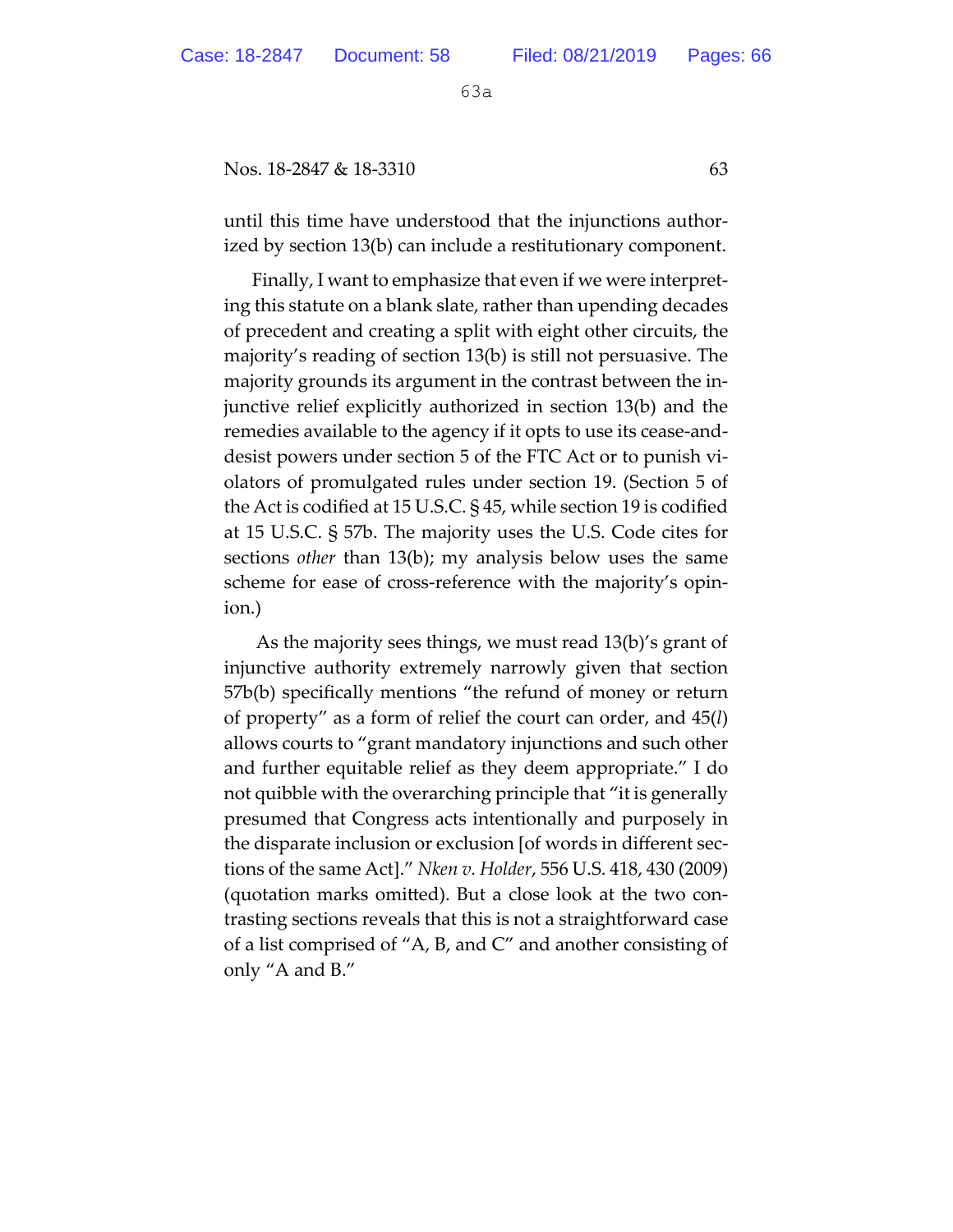64 Nos. 18-2847 & 18-3310

I begin with section 57b(b), which lays out remedies for violations of final rules. Our first clue that this subsection should not be read to limit the scope of injunctive relief in a 13(b) action is that courts are directed in 57b(b) to "grant such relief as the court finds necessary to *redress injury* to consumers or other persons, partnerships, and corporations…" (emphasis added). These are largely backward-facing remedies. As discussed above, courts have long recognized that disgorgement of ill-gotten gains—the sort of equitable restitution at issue here—is a forward-looking remedy aimed at deterrence. Making consumers whole is a possible, but not inevitable, consequence of a disgorgement order. "[T]he primary purpose of disgorgement orders is to deter violations of the [] laws by depriving violators of their ill-goten gains." *Bronson*, 654 F.3d at 737, quoting *SEC v. Fishbach Corp*., 133 F.3d 170, 175 (2d Cir. 1997). (Notably, section 57b(b) actually *prohibits* courts from imposing "any exemplary or punitive damages.") Second, while section 57b(b) lists some more forward-looking remedies, such as "public notification respecting the rule violation or the unfair or deceptive act or practice," this language only highlights how strained it is to read section 57b(b) as a limitation on courts' 13(b) injunctive authority. Would a court issuing a 13(b) injunction be powerless to order a violator to post "public notification respecting the … unfair or deceptive act or practice," simply because this remedy is listed in another subsection? Surely not.

It is also important to recall that the list in 57b(b) is merely illustrative: courts are authorized to order relief that "may include, but shall not be limited to," the listed remedies. This subsection is thus a poor candidate (at best) for the *expressio unius* canon. (Compare "Visitors may bring pets into the park on weekdays" with "Animals that visitors are permited to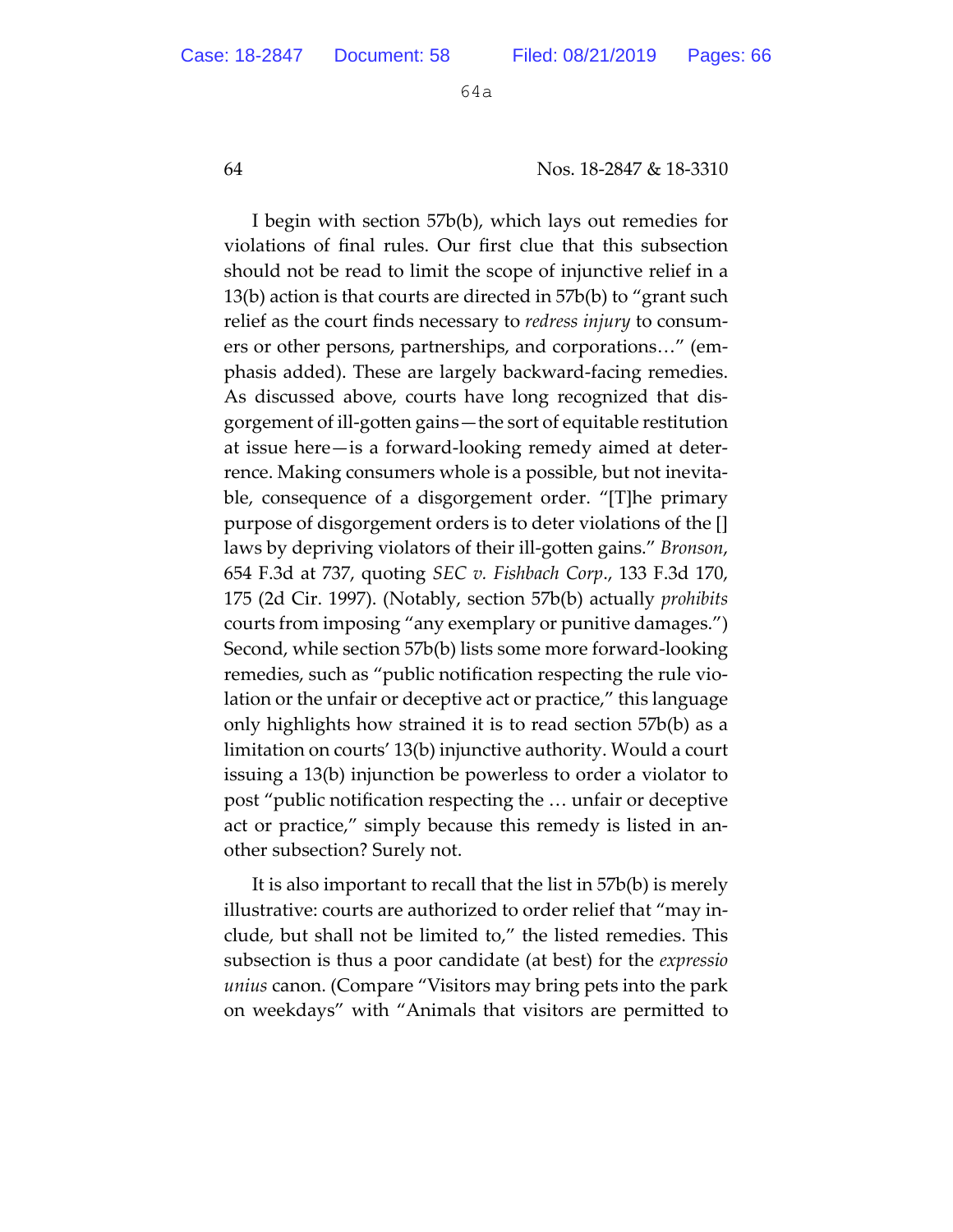Nos. 18-2847 & 18-3310 65

bring into the park on weekends may include, but shall not be limited to, dogs, cats, snakes, monkeys, and alligators." Could weekday visitors not bring dogs?) The savings clause in the same section is the *coup de grâce* for the majority's reasoning. It cautions that "Remedies provided in this section are in addition to, and not in lieu of, any other remedy or right of action provided by State or Federal law. *Nothing in this section shall be construed to affect any authority of the Commission under any other provision of law*." *Id.* § 57b(e) (emphasis added). That says it all: the non-exhaustive examples of relief Congress chose to mention in one section do not limit what a court may or may not include pursuant to another section—for instance, a 13(b) injunction.

The list of remedies available to the FTC in a cease-anddesist action, spelled out in section 45(*l*), also provides litle help for the majority. True, this section authorizes the FTC to "grant mandatory injunctions and such other and further equitable relief as they deem appropriate …" But so what? Some forms of equitable relief make sense as standalone remedies, injunction or no injunction. In contrast, equitable remedies are available under 13(b) only if (1) a plaintiff satisfies the demanding burden of demonstrating why an injunction should issue, see *eBay Inc. v. MercExchange, L.L.C.*, 547 U.S. 388 (2006); and (2) the court is able to justify the relief it is ordering as a proper adjunct to the injunctive decree. By allowing courts to issue "such other and further equitable relief," section 45(*l*) clarifies that courts have a wide range of equitable relief available to them, no mater whether plaintiffs managed to obtain an injunction or, if an injunction has issued, whether the remedies are appropriate means of enforcing the decree. Under 45(*l*), a court could order an accounting or some sort of